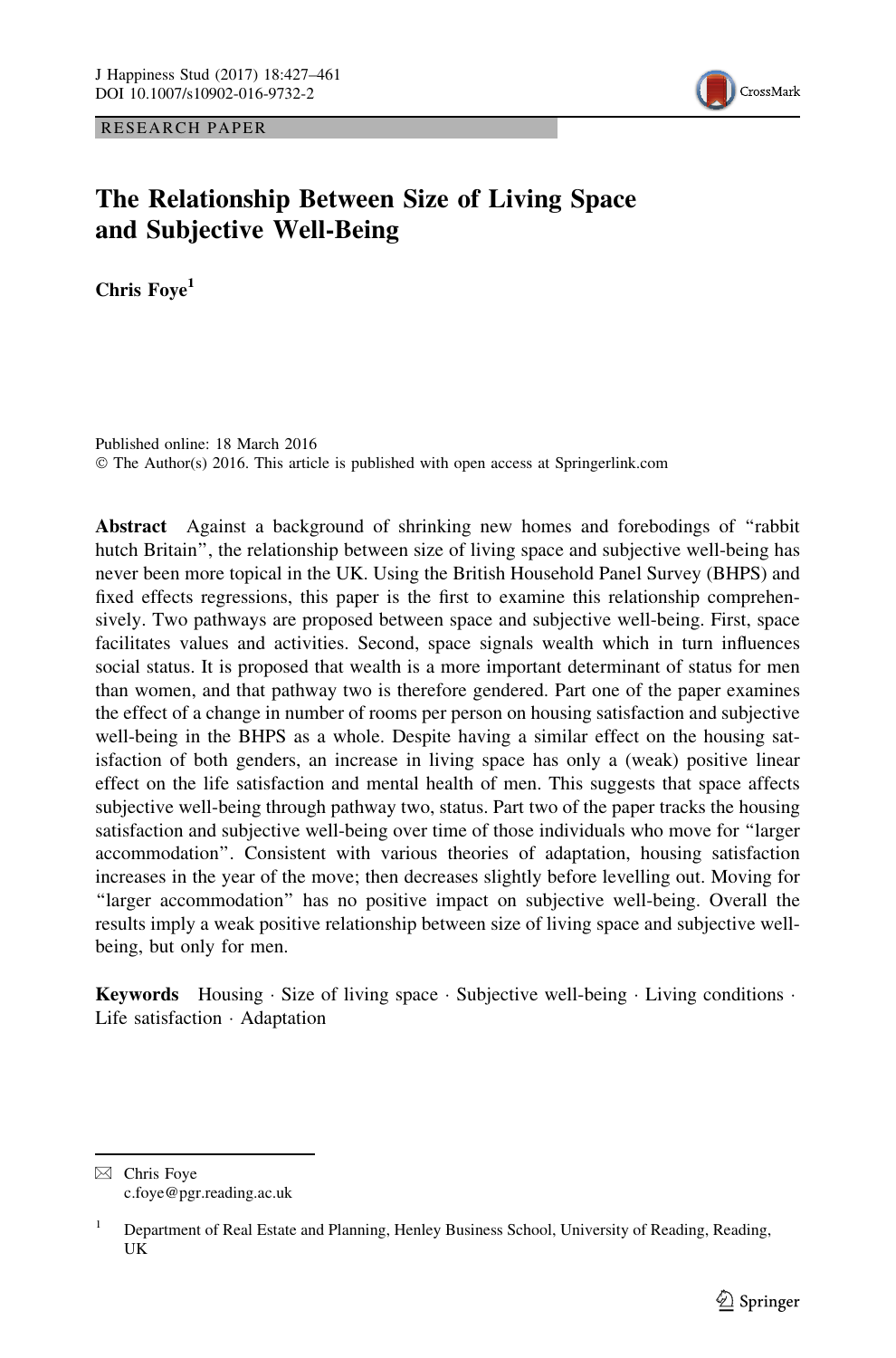# 1 Introduction

The relationship between size of living space and subjective well-being is commonly assumed to be positive. ''Number of rooms per person'' was used as an indicator of quality of life in both the OECD ''Better Life Index'' [\(2011](#page-34-0)) and the ''European Quality of Life Survey'' ([2012\)](#page-33-0). This relationship is particularly topical in the UK, where new homes are the smallest in Western Europe (Evans and Hartwich [2005](#page-33-0)). Concern has arisen because size of living space is important to people. Individuals who report a shortage of space are more likely to state a preference to move (Fujiwara [2014\)](#page-33-0), and a shortage of space is the main reason for people in new homes wanting to make changes, or considering moving home (Robert-Hughes [2011](#page-34-0)).

There is quantitative evidence supporting an *association* between space and well-being (e.g. Reynolds [2005\)](#page-34-0) but a striking absence of quantitative evidence supporting a causal relationship. Using the British Household Panel Study (BHPS), Pevalin et al. ([2008\)](#page-34-0) and Fujiwara ([2014\)](#page-33-0) both found housing problems to be detrimental to subjective well-being, yet neither found subjectively reported ''shortage of space'' to have an impact. This absence represents the rationale for examining the *magnitude* and *direction* of this relationship.

Shrinking of living spaces in the UK is generally attributed to the growing cost of developable land (Evans [1991](#page-33-0)). However, Tunstall [\(2015](#page-34-0)) and Dorling ([2014](#page-33-0)) both argue that inequality also plays a role. Since the 1980's distribution of living space has become increasingly unequal. This could explain why the average new home has decreased in size. To test whether a more equal distribution of housing would make for a happier society, we must examine the *shape* of the relationship between space and subjective well-being. If an extra room brings more happiness to an individual in a 1-bedroom house than a 5-bedroom house, it follows that there is a utilitarian justification for a more equal distribution of space.

The value of size of living space as a metric of social well-being also depends on the dynamic relationship between size of living space and subjective well-being. Standard economic theory implies that any increase in subjective well-being caused by an increase in living space should be sustained over time. In contrast, adaptation theories variously imply that changes in living space lead to an initial impact on subjective well-being but that as individuals adapt, their well-being reverts to its previous level. Adaptation theories thus imply that space is a less important metric of societal well-being, as it has only a temporary effect on well-being. Together these diverse bodies of literature motivate the following research questions;

''What is the relationship between size of living space and subjective well-being in terms of magnitude, direction and shape?''

''Does the relationship differ over time?''

### 2 Literature Review and Theory

Our first task is to define subjective well-being. Subjective well-being has both an evaluative (cognitive/judgemental) component, and an experiential (emotional/affective) component (Pavot and Diener [1993\)](#page-34-0). An individual eating a chocolate bar may be happy but dissatisfied with life, while a husband caring for his wife may be unhappy but satisfied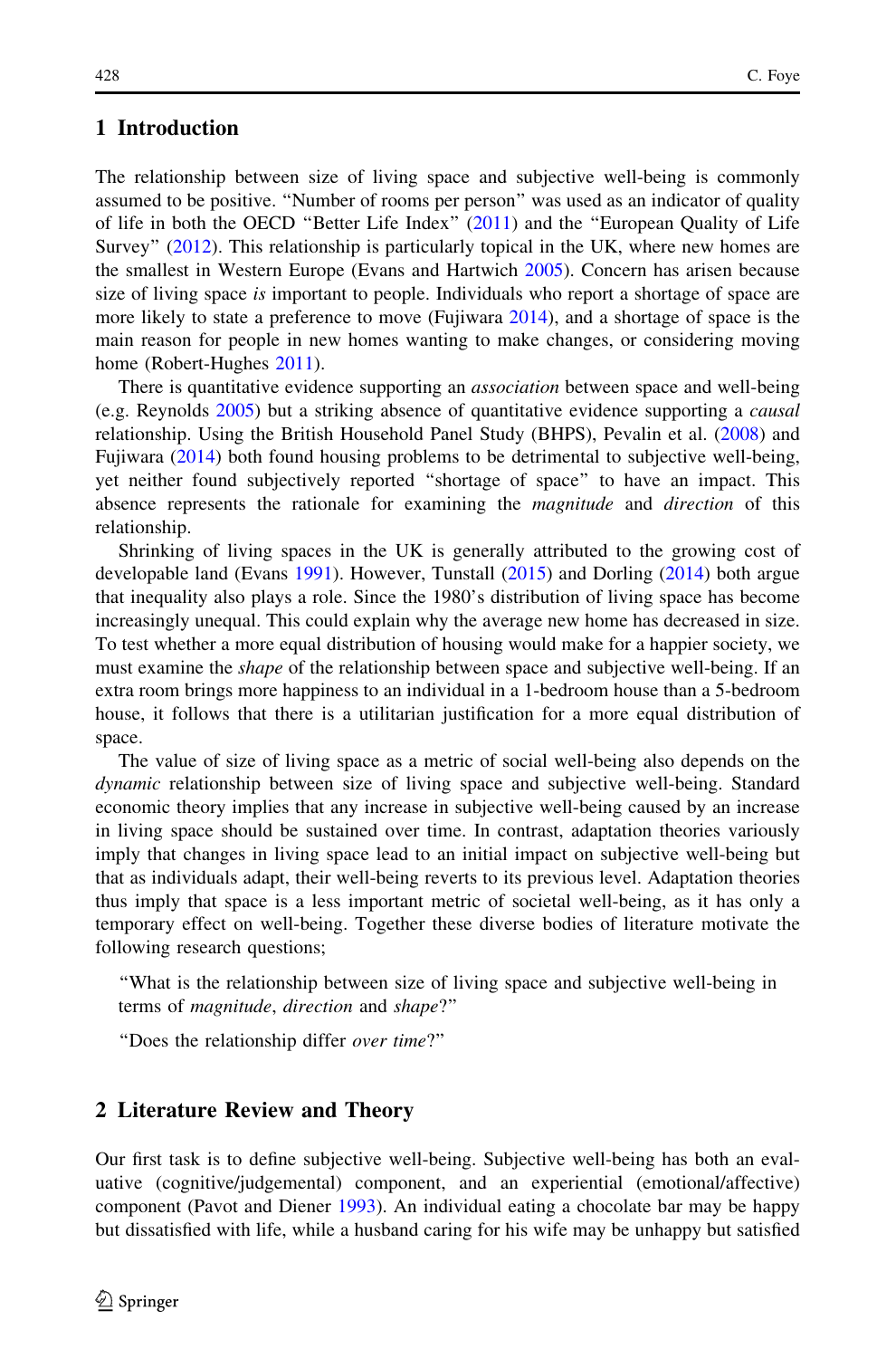with life. When assessed, these components are at least moderately correlated (Pavot and Diener [1993\)](#page-34-0). In our analysis, we use indicators for both components and, in the absence of any literature to suggest otherwise, assume both components move together.

### 2.1 Pathways from Size of Living Space to Subjective Well-Being

Once there is sufficient space so as not to directly jeopardise physical health, this paper theorises two pathways through which size of living space is positively related to subjective well-being; through facilitating activities and values, and through status.

### 2.1.1 Pathway 1: Facilitating Activities and Values

An increase in living space *(ceteris paribus)* represents an increase in liberty. In the UK, for example, having friends round, sitting in peace and quiet and eating as a family are all activities limited by lack of space (Robert-Hughes [2011](#page-34-0)). By facilitating these activities, one would expect more space to lead to higher well-being. However, in a wider universal context, more space could be potentially damaging to well-being. Take the case of the Ghates in V.S. Naipaul's portrait of India;

''Mr Ghate was a high senior official. He had grown up in the mill area, in one room in a chattel, though it was open to him, as a man of position, to live in better accommodation in a better area. He had tried to do that some years before, but it had ended badly. His wife had suffered in the comparative seclusion and spaciousness of the self contained apartment they had moved to. This was more than moodiness, she had become seriously disturbed. Mr Ghate had moved back to a chattel, to the two rooms he had now, back to the sense of a surrounding crowd and the sounds of life all around him, and he was happy again'' (p. 60)

In this case, the increased space (and new surroundings) added options for the Ghates in terms of facilitating more activities but took away the option of experiencing a vibrant homelife. In most cases, moving to larger accommodation is likely to involve a similar trade-off. Nonetheless, given that shortage of space is the subject of so many complaints in the UK (Robert-Hughes [2011\)](#page-34-0), we would expect more space to lead to higher subjective well-being but with diminishing marginal effect. In other words, an increase from 1 room per person to 2 rooms per person is likely to facilitate more activities and values than an increase from 2 rooms per person to 3 rooms per person.

### 2.1.2 Pathway 2: Status

''A house may be large or small; as long as the neighbouring houses are likewise small, it satisfies all social requirements for a residence. But let there arise next to the little house a palace, and the little house shrinks to a hut'' (Marx and Engels [1965](#page-33-0))

The second pathway through which size of living space could influence subjective wellbeing is status. There is strong evidence of a causal relationship between status and subjective well-being. For example, Luttmer [\(2004](#page-33-0)) found individual life satisfaction to be negatively related to neighbours' income. See also Clark [\(2003](#page-33-0)) and Ferrer-i-Carbonell ([2005\)](#page-33-0). As Hirsch ([2005\)](#page-33-0) and Amartya Sen [\(1983](#page-34-0)) have pointed out, being concerned about status is rational as having high relative standing is a factor in the realization of numerous legitimate human objectives. One determinant of status is relative wealth. Relative wealth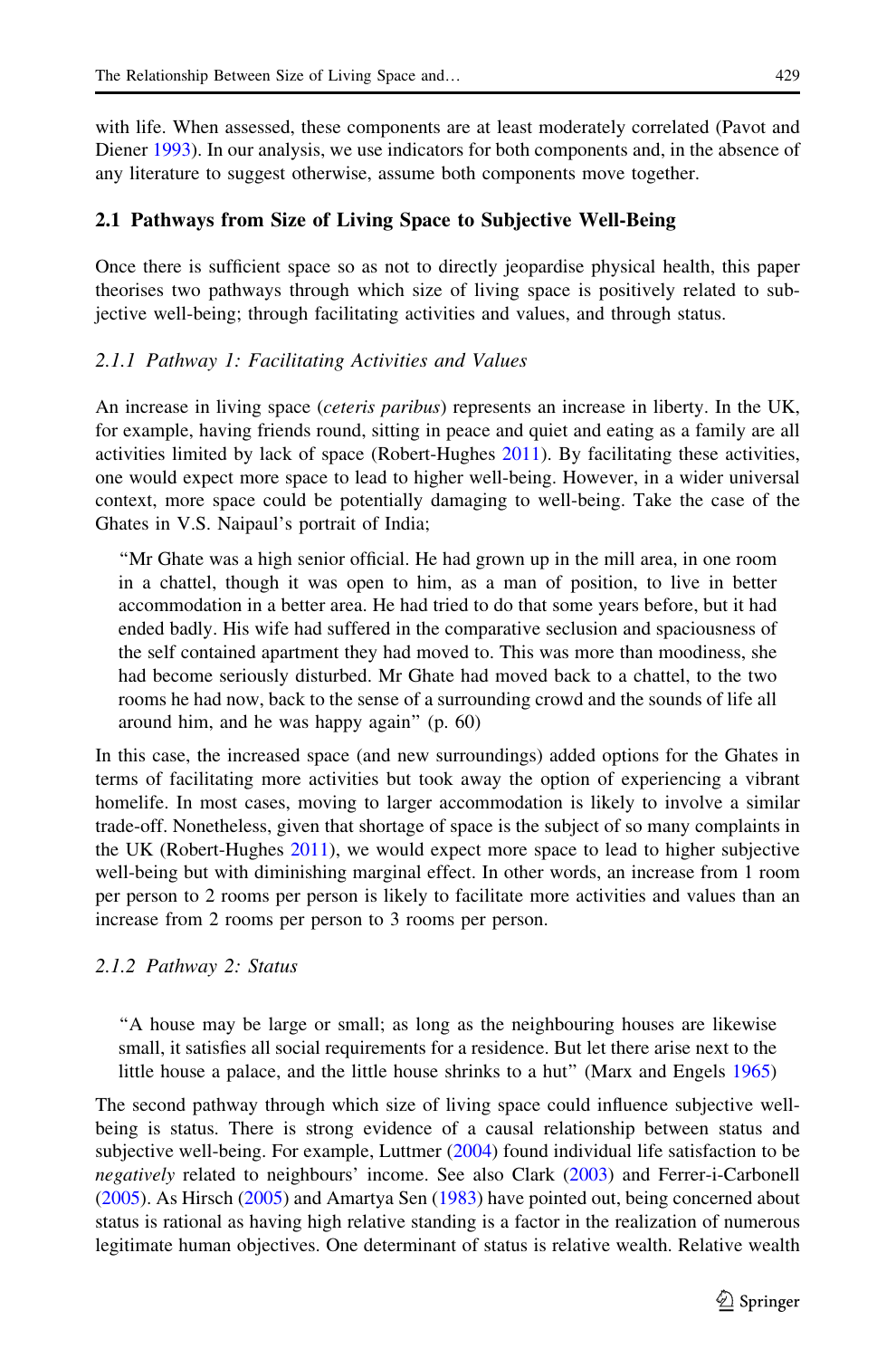signifies one's ability (Frank [2007](#page-33-0)) and power over others (Csikszentmihalyi and Rochberg-Halton [1981](#page-33-0)). By engaging in conspicuous consumption (Veblen [1899](#page-34-0)) one can signal their wealth to others. A house is the largest and most expensive physical object most individuals consume, and size is one of the main determinants of house value. The size of one's house is therefore a visible indicator of wealth. However, because status is determined by *relative* wealth, what matters is not house size per se but *relative* house size. Frank [\(2007](#page-33-0)) found that most people state a preference for having a 3000 square foot house in a world where everyone else has a 2000 sq ft house, as opposed to having a 4000 sq ft house in a world where everyone else has a 6000 sq ft house. House size is therefore likely to be a positional good (Hirsch [2005](#page-33-0); Frank [2007\)](#page-33-0), whose utility value depends strongly on the consumption of others. In short, the relative size of one's house signals one's relative wealth, which in turn determines one's status or social rank, which is important to subjective well-being. Intuitively one would expect the relationship between size of living space and status to be more linear than pathway one. For a single person, moving from a 2 bedroom flat to a 3 bedroom flat is unlikely to facilitate many more activities but it will deliver status by virtue of the higher property value.

The policy implications of space influencing subjective well-being through pathway one and two are entirely different. Pathway one implies that an increase in average levels of living space would facilitate more household activities, and therefore increase societal well-being. Contrastingly, pathway two implies that individuals derive subjective wellbeing not from having more space in itself, but from having more space than other people. Thus increasing average levels of living space- through minimum space standards, for instance- is unlikely to have much effect on societal well-being. Instead, it is the distribution of living space that matters. According to the logic posited by Frank [\(2007](#page-33-0)) and Wilkinson and Pickett ([2009\)](#page-34-0) a more equal distribution of space would reduce the anxiety and sense of inferiority felt by those at the bottom and middle of the space distribution. So how do we distinguish between these pathways? One way is through the shape of the relationship. As noted, pathway two implies a more linear relationship between space and subjective well-being than pathway one. An additional way is through looking at how the relationship differs between genders.

There is substantial quantitative evidence to suggest that economic variables are more important to the status of men than women. Mayraz et al. [\(2009](#page-34-0)) found income comparisons to be a much better predictor of subjective well-being for men than women. Using econometric techniques on national panel datasets, Clark [\(2003](#page-33-0)), Clark et al. [\(2010](#page-33-0)) and Shields et al ([2009\)](#page-34-0) all found that the subjective well-being of unemployed men rises when faced with other people's unemployment at the regional level. None found any effect for women, apart from Clark [\(2003](#page-33-0)) who found a weak relationship. Furthermore, there is qualitative evidence that housing means more to men as a symbol of economic status than it does to women, who instead emphasise the home as a source of social status (Seeley et al. [1956;](#page-34-0) Rainwater [1966](#page-34-0)); and that men use objective terms to describe their homes, whereas women use more subjective terms (Gutmann [1965;](#page-33-0) Carlson [1971](#page-33-0)). All of the above suggests that, as an indicator of wealth, size of living space will matter more for the status of men than women. Consequently, pathway two should be stronger for men than women. There does not appear to be any literature to suggest that pathway one will be gendered once employment status and hours spent doing housework are controlled for. Therefore, if pathway two is present, we would expect size of living space to have a larger effect on the subjective well-being of men than women.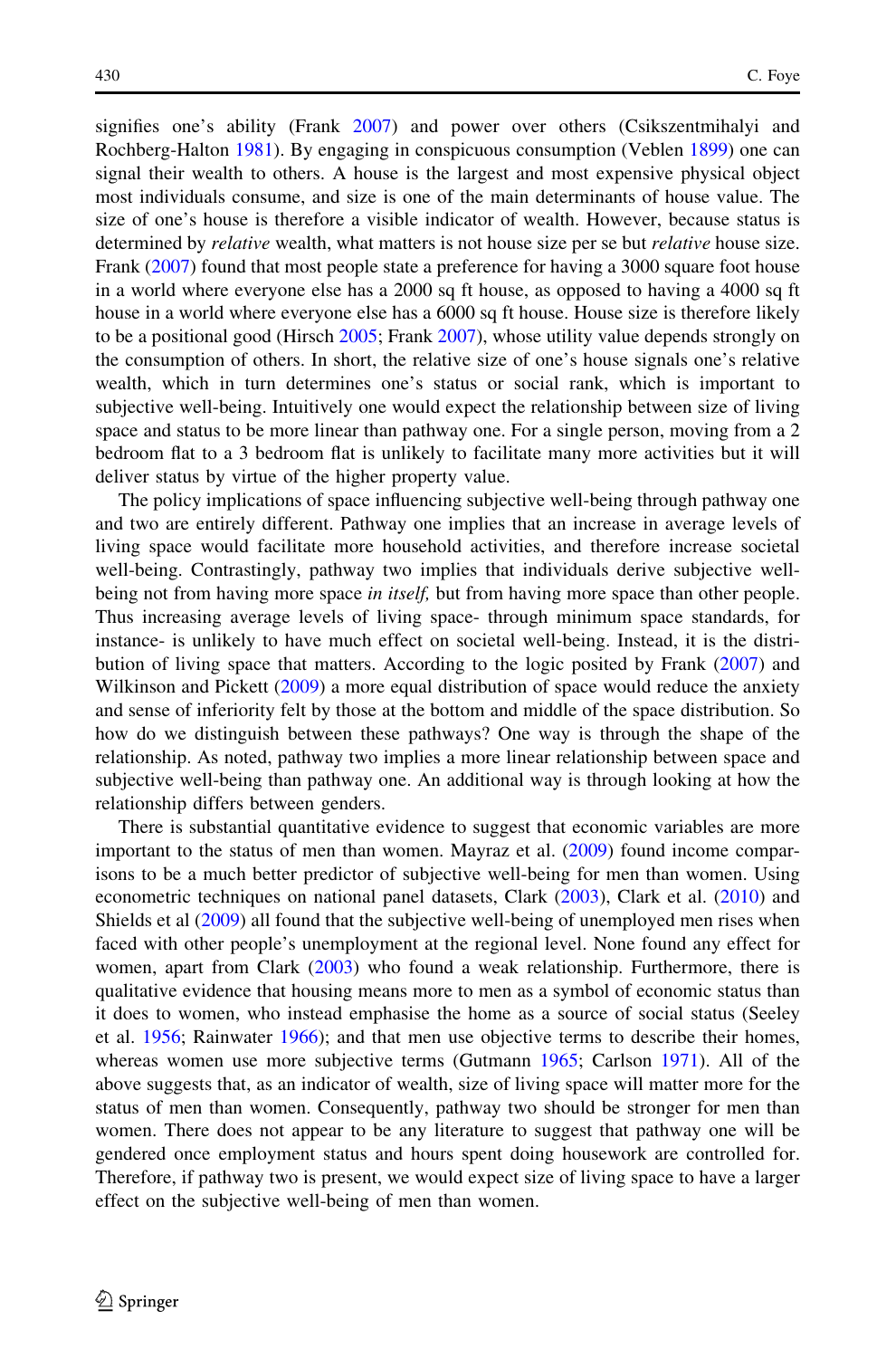### 2.2 The Dynamic Aspect of the Relationship

In the above literature review we discussed the *direction*, *shape* and *magnitude* of the relationship between size of living space and subjective well-being, and how these may differ according to (1) gender and (2) the pathways through which space affects subjective well-being. It is also important to know whether the relationship varies over time. According to standard economic theory, any increase in subjective well-being in the year after an increase in living space should be sustained over time, *ceteris paribus*. However, several studies have found that increases in housing and life satisfaction associated with moving house diminish over time, in a process which can be loosely defined as adaptation. Using Australian Panel Data, Frijters et al. [\(2011](#page-33-0)) found a positive effect of moving house (for all reasons) on life satisfaction but this effect lasted for 6 months only. Nakazato et al. ([2011\)](#page-34-0) examined the effect of moving for housing related reasons on the life satisfaction and housing satisfaction of 3658 participants in the German Socio-Economic Panel. In this scenario, moving house led to an increase in housing satisfaction but this was only partially sustained over the 5 years post-move. They found no effect on life satisfaction. Findlay and Nowok ([2012\)](#page-33-0) examined the trajectories of different domain satisfaction judgements after internal migration in the BHPS and similarly found housing satisfaction to take a downward post-move trajectory. The exception is Nowok et al. ([2013\)](#page-34-0), who found no evidence of adaptation in life satisfaction judgements. Again using the BHPS, they found that moving house (for any reason) was preceded by a period when individuals experienced a significant decline in life satisfaction. Moving house brought life satisfaction back to initial levels where they remained for the next 5 years (and perhaps longer). Their findings are therefore more consistent with standard economic theory.

The post-move downward trajectories of housing satisfaction and subjective well-being are consistent with adaptation theory (or set point theory), which contends that individuals have stable levels of subjective well-being shaped by genetics and personality. Deviations from the set-points may occur but their effects are usually transitory. However, as Nakazato et al.  $(2011)$  $(2011)$  point out, adaptation theory is limited as it does not explain why these effects are transitory. There are two explanations—as follows- for why the increase in housing satisfaction after an improvement in living conditions is not sustained.

First, according to the aspiration spiral theory (Stutzer, [2004\)](#page-34-0), after improving their living conditions, individuals could simply shift their expectations upwards; ''now I have a 3 bedroom house, I want a 4 bedroom house.'' (Nakazato et al. [2011\)](#page-34-0). Housing satisfaction judgements are generally thought to be constructed by individuals according to how their current housing situation relates to their preferred housing situation (Galster and Hesser [1981\)](#page-33-0). For alternative theories of housing satisfaction, see Jansen ([2014\)](#page-33-0). According to this logic, an increase in living space will initially close the gap between one's preferred housing situation and reality, leading to an initial increase in housing satisfaction. But over time this gap will re-emerge causing any uplift in housing satisfaction to diminish. While housing preferences can be influenced by ''relevant others'' (Vera-Toscano and Ateca-Amestoy [2008](#page-34-0)), theoretically the aspiration spiral theory need not involve social comparisons.

The second explanation for the post-move decrease in housing satisfaction is distinction bias (Hsee and Zhang [2004\)](#page-33-0). In the year after moving to larger accommodation, individuals view their new house in direct comparison to their old house in a *joint evaluation*, so space is particularly salient. Over time, however, the new house will be viewed in isolation in a *separate evaluation*. Because space is not a naturally salient housing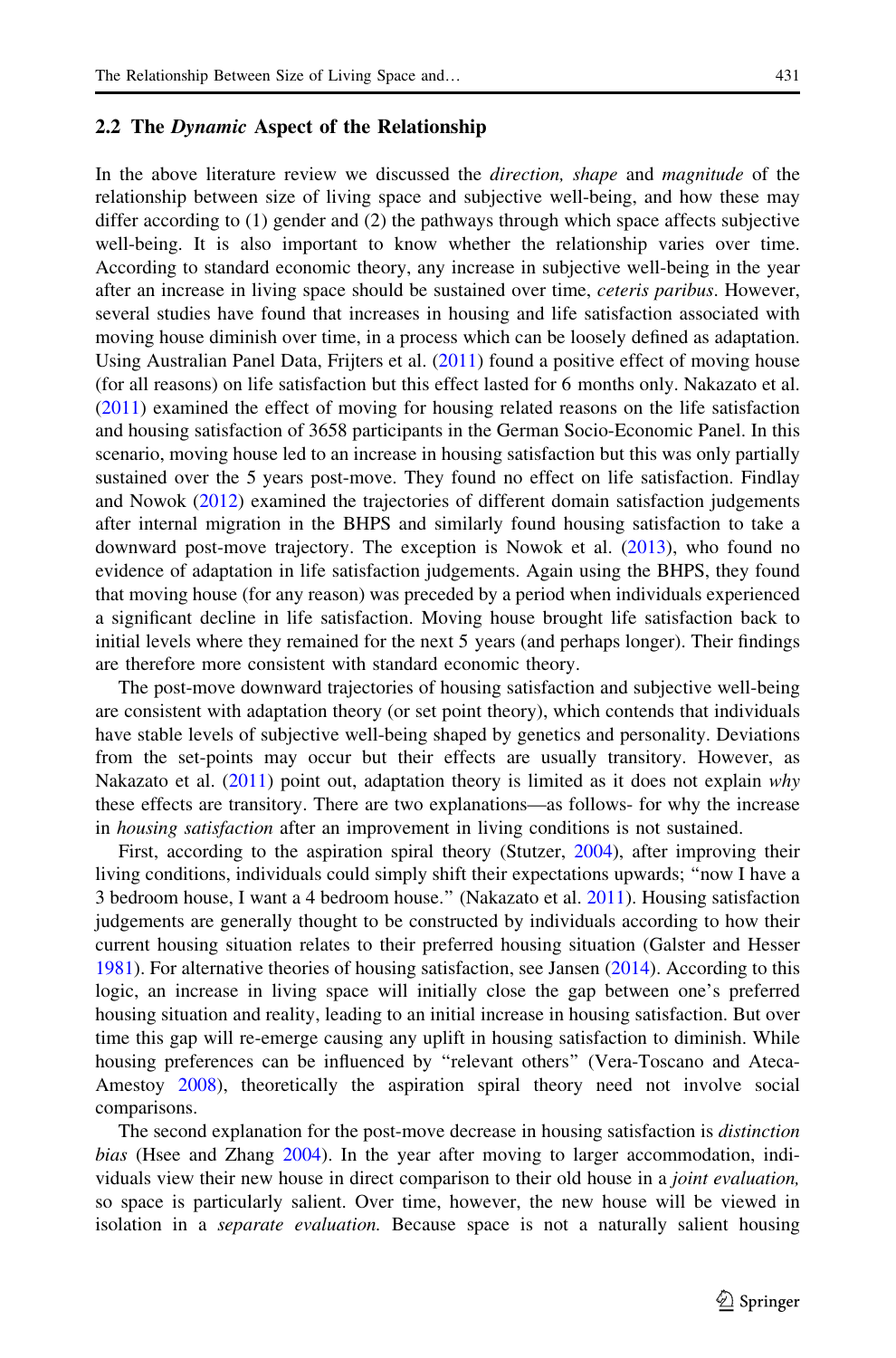characteristic (i.e. it is not intrusive or unpredictable), its salience will decrease, and housing satisfaction judgements will diminish accordingly.

Housing satisfaction is not an indicator of subjective well-being itself. But according to the theoretical model of Van Praag et al.  $(2003)$  $(2003)$ , life satisfaction judgements are a function of different domain satisfaction judgements. Thus housing conditions affect housing satisfaction, which in turn affects life satisfaction. Because subjective well-being is a function of housing satisfaction, it should take a similar (although smoother) trajectory over time i.e. decrease before the move; increase in the year after the move; and decrease thereafter.

However, it may be that space influences subjective well-being independently of housing satisfaction. According to the hedonic treadmill theory, novel stimuli are more likely to lead to positive/negative affect as they are more likely to draw attention (Schimmack [2001](#page-34-0); Wilson and Gilbert [2008\)](#page-34-0). Initially more space will lead to an increase in positive affect, which will be reflected in higher experiential and evaluative well-being (Schimmack et al. [2002b](#page-34-0)). Over time, however, the novelty will wear off and subjective well-being will return to its previous levels. The hedonic treadmill theory does not predict adaptation in housing satisfaction judgements as these should not be influenced by positive/negative affect (Nakazato et al. [2011](#page-34-0)).

Alternatively, the influence of housing satisfaction judgements on subjective well-being may change throughout the moving process. It is in the interest of an individual's subjective well-being to place more emphasis on those life domains that most satisfy them. This is formally demonstrated by Bradford and Dolan ([2010\)](#page-33-0), in what they define as the global adaptive utility model. According to their model, the importance of housing should increase when levels of housing satisfaction increase, and decrease when housing satisfaction decreases. Therefore decreases in housing satisfaction should have little influence on life satisfaction judgements. Contrastingly, increases in housing satisfaction should be amplified in life satisfaction judgements.

Summarising, the existing literature predicts that size of living space will be positively related to subjective well-being and housing satisfaction. Pathway one implies the relationship will have diminishing marginal utility, whereas pathway two implies a more linear relationship. The literature on gender suggests that if pathway two exists, space should have a larger impact on men's subjective well-being. In terms of the dynamic relationship, distinction bias and aspiration spiral theory both imply that any increase in housing satisfaction associated with moving to larger accommodation will diminish post-move. According to Van Praag et al. [\(2003](#page-34-0)), subjective well-being should take a similar, although smoother, trajectory to housing satisfaction. In contrast, the global adaptive utility model and the hedonic treadmill theory both imply that subjective well-being will take a different trajectory to housing satisfaction. It is therefore important that we look at the effect of space on subjective well-being, and housing satisfaction separately.

## 3 Data and Methodology

There are two parts to the analysis. The first uses fixed effect regressions to identify how changes in number of rooms per person affects housing satisfaction and subjective wellbeing. The second examines the dynamic housing satisfaction and subjective well-being of those individuals who move to subjectively larger accommodation. For both parts, data is used from the British Household Panel Survey (BHPS) covering the period 1991–2008, including booster samples. The data used in this paper were extracted using the Add-On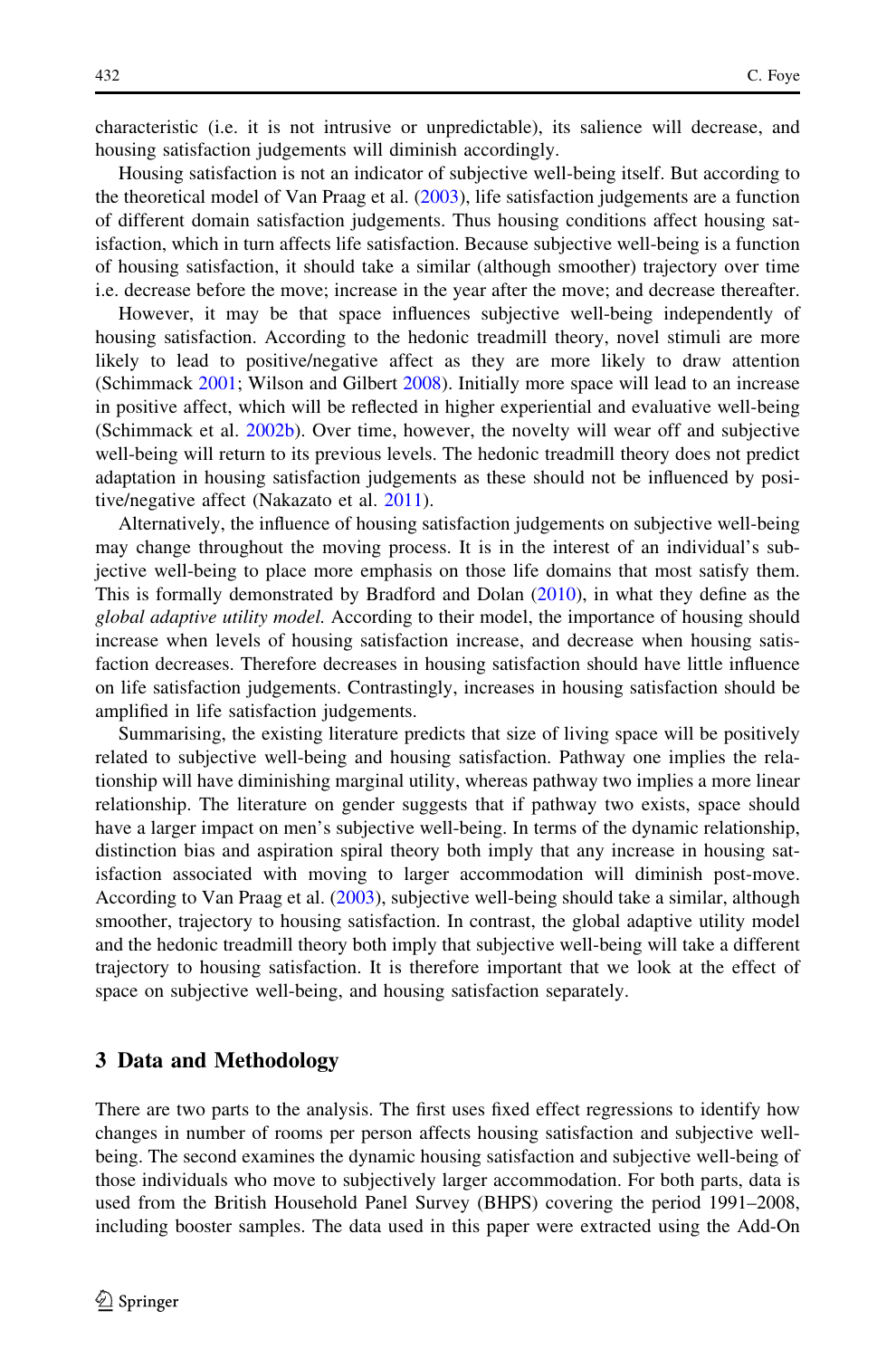package PanelWhiz v4.0 (Oct 2012) for Stata. PanelWhiz was written by Dr. John P. Haisken-DeNew (john@panelwhiz.eu). The PanelWhiz generated DO file to retrieve the GSOEP data used here and any Panelwhiz Plugins are available upon request. Any data or computational errors in this paper are my own. Haisken-DeNew and Hahn [\(2010](#page-33-0)) describe PanelWhiz in detail.

To capture the evaluative component of subjective well-being, we use life satisfaction. Life satisfaction judgements correlate well with other people's views, behavioural data, brain activity and objective characteristics such as rates of depression (Layard [2005\)](#page-33-0). Life satisfaction is measured using responses to the question of ''How dissatisfied or satisfied are you with your life overall?", with responses on a scale of  $1-7$ , where 1 signifies completely dissatisfied and 7 signifies completely satisfied. The experiential component of subjective well-being is proxied for using the General Health Questionnaire (GHQ). The GHQ is widely used in medical, psychological, and sociological research, and is considered to be a robust indicator of the individual's psychological state (Clark [2003](#page-33-0)). The GHQ asks individuals (via a self-completion questionnaire) how often they are experiencing certain feelings (e.g. happiness, strain, depression, lack of confidence) in relation to their usual state; "Not at all", "No more than usual", "Rather more than usual", and "Much more than usual''. The Caseness version of the GHQ score is used, which counts the number of questions for which the response is in one of the two 'low subjective well-being' categories. Higher scores therefore indicate lower levels of subjective well-being. For ease of interpretation, the scales are reversed (i.e.  $12 = 0$ ...,  $0 = 12$ ) after which the majority of respondents record a score of 12. Clark and Georgellis [\(2013](#page-33-0)) found trajectories of GHQ and Life Satisfaction to be very similar after life events (e.g. widowhood, marriage, unemployment). Housing satisfaction is evaluated using responses to the question; "How dissatisfied or satisfied are you with………Your house/flat'', with responses again on a scale of 1–7. Both housing satisfaction and life satisfaction were included every year from 1996 onwards with the exception of 2001. GHQ was included in every year.

For part one of the analysis, which is concerned with examining the *magnitude*, direction and shape of the relationship, a fixed effects model is adopted. The two indicators of subjective well-being and housing satisfaction are rotated as dependent variables, and separate regressions are run for males and females. Thus part one consists of a total of six regressions. Space is measured using rooms per person (number of rooms excluding kitchen and bathrooms/household size). We assume that, on average, when an individual reports an increase (or decrease) in rooms per person, this represents an increase (or decrease) in overall living space. The descriptive statistics support this case. In the BHPS sample, there is a negative correlation  $(-0.26)$  between rooms per person and an individual reporting a shortage of space. Of those individuals who report moving for larger accommodation (5 year sample), 83 % report an increase in number of rooms, and only 6 % report a decrease.

Number of persons in the household is also controlled for separately. Therefore, the coefficients on 'rooms per person' indicate the effect of size of living space, keeping household size constant. Other control variables include variables that have been found to influence subjective well-being in the past; housing and environmental variables besides space e.g. damp; hypothesised costs associated with larger accommodation such as time spent commuting and doing housework. Furthermore, this study is the first to examine the effect of housing conditions on subjective well-being while controlling for 'neighbourhood effects'. If we were to find a positive relationship between rooms per person and subjective well-being, it could be argued that this relationship is actually driven by neighbourhood effects i.e. increases (or decreases) in living space are associated with moving to a better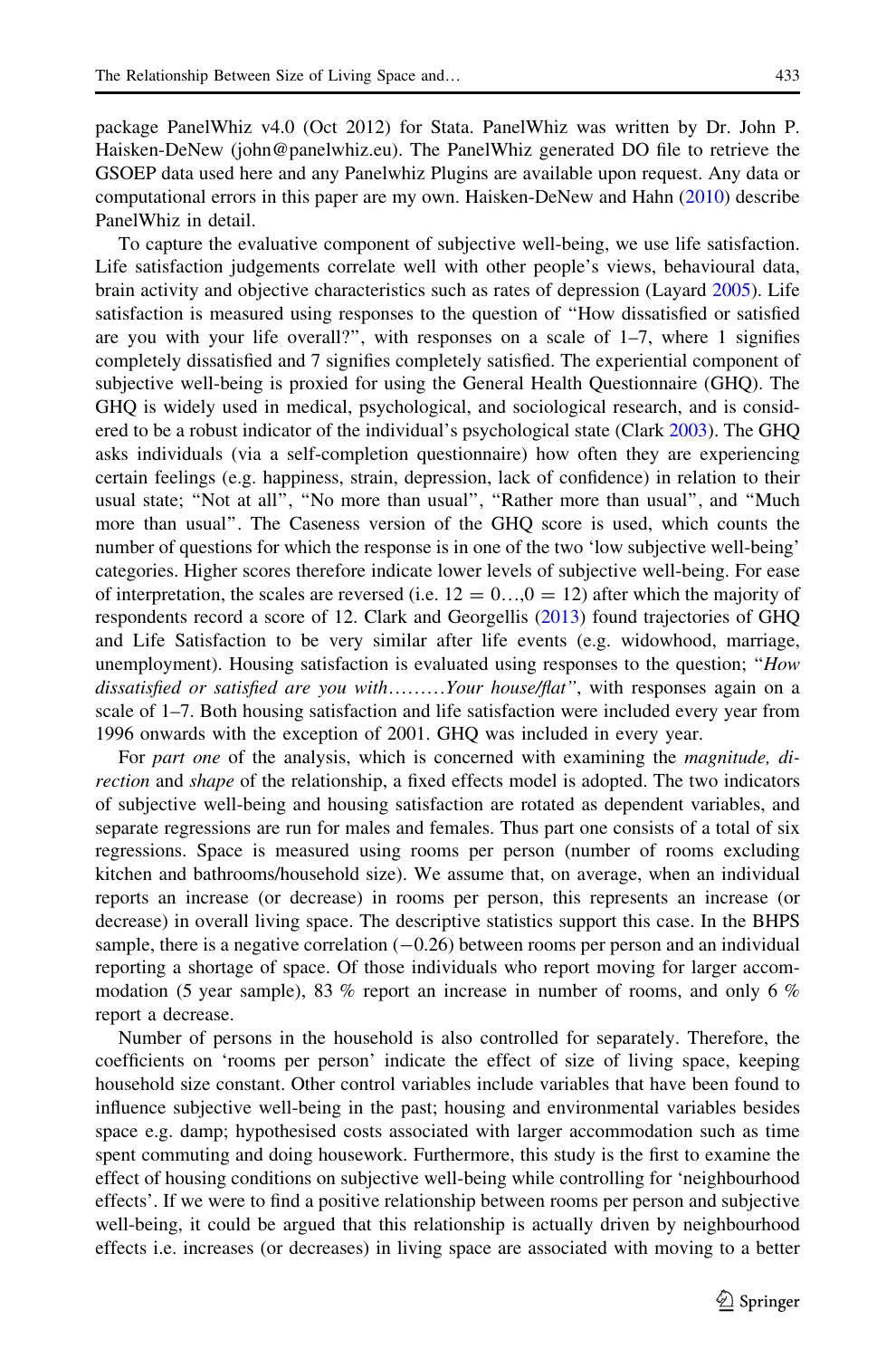(or worse) area- in terms of crime rates, schools, green areas etc. and it is these neighbourhood variables which explain the positive relationship between size of living space and subjective well-being. By including multiple deprivation statistics at the lower level super output area (SOA)—each of which contain approximately 1500 people according to figures from 2004 (ODPM [2004](#page-34-0))—we can control for these potentially confounding neighbourhood effects. Because these statistics are not comparable across UK nations, part one of the analysis is limited to England. All control variables are listed and categorised in ''Appendix [1](#page-14-0)''. For all regressions conducted, standard errors are clustered at the individual level to account for any serial correlation.

In order to test for a linear relationship, all models are first tested with only 'rooms per person'. Then a quadratic interaction term is introduced (rooms per person squared) to test for non-linearity e.g. diminishing marginal utility. Results from the two specifications (with and without interaction term) are compared by examining the coefficient on 'rooms per person'. If this coefficient is more statistically significant with the quadratic term, than without, or the quadratic term itself is statistically significant, the relationship is deemed non-linear.

Part two of the analysis examines the *dynamic* aspect of the relationship. More specifically, it assesses the movement over time of subjective well-being and housing satisfaction, for individuals who move house and cite ''larger accommodation'' as their reason for moving. This yields a smaller sample size than part one that is less representative of the population because only certain types of individuals can, or want to, move to larger accommodation. The benefits are threefold. First, we can track the housing satisfaction and subjective well-being for movers over time. Second, the context surrounding the change in living space is more uniform, meaning we can more accurately identify spurious influences on subjective well-being. Third, we can test whether the effects of space on well-being are asymmetrical. For example, in part one, an increase in space may have a positive effect on subjective well-being, but a decrease in space may have no effect. By looking only at upsizers we may uncover a positive effect that is offset in part one.

In part two, a series of appropriate 'year relative to move dummies' are included in a fixed-effects regression to examine how the time relative to a move affects housing satisfaction and subjective well-being. This model has been used extensively for different life events (e.g. Clark and Georgellis [2013](#page-33-0); Nowok et al. [2013](#page-34-0)). A broadly similar set of controls is used with a few exceptions (see "Appendix  $1$ "). Because all of the sample moved house *within* nation states, it does not matter (for the interpretation of the coefficients of interest) that multiple deprivation statistics are not comparable across nation states. Therefore, in the second part of the analysis, individuals from throughout UK are included. Neighbourhood effects are controlled for, but only those which are available across UK (see ''Appendix [1](#page-14-0)''). When GHQ was used as a dependent variable in part two, the results suggested multi-collinearity. Age was identified as the source. Therefore, all part two regressions are conducted without age as a control.

To maximise sample size, and the length of time over which adaptation is tested for, two overlapping samples are selected. To be included in either sample, an individual must have been observed in the same property 1–2 and 0–1 years before the move and have been observed in a different property 0–1 years after the move. When individuals reported a change of address, they were asked: "Did you move for reasons that were wholly or partly to do with your own job, or employment opportunities?" Next, all movers were asked; "What were your (other) main reasons for moving?" to which they could reply with up to two reasons. For an individual to be included in either sample, their *first* reason 0–1 years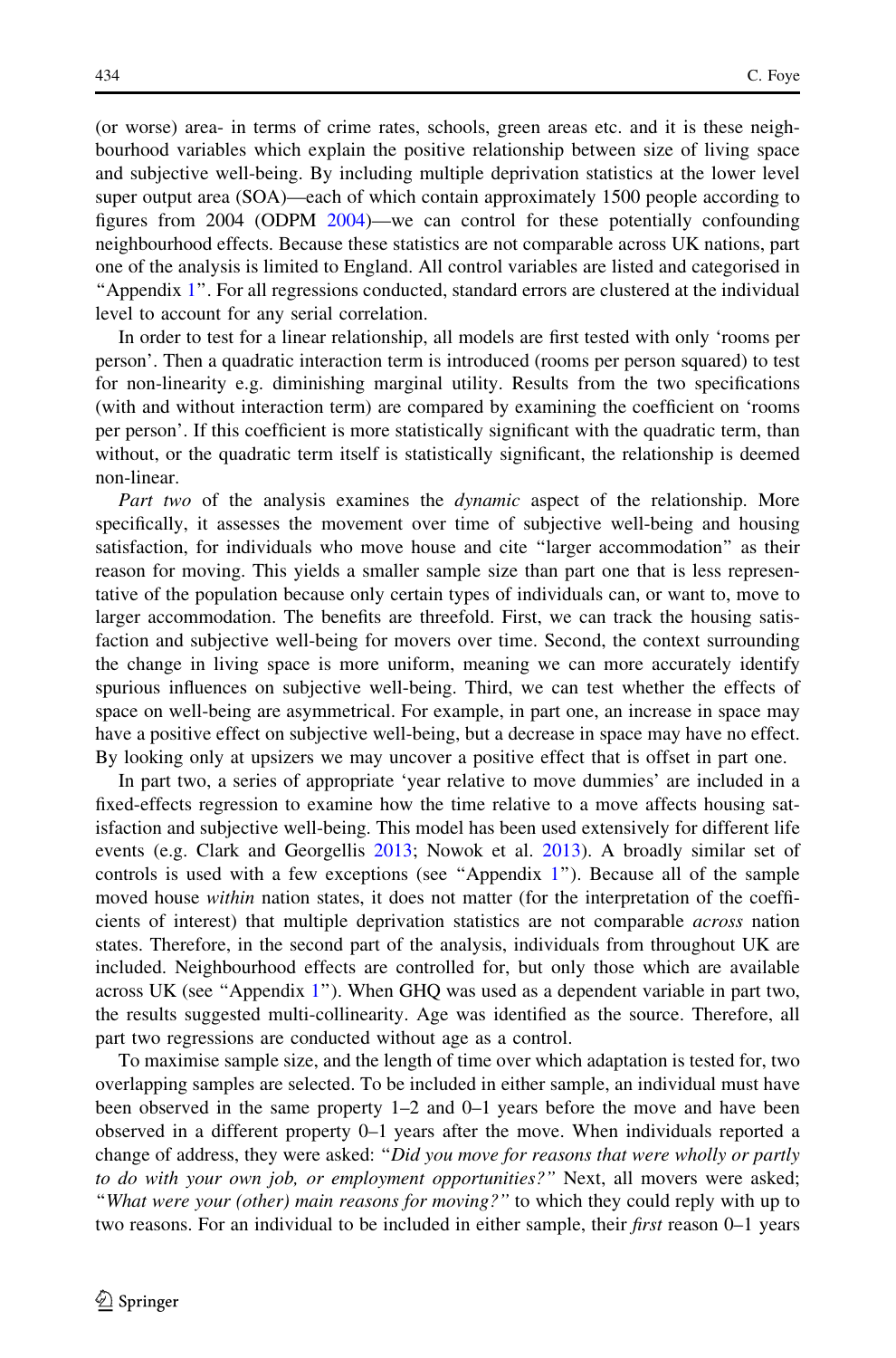<span id="page-8-0"></span>after moving had to be "Larger Accommodation" (only 20 % of respondents gave a second reason or cited employment reasons).

If an individual observation was missing or unknown in any of the periods  $>2$  years post-move (as was the case for approximately 10 % of individuals in the 5 year sample and 20 % of the 7 year sample), it was reasonably assumed that they had not moved provided they fulfilled two criteria; they reported being in the same lower layer SOA (about 80 % of

| Variables       | Housing_sat      |                  | Life_sat         |                | GHQ_caseness   |                  |
|-----------------|------------------|------------------|------------------|----------------|----------------|------------------|
|                 | Males            | Females          | Males            | Females        | Males          | Females          |
| rooms_pp        | $0.544***$       | $0.464***$       | $0.0431**$       | 0.014          | $0.110**$      | $-0.319**$       |
|                 | $-0.076$         | $-0.075$         | $-0.019$         | $-0.020$       | $-0.052$       | $-0.138$         |
| rooms_pp_sq     | $-0.0747***$     | $-0.0591***$     |                  |                | $0.0450*$      |                  |
|                 | $-0.012$         | $-0.013$         |                  |                |                | $-0.024$         |
| mover           | $0.350***$       | $0.349***$       | $0.0822***$      | $0.0772***$    | 0.076          | 0.078            |
|                 | $-0.033$         | $-0.032$         | $-0.024$         | $-0.024$       | $-0.057$       | $-0.067$         |
| Household size  | 0.036            | $-0.002$         | $-0.013$         | $-0.0438**$    | 0.001          | $-0.0820*$       |
|                 | $-0.026$         | $-0.024$         | $-0.019$         | $-0.017$       | $-0.046$       | $-0.046$         |
| house_value     | $2.04e - 07***$  | $1.52e - 07**$   | $4.94E - 09$     | $4.27E - 08$   | $4.36E - 08$   | $9.65E - 08$     |
|                 | $\boldsymbol{0}$ | $\boldsymbol{0}$ | $\boldsymbol{0}$ | $\overline{0}$ | $\overline{0}$ | $\boldsymbol{0}$ |
| housing_costs   | $0.00022***$     | $0.000321***$    | $2.74E - 05$     | $-1.57E - 05$  | $-6.92E - 05$  | $-9.59E - 05$    |
|                 | $-4.63E - 05$    | $-5.38E - 05$    | $-3.97E - 05$    | $-3.71E - 05$  | $-1.00E - 04$  | $-0.00013$       |
| Garden          | $0.164***$       | $0.173***$       | 0.0323           | 0.0519         | $-0.0728$      | 0.0277           |
|                 | $-0.056$         | $-0.057$         | $-0.0394$        | $-0.0429$      | $-0.0917$      | $-0.106$         |
| neighbour_noise | $-0.144***$      | $-0.200***$      | $-0.00549$       | $-0.0374$      | $-0.0631$      | $-0.0776$        |
|                 | $-0.0328$        | $-0.0327$        | $-0.0259$        | $-0.0244$      | $-0.0606$      | $-0.0669$        |
| street_noise    | $-0.0804***$     | $-0.137***$      | $-0.0169$        | $-0.0363$      | $-0.0329$      | $-0.0803$        |
|                 | $-0.0282$        | $-0.0286$        | $-0.0217$        | $-0.0222$      | $-0.0526$      | $-0.0576$        |
| no_light        | $-0.154***$      | $-0.172***$      | $-0.0321$        | $-0.0494$      | $-0.179**$     | $-0.0513$        |
|                 | $-0.0447$        | $-0.044$         | $-0.0327$        | $-0.0354$      | $-0.0779$      | $-0.0885$        |
| poor_heating    | $-0.0922$        | $-0.209***$      | 0.011            | $-0.0264$      | $-0.0404$      | $-0.044$         |
|                 | $-0.0621$        | $-0.0569$        | $-0.0488$        | $-0.0441$      | $-0.107$       | $-0.111$         |
| condensation    | $-0.0685**$      | $-0.104***$      | $-0.0143$        | $-0.0124$      | $-0.0165$      | 0.00565          |
|                 | $-0.0319$        | $-0.0325$        | $-0.0249$        | $-0.0249$      | $-0.0601$      | $-0.0677$        |
| damp_walls      | $-0.221***$      | $-0.219***$      | $-0.00651$       | $-0.0750**$    | 0.0533         | $-0.216**$       |
|                 | $-0.0388$        | $-0.0409$        | $-0.0296$        | $-0.0311$      | $-0.077$       | $-0.0844$        |
| Rot             | $-0.131***$      | $-0.197***$      | $-0.0302$        | 0.000245       | $-0.123*$      | 0.0376           |
|                 | $-0.0406$        | $-0.0407$        | $-0.029$         | $-0.0299$      | $-0.0742$      | $-0.0871$        |
| Roof            | $-0.0196$        | $-0.0662$        | $-0.0483$        | 0.0416         | $-0.0203$      | 0.0766           |
|                 | $-0.0469$        | $-0.0527$        | $-0.0385$        | $-0.0406$      | $-0.0929$      | $-0.111$         |
| Observations    | 25,905           | 29,050           | 25,888           | 28,939         | 28,862         | 32,343           |
| R-squared       | 0.064            | 0.071            | 0.036            | 0.028          | 0.055          | 0.042            |
| Number of pid   | 5460             | 5862             | 5467             | 5861           | 5551           | 5944             |

Table 1 Part One Results

p value \*  $< 0.1$ ; \*\*  $< 0.05$ ; \*\*\*  $< 0.01$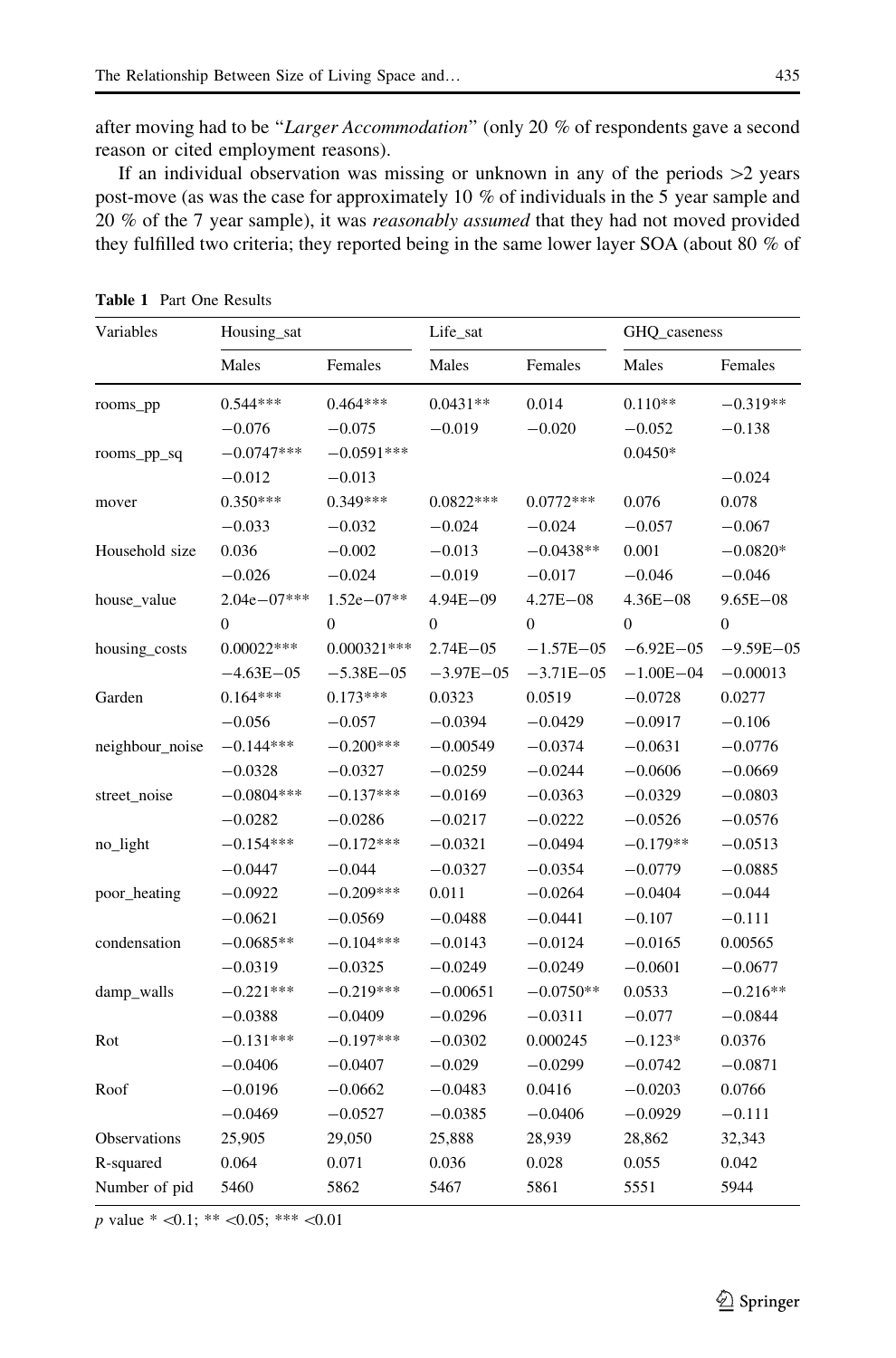moves in both samples were across lower layer SOA's) and they reported being in a broadly similar type of accommodation. To be included in the first (larger) 5 year sample, they must have been observed in, or *reasonably assumed* to have been in, the same larger property in 2 out of 3 of the years post-move. To be included in the second (smaller) 7 year sample, they must have been observed in, or *reasonably assumed* to have been in, the same larger property in 4 out of 5 of the years post-move. If individuals moved numerous times (in the BHPS) for larger accommodation, only their most recent move for larger accommodation is selected.

In both samples the vast majority  $(575 \%)$  of the sample are mortgage holders while 10–15 % are public renters. There are very few private renters, presumably because the selection criteria require immobility before and after the move. For both samples, the median age is 33/34 and the mean household income is approximately £30,000, which makes it significantly older  $(+10 \text{ years})$  and wealthier  $(+\text{\textsterling}7000)$  than the BHPS sample as a whole. For the 5 year sample, the median distance moved was 1.3 km and 77 % of moves were less than 5 km, so on average moving is unlikely to have involved the disruption of social networks beyond those situated within the neighbourhood.

On the 5 year sample(s), the model below is adopted;

$$
S\ddot{W}B_{it} = \beta \ddot{X}_{it} + \theta_{-1}M_{-1,it} + \theta_0M_{0,it} + \theta_1M_{1,it} + \theta_2M_{2,it} + \ddot{\varepsilon}_{it}
$$
(1)

Here,  $\overline{SWB}_{it}$  stands for deviations from the individual mean of housing satisfaction or subjective well-being for a particular individual, i, at a certain time, t. X is a vector of control variables listed in ''Appendix [1'](#page-14-0)'. Most importantly, there are four dummy variables indicating the year relative to moving house that the individual is observed in. Thus  $M_{-1,i}$ , is a dummy variable that takes on the value of 1 if the individual is observed up to 1 year before the move, and 0 if it is not. The other three duration dummy variables operate in the same way. In all cases, the omitted dummy variable and thus the reference category for all individuals is 1–2 years before the move  $(M_{2,it})$ . On the 7 year sample, the same regression model is used, the only difference being an extra two dummy duration variables  $\theta_3M_{3,it}$  and  $\theta_4M_{4,it}$ .

# 4 Results

# 4.1 Part One

A fixed effects regression is concerned with *within individual* changes; the changes in the value of a (dependent/independent) variable that the same individual reports from one year to the next. The results in Table [1](#page-8-0) thus show the relationship between *within individual* changes in individual living space and *within individual* changes in housing satisfaction, life satisfaction and GHQ Caseness (for full results see "Appendix 2"). The sample is split according to gender. In interpreting the coefficients for both parts one and two, a one tail t test is used for coefficients whose sign is consistent with prior hypotheses ( $p<0.1$ ), while a two tail t test is used for coefficients whose sign is the opposite of that hypothesised or where no hypotheses exist ( $p < 0.05$ ). Space aside, only a few housing variables influence life satisfaction or GHQ caseness. Poor light and rot both have a negative effect on male GHQ Caseness. Damp walls have a negative effect on both components of female subjective well-being. Almost all housing variables have an impact on housing satisfaction.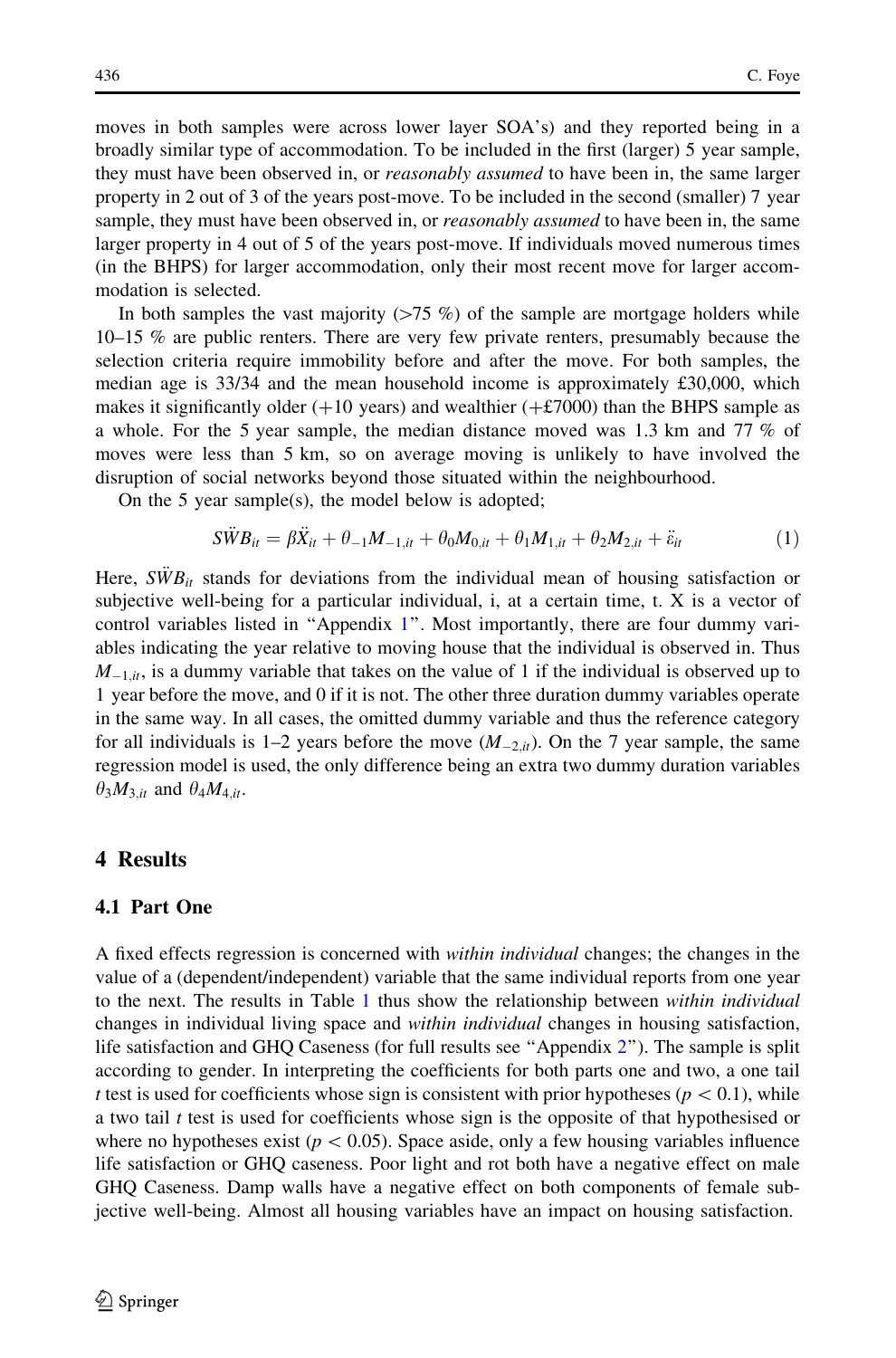For both males and females, rooms per person is positively related to housing satisfaction, but with diminishing marginal effect; up to a certain point (3.9 rooms per person for males and 3.6 for females), space is positively related to housing satisfaction but then the effect wears off. Space is more important to the housing satisfaction of men than women, but only slightly. In contrast, the relationship between space and broader *subjective well-being* is linear and distinctly gendered. For women, space has no effect on life satisfaction, and when we introduce a quadratic term space has a *negative* effect on GHQ caseness.<sup>1</sup> For males, space is positively and linearly related to both aspects of subjective well-being, but the relationships are weak. For a single man, an increase in the number of rooms from 1 to 2 (excluding kitchens and bathrooms) increases life satisfaction by 0.043 ( $p<0.05$ ). Compared to the effect of major life events, this effect is small. For instance, in the year after marriage, males experience an increase in life satisfaction of 0.235 ( $p < 0.01$ ) (Clark and Georgellis [2012\)](#page-33-0). In terms of housing, Fujiwara [\(2014](#page-33-0)) used the BHPS and found that damp and neighbour noise were associated with a decrease in life satisfaction of 0.05. Turning to experiential wellbeing, an increase in one room per person leads to an increase in male GHQ Caseness of 0.11  $(p<0.05)$ , which is approximately half of that reported by males in the year after marriage  $(0.21; p < 0.1)$  (Clark and Georgellis [2012](#page-33-0)).

In summary, although size of living space has a similar effect on the housing satisfaction of men and women, space only has a (weak) positive effect on the subjective wellbeing of men.

### 4.2 Part Two

Part two tracked the housing satisfaction and subjective well-being of individuals before and after moving to subjectively larger accommodation. The descriptive statistics of the 5 and 7 year samples can be seen below in Table [2.](#page-11-0)

In line with the sample requirements—that all individuals must be observed in the 2 years pre-move and first year post-move- the number of observations stays constant in the first 3 years before decreasing. The median rooms per person for the whole BHPS sample is 1.66. As can be seen in Table [2,](#page-11-0) individuals upsize to accommodation that is approximately the population average. The move clearly has the intended effect initially, with the proportion of respondents reporting a shortage of space dropping from 66 to 8 % (5 year sample), but over the next 4 years the proportion reporting a shortage of space more than doubles (see 7 year sample). Individuals also move to a *better* neighbourhood (median multiple deprivation score for 5 year sample in  $M - 1 = 15.3$ ;  $M0 = 11.9$ ).

The findings for *housing satisfaction* are concurrent with adaptation, and can be seen in Table [3](#page-11-0). For full results, see "Appendix 3". In the year before the move, individuals report a decrease in housing satisfaction, prompting them to move to larger accommodation. In the year after the move, housing satisfaction rises considerably, and is significantly higher than in the reference year (1–2 years pre-move). In the following years, however, increases in housing satisfaction diminish. In both samples, post-move increases in housing satisfaction (relative to  $M - 1$ ) diminish by about 30 % over the 3 years post-move. The 7 years sample shows that they stabilise from then on. Despite adaptation, levels of housing satisfaction are still significantly higher 4–5 years after the move than they were 1–2 years before. It could be that those individuals who dropped out of the sample postmove were less satisfied with their accommodation than those who stayed, leading to post-

<sup>1</sup> One hypothesis for this result may be that, like Mrs Ghate, women suffer more from the comparative social isolation associated with larger living spaces.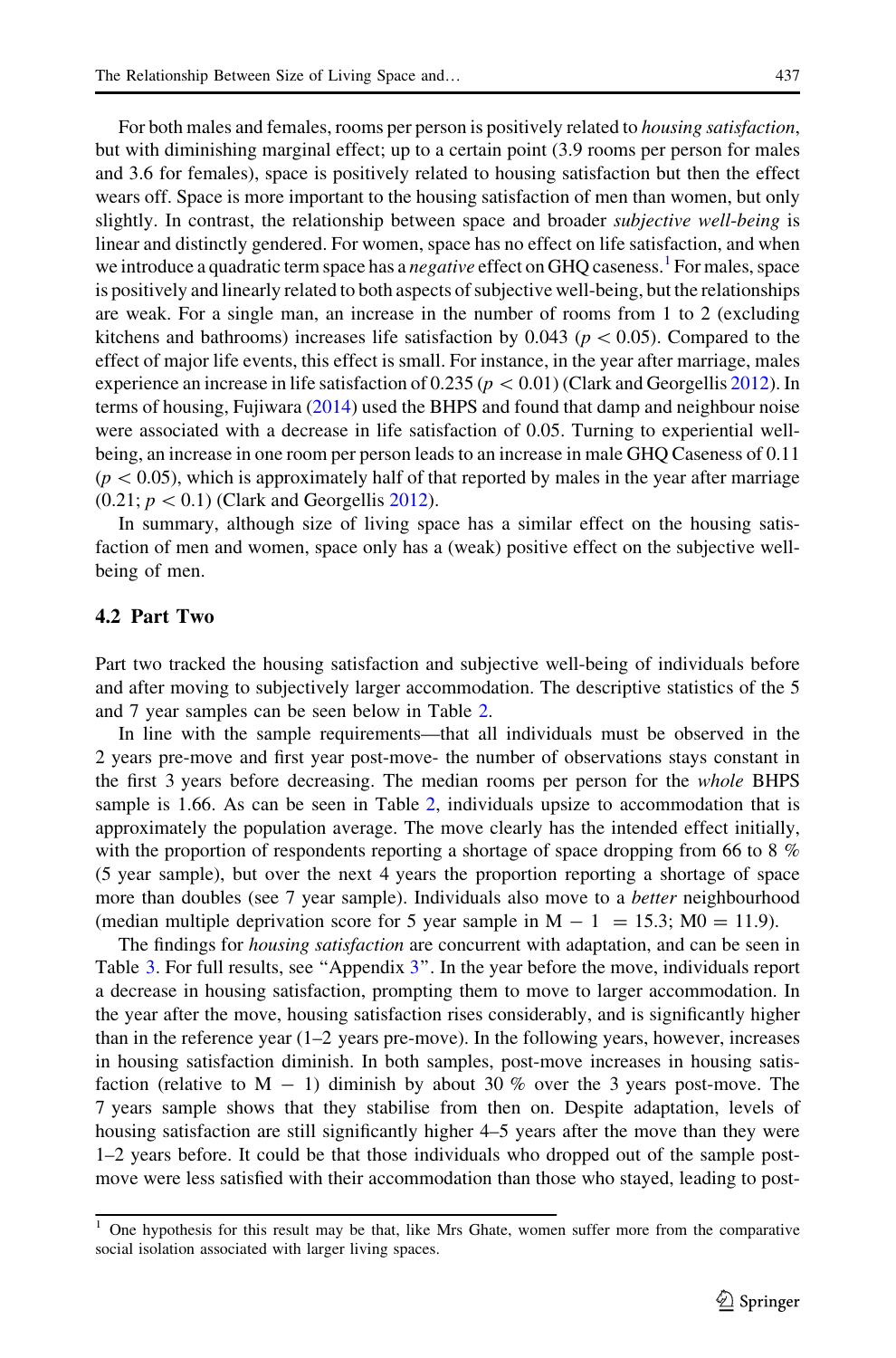| Sample                       | in sample    | Number of observations | person | Median rooms per | shortage | % Reporting space |
|------------------------------|--------------|------------------------|--------|------------------|----------|-------------------|
|                              | 5 year       | 7 year                 | 5 year | 7 year           | 5 year   | 7 year            |
| 1–2 years pre–move $(M - 2)$ | 978          | 638                    | 1.4    | 1.33             | 52       | 54                |
| 0–1 years pre-move $(M - 1)$ | 978          | 638                    | 1.25   | 1.25             | 66       | 68                |
| $0-1$ years post-move (M0)   | 978          | 638                    | 1.63   | 1.63             | 8        | 8                 |
| $1-2$ years post-move $(M1)$ | 901          | 602                    | 1.63   | 1.63             | 12       | 12                |
| $2-3$ years post-move (M2)   | 775          | 613                    | 1.6    | 1.5              | 16       | 17                |
| $3-4$ years post-move (M3)   | $\Omega$     | 587                    | N/A    | 1.5              | N/A      | 20                |
| $4-5$ years post-move (M4)   | $\mathbf{0}$ | 515                    | N/A    | 1.5              | N/A      | 19                |

<span id="page-11-0"></span>Table 2 Description of part two samples

Table 3 The effect of moving to larger accommodation over time

| Variables            | Housing satisfaction |               | Life satisfaction |           | GHO caseness |           |
|----------------------|----------------------|---------------|-------------------|-----------|--------------|-----------|
|                      | 5 year sample        | 7 year sample |                   |           |              |           |
| yearmovem1 $(M - 1)$ | $-0.489***$          | $-0.454***$   | $-0.00981$        | 0.0208    | $-0.103$     | $-0.227$  |
|                      | $-0.0762$            | $-0.111$      | $-0.0543$         | $-0.0795$ | $-0.149$     | $-0.213$  |
| yearmove0 (M0)       | $0.777***$           | $1.016***$    | 0.0576            | 0.126     | $-0.0346$    | 0.0223    |
|                      | $-0.0973$            | $-0.128$      | $-0.068$          | $-0.096$  | $-0.19$      | $-0.268$  |
| yearmove1 (M1)       | $0.448***$           | $0.709***$    | $-0.145*$         | $-0.12$   | $-0.058$     | $-0.0421$ |
|                      | $-0.107$             | $-0.131$      | $-0.0766$         | $-0.101$  | $-0.218$     | $-0.296$  |
| yearmove2 (M2)       | $0.338***$           | $0.550***$    | $-0.219**$        | $-0.167$  | 0.0549       | $-0.05$   |
|                      | $-0.116$             | $-0.141$      | $-0.0869$         | $-0.112$  | $-0.253$     | $-0.309$  |
| yearmove3 (M3)       |                      | $0.509***$    |                   | $-0.0881$ |              | $-0.14$   |
|                      |                      | $-0.135$      |                   | $-0.121$  |              | $-0.323$  |
| yearmove4 (M4)       |                      | $0.482***$    |                   | $-0.242*$ |              | $-0.287$  |
|                      |                      | $-0.146$      |                   | $-0.128$  |              | $-0.358$  |
| <b>Observations</b>  | 2531                 | 2249          | 2527              | 2244      | 2818         | 2578      |
| R-squared            | 0.319                | 0.299         | 0.064             | 0.072     | 0.035        | 0.058     |
| Number of pid        | 831                  | 613           | 831               | 613       | 833          | 614       |

p value  $*$  <0.1; \*\* <0.05; \*\*\* <0.01

move upward attrition bias. Nevertheless, when samples were limited to individuals who had stayed in their pre/post move accommodation for all the years relative to move (7/7 and 5/5 years), the same pattern of results was observed.

In terms of subjective well-being, there is no positive effect of moving to larger accommodation on GHQ or life satisfaction for either sample. This holds true even when we split the 5 year sample according to gender (see "Appendix [4](#page-27-0)"). In fact, when the 5 year sample is used, there is a significant *negative* effect of moving to larger accommodation on life satisfaction 2–3 years after the move.

In summary, moving to larger accommodation leadsto an increase in housing satisfaction that is partially sustained over the 5 years post-move. However, consistent with the findings of Nakazato et al. [\(2011](#page-34-0)) in Germany, this does not translate into an increase in subjective well-being.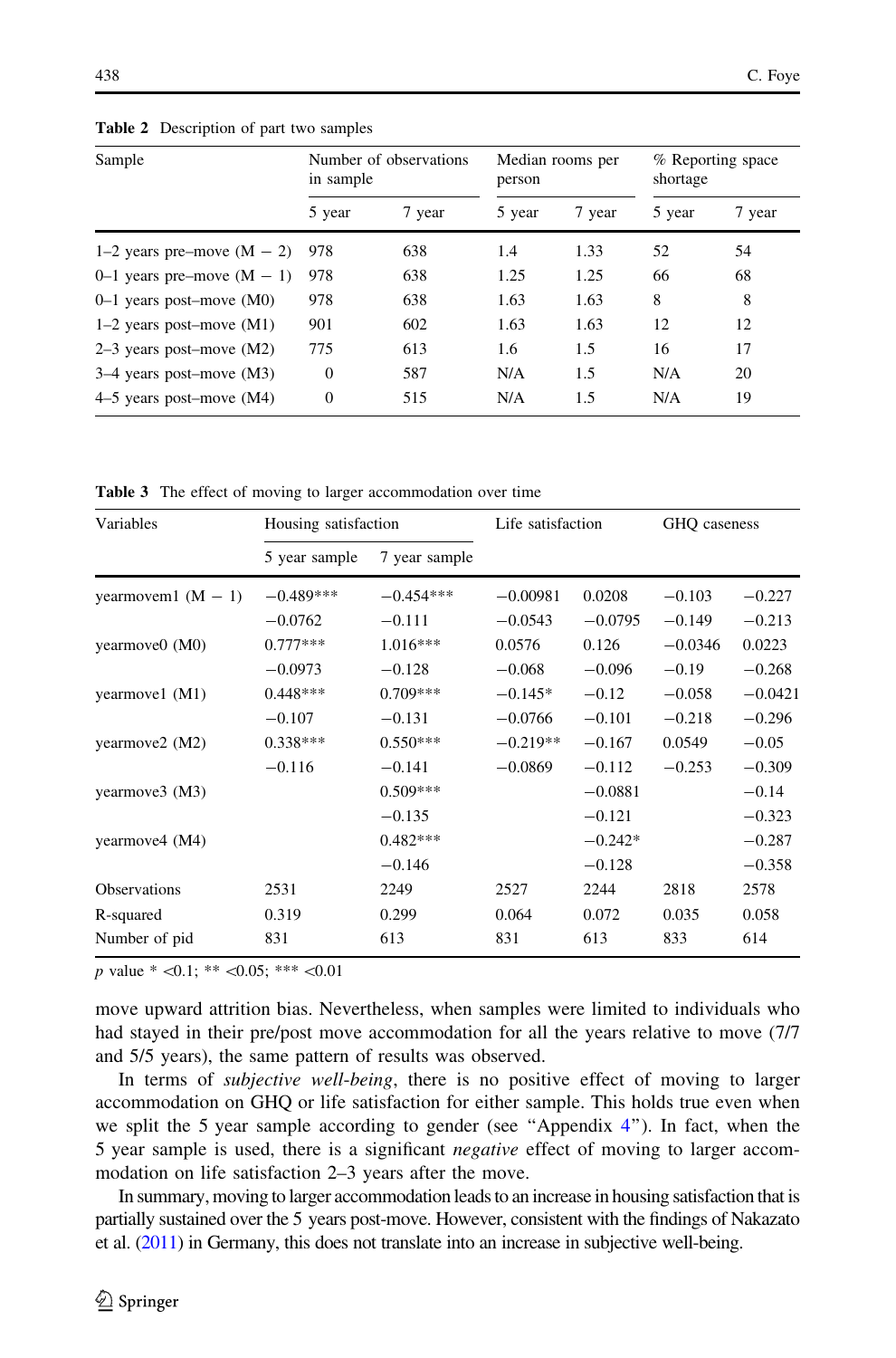### 5 Discussion and Conclusion

### 5.1 Housing Satisfaction

Part one showed that space has a positive and diminishing marginal effect on housing satisfaction for both males and females. This implies that pathway one drives the relationship between space and housing satisfaction. Part two suggests that any positive effect of space on housing satisfaction partially diminishes over time. This could be attributed to distinction bias—space becomes a less salient feature of the accommodation; or aspiration spiral theory—the respondent consciously escalates their space aspirations. Either way, these findings have potentially significant implications for our understanding of the housing market. In 2008, 8 % of BHPS respondents moved for ''larger accommodation''. Because housing satisfaction is very influential in determining moving propensities (Diaz-Serrano and Stoyanova [2010](#page-33-0)), it could be argued that in addition to micro and macro factors, adaptation in housing satisfaction judgements acts to accelerate movement up the housing ladder and increases levels of residential mobility.

### 5.2 Subjective Well-Being

Despite finding large increases in housing satisfaction, part two found no positive effect of moving to larger accommodation on subjective well-being. This supports neither the hedonic treadmill theory, nor the global adaptive utility model. It could simply be that the relationship between space and well-being is not strong enough for these moves to result in a significant increase in subjective well-being. On average individuals in the 5 year sample only increased their number of rooms per person by 0.38. According to part one, this increase would only lead to a very small increase in subjective well-being, which may require a larger sample size to be identified. However, the negative effect on life satisfaction 2–3 years after the move suggests that there are costs associated with moving house that we have not controlled for. Perhaps these offset the benefits associated with moving. The distances moved were small so disruption of social networks is unlikely to be the reason. It could be that the relative unfamiliarity of the new house and immediate neighbourhood results in a loss of identity and ontological security. Alternatively, the relationship between size of living space and subjective well-being may be asymmetrical i.e. decreases in space may lead to decreases in subjective well-being but increases in space may not lead to increases in subjective well-being.

Part one yields the most interesting findings on the relationship between size of living space and subjective well-being. It produces two pieces of evidence to suggest that pathway two (status) drives the relationship between space and subjective well-being, but independently of housing satisfaction.

First, in contrast to the relationship between space and housing satisfaction which is non-linear, the relationship between space and subjective well-being is *linear*. This implies that space affects housing satisfaction through pathway one- which should have diminishing marginal utility- but affects subjective well-being through pathway two, which we would expect to be more linear.

Second, the relationship between space and well-being is gendered. The existing literature indicates that pathway two should be stronger for men than women. We find that size of living space impacts on the housing satisfaction of both genders similarly, but that it has a (weak)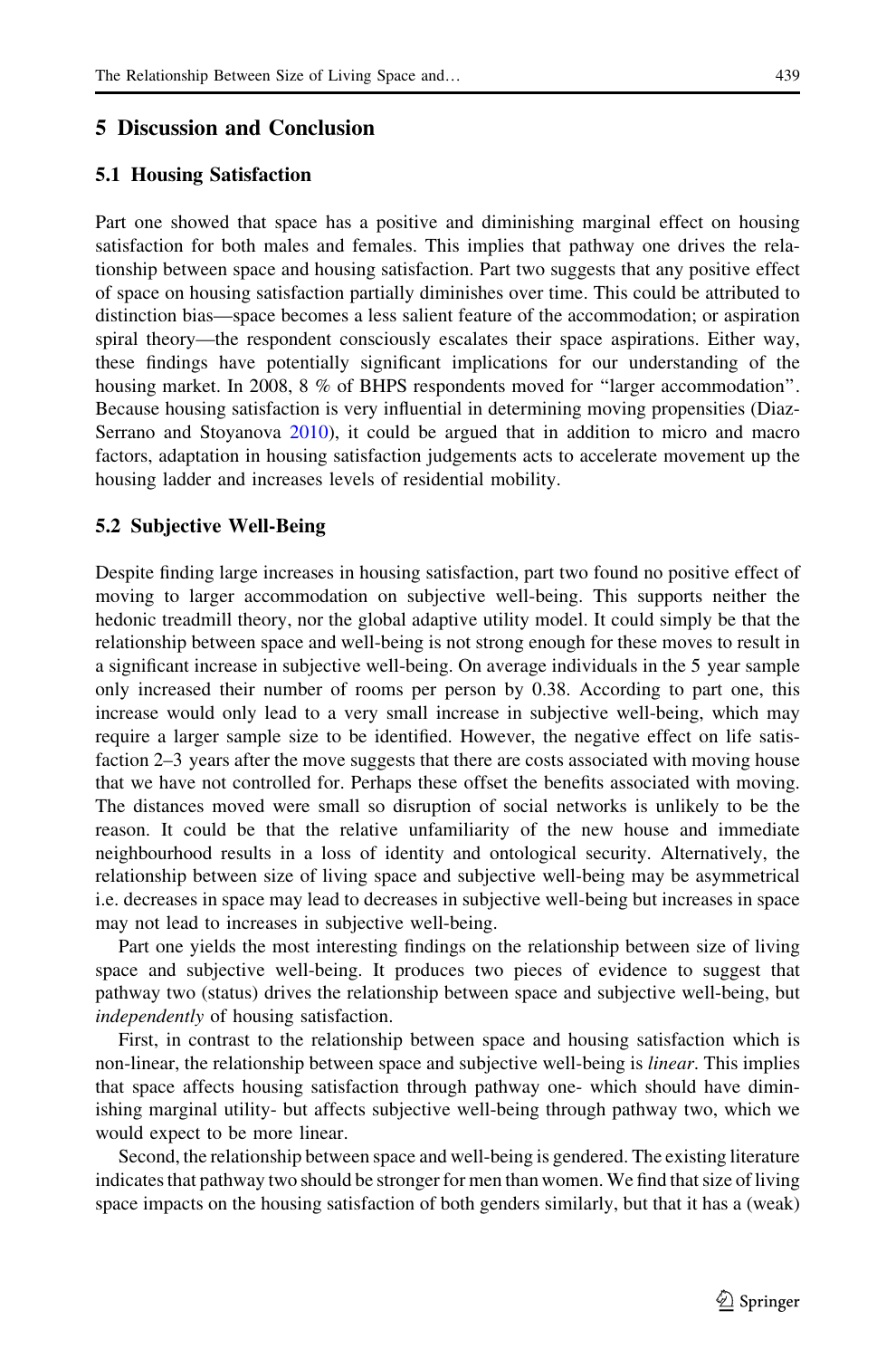positive impact only on the subjective well-being of men.<sup>2</sup> If pathway two is the dominant (and gendered) driver of the relationship between space and subjective well-being, but operates independently of housing satisfaction, then this would reconcile our findings with the existing literature i.e. it maybe that men recognise the extra values and activities that a large house facilitates by reporting higher housing satisfaction, but not the extra social status that it affords. Perhaps men do not attribute the sense of pride and confidence associated with high status, to the size of their living space. In short, pathway two may be too distal and indirect for men to appreciate the role of house size. Consequently, housing satisfaction may only partially reflect the true relationship between housing and subjective well-being.

If pathway two is the main driver of the relationship between space and subjective wellbeing—and part one only provides *suggestive* evidence that it is—then this would imply that size of living space is a positional good. Individuals are deriving subjective well-being from having more space than other people, as opposed to having more space in itself. In this case, minimum space standards are unlikely to have much effect on societal well-being in the UK, as what matters is the *distribution* of living space, rather than absolute levels of living space. As Wilkinson and Pickett ([2009\)](#page-34-0) state, "Greater inequality seems to heighten people's social evaluation anxieties by increasing the importance of social status''(pp. 33–34). A more equal distribution of living space could reduce the anxiety of those with relatively low levels of space, and mitigate conspicuous consumption of (green) space that arises from invidious social comparisons (see Frank [2007](#page-33-0) for an economist's version of this argument). However, in working towards greater societal well-being, policy makers also ought to recognise that, like well-being, liberty may also be an intrinsic good (see Sen [2009;](#page-34-0) Chapter 13 for reasoning). Ceteris paribus, a large house which allows a family to eat together is arguably preferable to a small one that does not, even this capability is not exercised. Similarly, policies that infringe on individual liberty like the 'bedroom tax' need to offer significant tangible benefits in terms of societal well-being in order to represent societal progress.

The fixed effects methodology adopted by this paper, together with the rich set of control variables, provides us with the best insight to date into the causal relationship between size of living space and subjective well-being. However, there remains a risk of reverse causality: males may become happier and therefore buy a larger house (or build an extension), rather than the reverse relationship as we have proposed. Future research could resolve this issue by looking for cases where individuals are randomly assigned increases (or decreases) in living space. Even if the endogeneity issue is resolved, however, it will still be unclear which pathway is dominant in the relationship between space and subjective well-being. Our evidence suggests pathway two but future research should explicitly test for these pathways. Research on the effect of relative income on subjective well-being provides a good starting point. Ferrer-i-Carbonell [\(2005\)](#page-33-0) and Luttmer ([2004\)](#page-33-0) have both used panel data to look at how 'relevant others'' income affects individual subjective well-being. If pathway two exists then a man's subjective well-being should depend not only on how much space he has, but also how much space 'relevant others' have.

Due to its exploratory nature, this paper raises many questions for future research. If a large component of the relationship between housing and subjective well-being operates independently of housing satisfaction judgements, as our findings suggest, then where is the value in measuring housing satisfaction? Future psychological research should address this issue by

<sup>2</sup> It could be argued that only men benefit from increases in living space, because it is mostly men who make the decision to increase their living space, while women must simply follow. However, in this case, we would expect more men than women to report a shortage of space in the year prior to moving to larger accommodation. In fact, in the part two 5 year sample, a higher proportion of women (70 %) stated a shortage of space in  $M - 1$ , than men (64 %).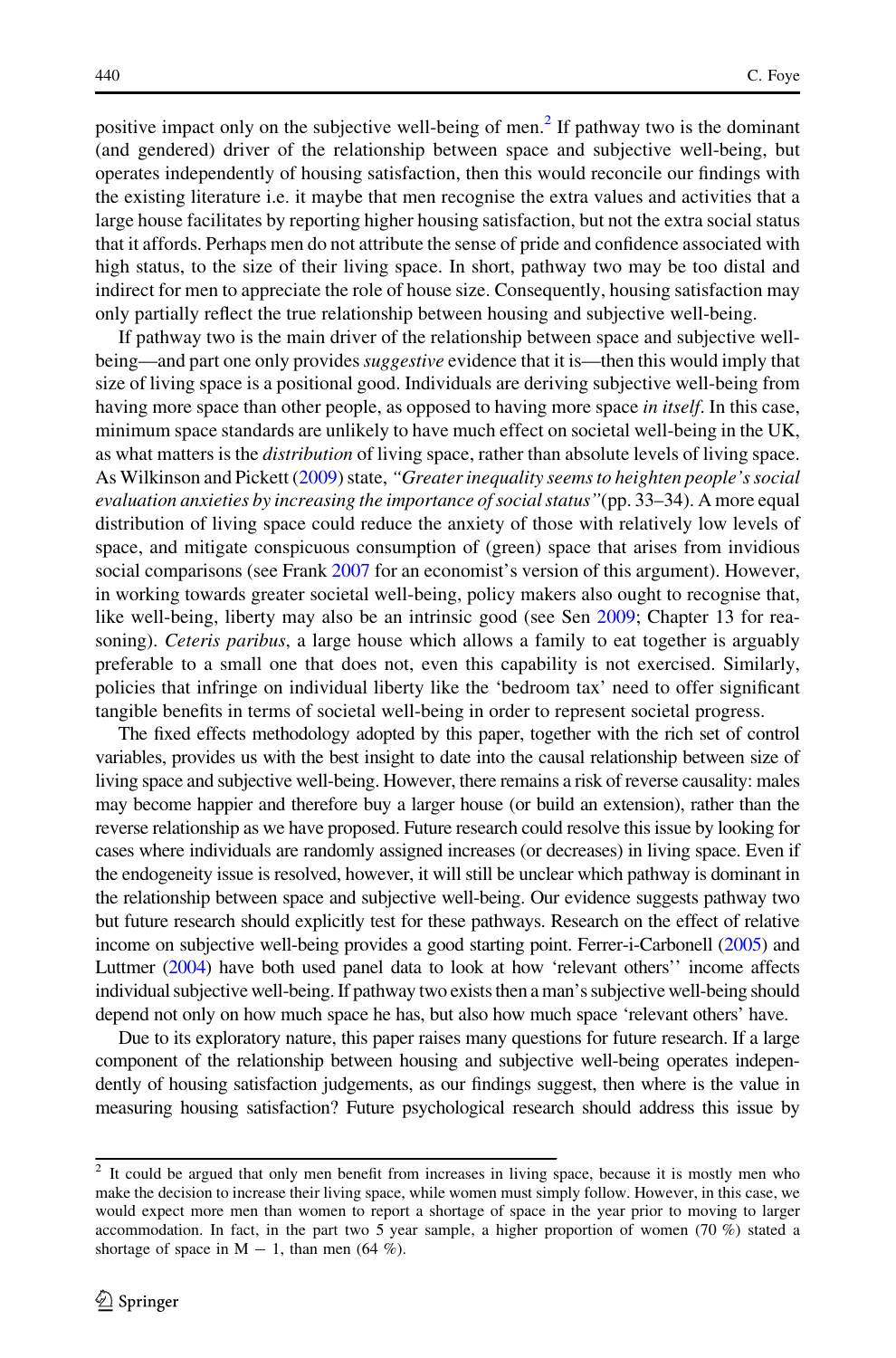<span id="page-14-0"></span>looking at the effect of housing factors on housing satisfaction and subjective well-being, respectively. This paper has also limited its scope to adults. The effect of space on children (through educational performance and status) may be stronger, and apply across both genders (Solari and Mare [2012\)](#page-34-0). Moreover, this paper has only looked at well-being at the individual level. Future research should examine well-being at the collective/household level, where interactions between the different actors in the household are likely to moderate the relationship (Hagan et al. [1996](#page-33-0)). The relationship should also be explored in other cultural contexts. In more collectivistic and equal countries, housing maybe less of a status symbol, and pathway one may be more dominant in determining subjective well-being.

This paper does not purport to provide definitive answers to all the topical and complex issues surrounding the relationship between size of living space and subjective well-being, but hopefully does provide a useful platform for further empirical research.

Acknowledgments I am enormously grateful to David Clapham, Tommaso Gabrieli and Sarah Jewell for their guidance thoughout. I thank the various anonymous referees for their clear comments which greatly improved the paper in terms of structure and methodology. Finally, a word of thanks must go to Alec Foye for making the paper more concise and altogether more readable.

Open Access This article is distributed under the terms of the Creative Commons Attribution 4.0 International License [\(http://creativecommons.org/licenses/by/4.0/\)](http://creativecommons.org/licenses/by/4.0/), which permits unrestricted use, distribution, and reproduction in any medium, provided you give appropriate credit to the original author(s) and the source, provide a link to the Creative Commons license, and indicate if changes were made.

## Appendix 1

See Table 4.

| Variable                                               | Description                                                                                                                            |
|--------------------------------------------------------|----------------------------------------------------------------------------------------------------------------------------------------|
| General variables that could potentially influence SWB |                                                                                                                                        |
| child $0_2$                                            | $1 =$ Child in household 0–2 years old; 0 = otherwise                                                                                  |
| child $3\,4$                                           | $1 =$ Child in household 3–4 years old; 0 = otherwise                                                                                  |
| $0 =$ otherwise                                        | child $\overline{5}$ 11; child $\overline{12}$ 15; child $\overline{16}$ 18 all work in same way: 1 = Child in household in age group; |
| kids_total                                             | Number of children in household                                                                                                        |
| log_hh_income                                          | Log of household income                                                                                                                |
| log_ind_income                                         | Log of individual income                                                                                                               |
| winter                                                 | $1 =$ survey conducted in Nov/Dec/Jan/Feb; $0 =$ otherwise                                                                             |
| married                                                | $1 =$ married; 0 = otherwise                                                                                                           |
| cohabiting                                             | $1 =$ cohabiting; 0 = otherwise                                                                                                        |
| widowed                                                | $1 =$ widowed; $0 =$ otherwise                                                                                                         |
| $div\_sep$                                             | $1 =$ divorced or separated; $0 =$ otherwise                                                                                           |
| smoker                                                 | $1 =$ smokes; 0 = otherwise                                                                                                            |
| Household size                                         | Number of people in household                                                                                                          |
| resi_carer                                             | $1 = \text{cares}$ for someone in household; $0 = \text{otherwise}$                                                                    |
| non_resi_carer                                         | $1 = \text{cares}$ for someone outside of household; $0 = \text{otherwise}$                                                            |
| frequency_meeting_people                               | $1 =$ if meets people at least once or twice per month; $0 =$ if meets people less<br>than once per month                              |

Table 4 Variable coding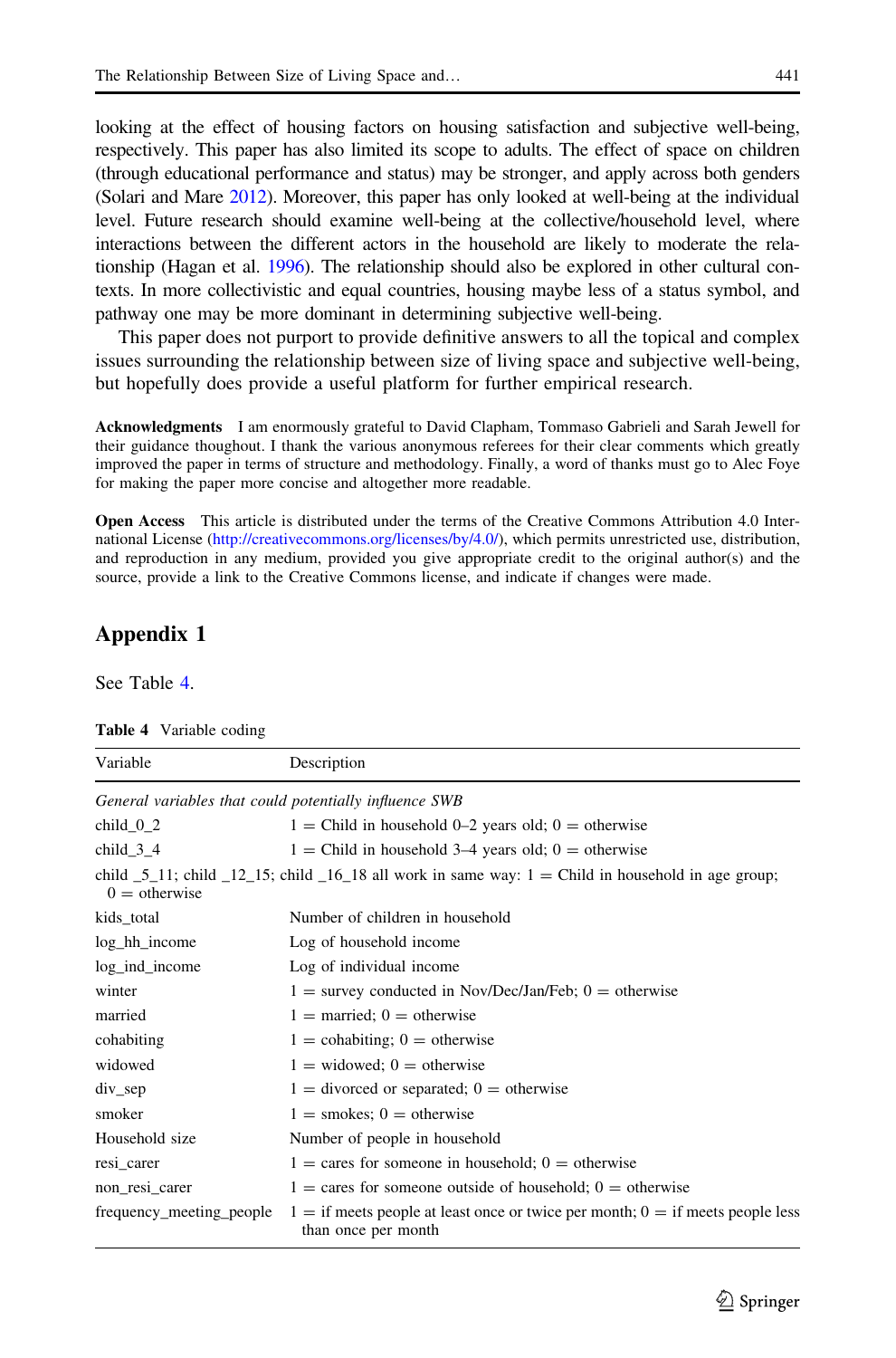| Variable                            | Description                                                                                                            |
|-------------------------------------|------------------------------------------------------------------------------------------------------------------------|
| retired                             | $1 =$ Retired; 0 = otherwise                                                                                           |
| student                             | $1 = FT$ student; 0 = otherwise                                                                                        |
| age                                 | Age at time of interview*                                                                                              |
| employed                            | $1 =$ employed $0 =$ otherwise                                                                                         |
| poor_health                         | $1 =$ Health status poor/very poor over last 12 months; 0 = otherwise                                                  |
| yr1991; yr1992;; yr2008             | $1 =$ Observed in that particular year; $0 =$ otherwise                                                                |
| Housing and environmental variables |                                                                                                                        |
| detached                            | $1 =$ Detached house; 0 = Otherwise                                                                                    |
| terraced                            | $1 =$ Terrace House; $0 =$ Otherwise                                                                                   |
| semi Detached                       | $1 =$ Semi detached house; $0 =$ Otherwise                                                                             |
| flat                                | $1 =$ Flat: $0 =$ Otherwise                                                                                            |
| sheltered                           | $1 =$ Sheltered Accommodation; $0 =$ Otherwise                                                                         |
| owner                               | $1 =$ Owner-occupier, outright; $0 =$ otherwise                                                                        |
| public                              | $1 = LA$ or HA owned home; $0 =$ otherwise                                                                             |
| private                             | $1 =$ Private rental property; 0 = otherwise                                                                           |
| street_noise                        | $1 =$ if reports neighbour street problem; 0 = otherwise                                                               |
| neighbour_noise                     | $1 =$ if reports neighbour noise problem; 0 = otherwise                                                                |
| vandalism                           | $1 =$ if reports vandalism problems; 0 = otherwise                                                                     |
| pollution                           | $1 =$ if reports local area pollution problems; 0 = otherwise                                                          |
| no_light                            | $1 =$ if reports poor lighting; 0 = otherwise                                                                          |
| Rot                                 | $1 =$ if home has rot; 0 = otherwise                                                                                   |
| condensation                        | $1 =$ if reports condensation; 0 = otherwise                                                                           |
| Leaky roof                          | $1 =$ if roof has leaks; $0 =$ otherwise                                                                               |
| poor_heating                        | $1 =$ if reports heating problem; 0 = otherwise                                                                        |
| Garden                              | $1 =$ has garden; 0 = otherwise                                                                                        |
| rooms_pp                            | Number of rooms per person $=$ number of rooms/number of people in<br>household*                                       |
| damp_walls                          | $1 =$ if home has damp; $0 =$ otherwise                                                                                |
|                                     | Potential "costs" (in terms of well-being) associated with larger accommodation                                        |
| mover                               | $1 =$ Moved house in previous year; 0 = otherwise*                                                                     |
| housework                           | Hours spent doing housework                                                                                            |
| commute_time                        | Number of minutes spent commuting to work (self employed and employed<br>responses merged). If N/A, commute time $= 0$ |
| housing_costs                       | Net Monthly Housing Costs                                                                                              |
| house_value                         | House Value; $0 =$ if renting public or private                                                                        |
|                                     | 'Neighbourhood Effects'-indices of deprivation at the lower level SOA in 2004 (ODPM 2004)                              |
| Health_Disab_Score                  | Health Deprivation and Disability Score                                                                                |
| Education_Score                     | Education, Skills and Training Score                                                                                   |
| Income_Score                        | Income Score                                                                                                           |
| Housing_Services_Score              | Barriers to Housing and Services Score*                                                                                |
| Crime_Score                         | Crime Score*                                                                                                           |
| Living_Env_Score                    | Living Environment Score*                                                                                              |
| Multi_Dep_Score                     | Multiple Deprivation Score                                                                                             |

\* Only included in part one regressions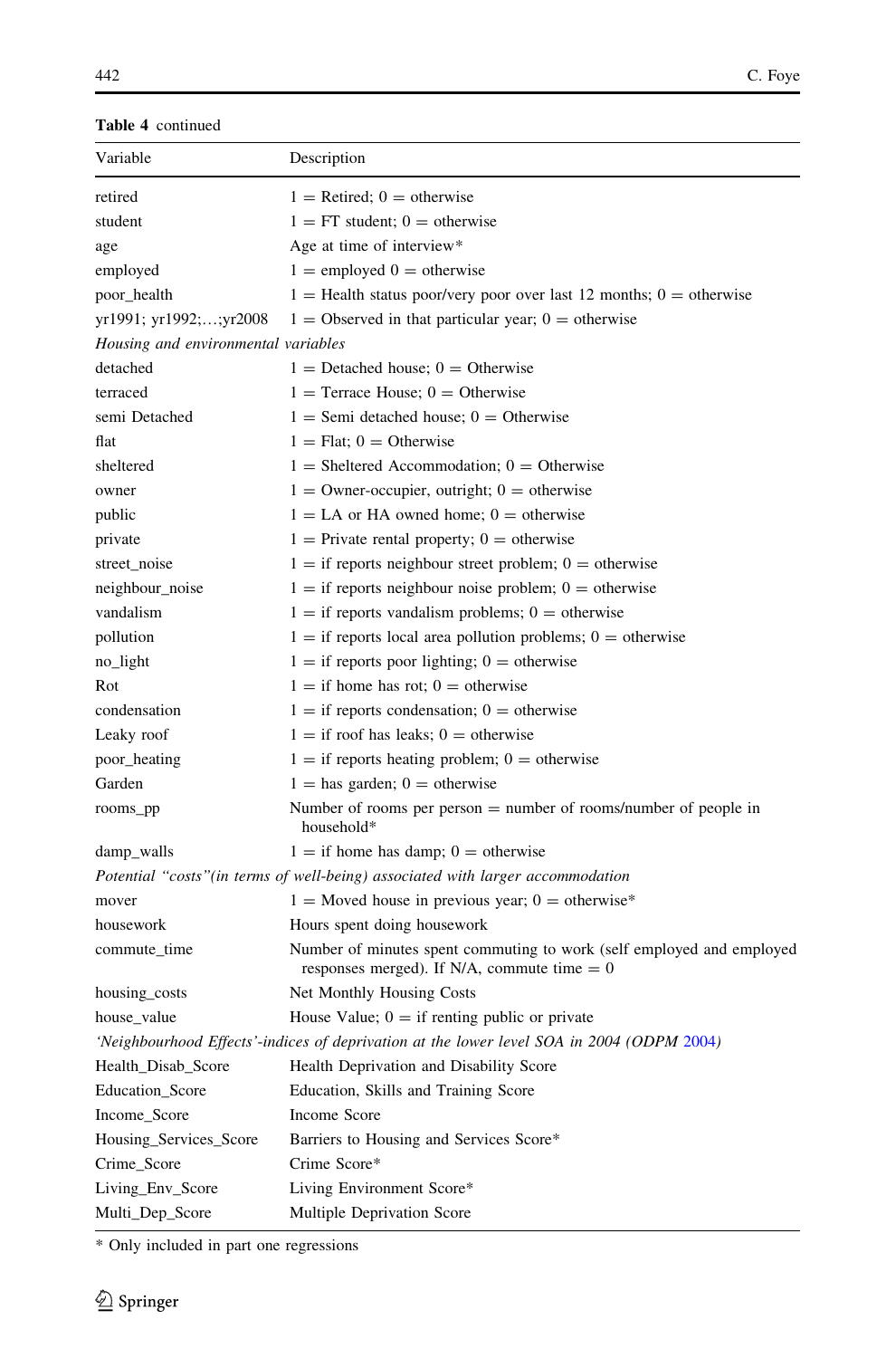| P |
|---|
|   |
|   |
|   |

See Table 5. See Table 5.

| $\ddot{a}$<br>- 1<br>- 1<br>- 1 |
|---------------------------------|
| i<br>ı<br>l                     |
| j<br>֕                          |
|                                 |
| I<br>$\overline{\phantom{a}}$   |
| ׇ֚֚֬֕                           |
|                                 |
|                                 |

<span id="page-16-0"></span>

|                          | housing_sat   |                 | life_sat             |             | GHQ_caseness |              |
|--------------------------|---------------|-----------------|----------------------|-------------|--------------|--------------|
|                          | Males         | Females         | Males                | Females     | Males        | Females      |
| rooms_pp                 | $0.544***$    | $0.464***$      | $0.0431**$           | 0.014       | $0.110**$    | $-0.319**$   |
|                          | $-0.076$      | $-0.075$        | $-0.019$             | $-0.020$    | $-0.052$     | $-0.138$     |
| rooms_pp_sq              | $-0.0747$ *** | $-0.0591***$    |                      |             | $0.0450*$    |              |
|                          | $-0.012$      | $-0.013$        |                      |             |              | $-0.024$     |
| mover                    | $0.350***$    | $0.349***$      | $0.0822***$          | $0.0772***$ | 0.076        | 0.078        |
|                          | $-0.033$      | $-0.032$        | $-0.024$             | $-0.024$    | $-0.057$     | $-0.067$     |
| Household size           | 0.036         | $-0.002$        | $-0.013$             | $-0.0438**$ | 0.001        | $-0.0820*$   |
|                          | $-0.026$      | $-0.024$        | $-0.019$             | $-0.017$    | $-0.046$     | $-0.046$     |
| commute_time             | 0.000         |                 | **18000.1            | 0.000       | 0.000        | $-0.0031**$  |
|                          | 0.000         | $0.000 - 0.001$ | 0.000                | 0.000       | $-0.001$     | $-0.002$     |
| iaage                    | $-0.018$      | $-0.006$        | $-0.043$<br>$-0.029$ | $-0.007$    | $-0.095$     | $-0.036$     |
|                          | $-0.032$      | $-0.030$        |                      | $-0.024$    | $-0.070$     | $-0.068$     |
| resi_carer               | $-0.068$      | $-0.0832*$      | $-0.049$             | $-0.167***$ | $-0.36***$   | $-0.447$ *** |
|                          | $-0.051$      | $-0.050$        | $-0.045$             | $-0.043$    | $-0.096$     | $-0.113$     |
| non_resi_care            | 0.003         | 0.020           | 1.032                | $0.0448*$   | 0.086        | $-0.002$     |
|                          | $-0.029$      | $-0.026$        | $-0.025$             | $-0.023$    | $-0.060$     | $-0.064$     |
| frequency_meeting_people | 0.041         | $0.105***$      | 1.0893**             | $0.119***$  | 1.116        | $0.311***$   |
|                          | $-0.044$      | $-0.053$        | $-0.041$             | $-0.045$    | $-0.091$     | $-0.125$     |
| housework                | 0.001         | 0.001           | $-0.001$             | 000         | $-0.0069*$   | $0.00592**$  |
|                          | $-0.003$      | $-0.001$        | $-0.002$             | $-0.001$    | $-0.004$     | $-0.002$     |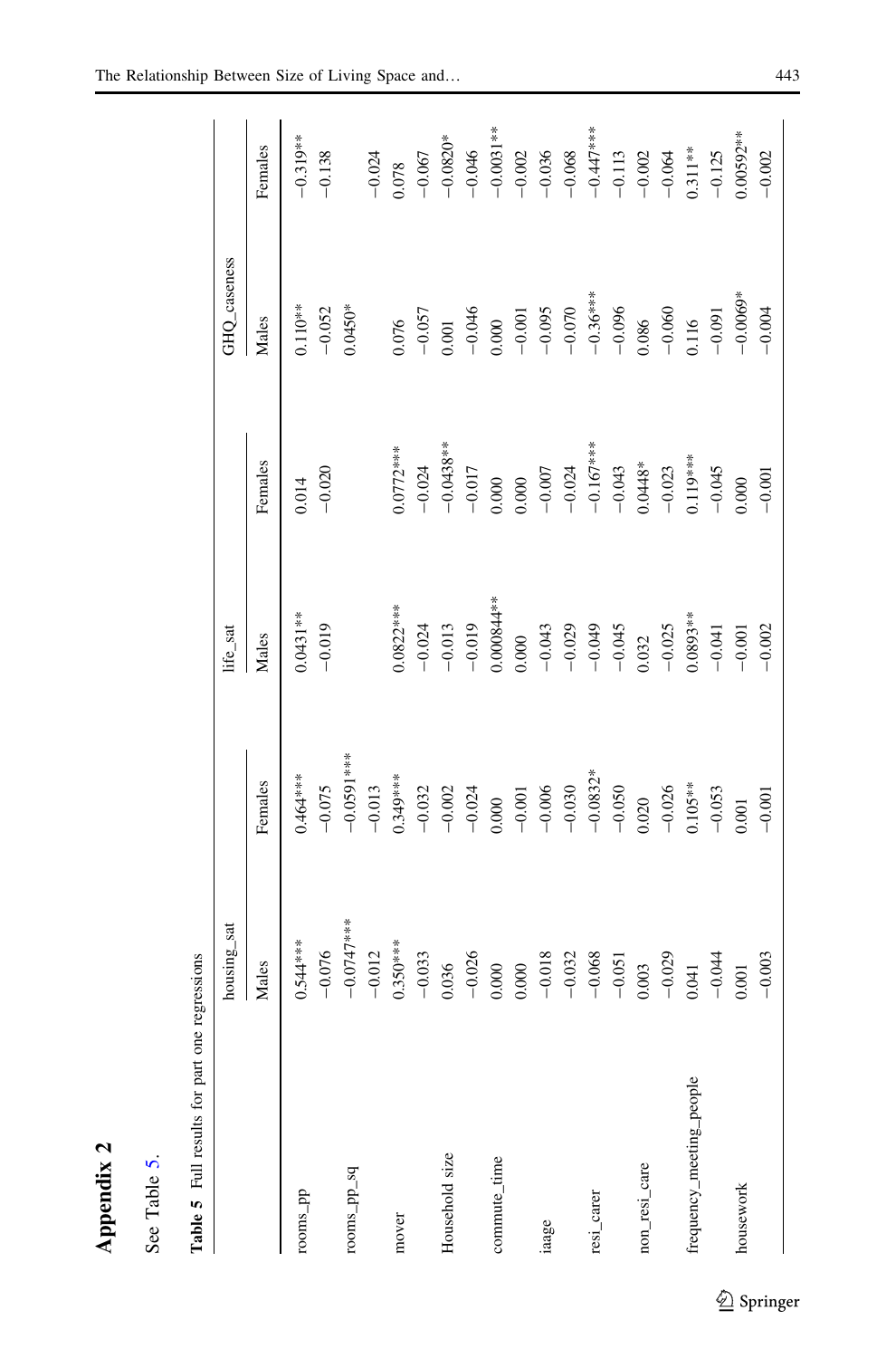| Table 5 continued      |               |                                                                            |                                                                 |                                                                             |                      |                                                        |
|------------------------|---------------|----------------------------------------------------------------------------|-----------------------------------------------------------------|-----------------------------------------------------------------------------|----------------------|--------------------------------------------------------|
|                        | housing_sat   |                                                                            | $\mathit{life}\_ \mathit{sat}$                                  |                                                                             | GHQ_caseness         |                                                        |
|                        | Males         | Females                                                                    | Males                                                           | Females                                                                     | Males                | Females                                                |
| irsmoker               | $0.0704*$     | $0.0731*$                                                                  | $-0.0524*$                                                      | $-0.0841***$                                                                | $-5.83E - 02$        | $-0.170*$                                              |
|                        |               |                                                                            |                                                                 |                                                                             |                      |                                                        |
| Multi_Dep_Score        | $-0.00297$    | 1.017                                                                      | $5.03E - 03$                                                    | $-1.11E - 02$                                                               | $3.07E-03$           | $4.01E - 02$                                           |
|                        | $-2.14E - 02$ | $-2.00E - 02$                                                              | $-1.42E - 02$                                                   | $-1.37E - 02$                                                               | $-3.43E - 02$        | $-0.0397$                                              |
| Income_Score           | $-0.341$      | $-2.434**$                                                                 | $-0.228$                                                        | 1.165                                                                       | $-0.357$             | $-0.497$                                               |
|                        | $-1.258$      |                                                                            |                                                                 |                                                                             |                      |                                                        |
| Employment_Score       | 1.451         | $-1.163$<br>0.627                                                          | $-0.8$<br>-0.644                                                |                                                                             | $-1.962$<br>$-2.191$ |                                                        |
|                        | $-1.925$      | $-1.895$                                                                   | $-1.198$                                                        |                                                                             | $-2.883$             |                                                        |
| Health_Disab_Score     | $-0.0453$     | 0.0765                                                                     | 0.00605                                                         |                                                                             |                      | $-2.159$<br>$-4.07$<br>$-3.422$<br>$-0.13$<br>$-0.141$ |
|                        | $-0.075$      | $-0.0809$                                                                  | $-0.053$                                                        |                                                                             | $-0.0374$            |                                                        |
| Education_Score        | $-0.00384$    |                                                                            |                                                                 |                                                                             | 0.00661              |                                                        |
|                        | $-0.00427$    | $-0.00873**$<br>$-0.00392$                                                 | $\begin{array}{r} -0.00376 \\ -0.00275 \\ 0.000212 \end{array}$ | $-0.807$<br>$-0.24$<br>$-1.274$<br>0.0119<br>0.00615<br>0.000615<br>0.00262 | $-0.00693$           | $-0.0069$<br>$-0.00728$<br>$-0.00824$                  |
| Housing_Services_Score | $0.00935***$  | 0.00113                                                                    |                                                                 |                                                                             | $-0.00436$           |                                                        |
|                        | $-0.00454$    |                                                                            | $-0.003$                                                        |                                                                             | $-0.00717$           |                                                        |
| Crime_Score            | $-0.000624$   | $-0.00451$<br>$-0.0843$                                                    | 0.000254                                                        | $-0.00304$<br>$0.00765$                                                     | $-0.0569$            | $-0.0081$<br>$-0.025$                                  |
|                        | $-0.0606$     |                                                                            | $-0.0368$                                                       | $-0.0374$                                                                   | $-0.0992$            | $-0.107$                                               |
| Living_Env_Score       | $-0.00398$    | $\begin{array}{r} -0.0596 \\ -0.00476 \\ -0.00341 \\ -0.00341 \end{array}$ | 0.00112                                                         | 0.00356                                                                     | $-0.00263$           | $-0.00798$                                             |
|                        | $-0.0035$     |                                                                            | $-0.00236$                                                      | $-0.00226$                                                                  | $-0.00566$           | $-0.00599$                                             |
| winter                 | $-0.00695$    |                                                                            | $-0.0263$                                                       | $-0.0680***$                                                                | $-0.069$             | $-0.250***$                                            |
|                        | $-0.0219$     | $-0.0233$                                                                  | $-0.0186$                                                       | $-0.0193$                                                                   | $-0.0473$            | $-0.0539$                                              |
| poor_health            | $-0.0817**$   | $-0.108***$                                                                | $-0.439***$                                                     | $-0.394***$                                                                 | $-1.969***$          | $-1.955***$                                            |
|                        | $-0.04$       | $-0.037$                                                                   | $-0.0423$                                                       | $-0.034$                                                                    | $-0.113$             | $-0.1$                                                 |
| married                | 0.32          | $-0.0492$                                                                  | 1.0808                                                          | $0.217***$                                                                  | $-0.0446$            | $0.281*$                                               |
|                        | $-0.0825$     | $-0.0711$                                                                  | $-0.0613$                                                       | $-0.0561$                                                                   | $-0.148$             | $-0.149$                                               |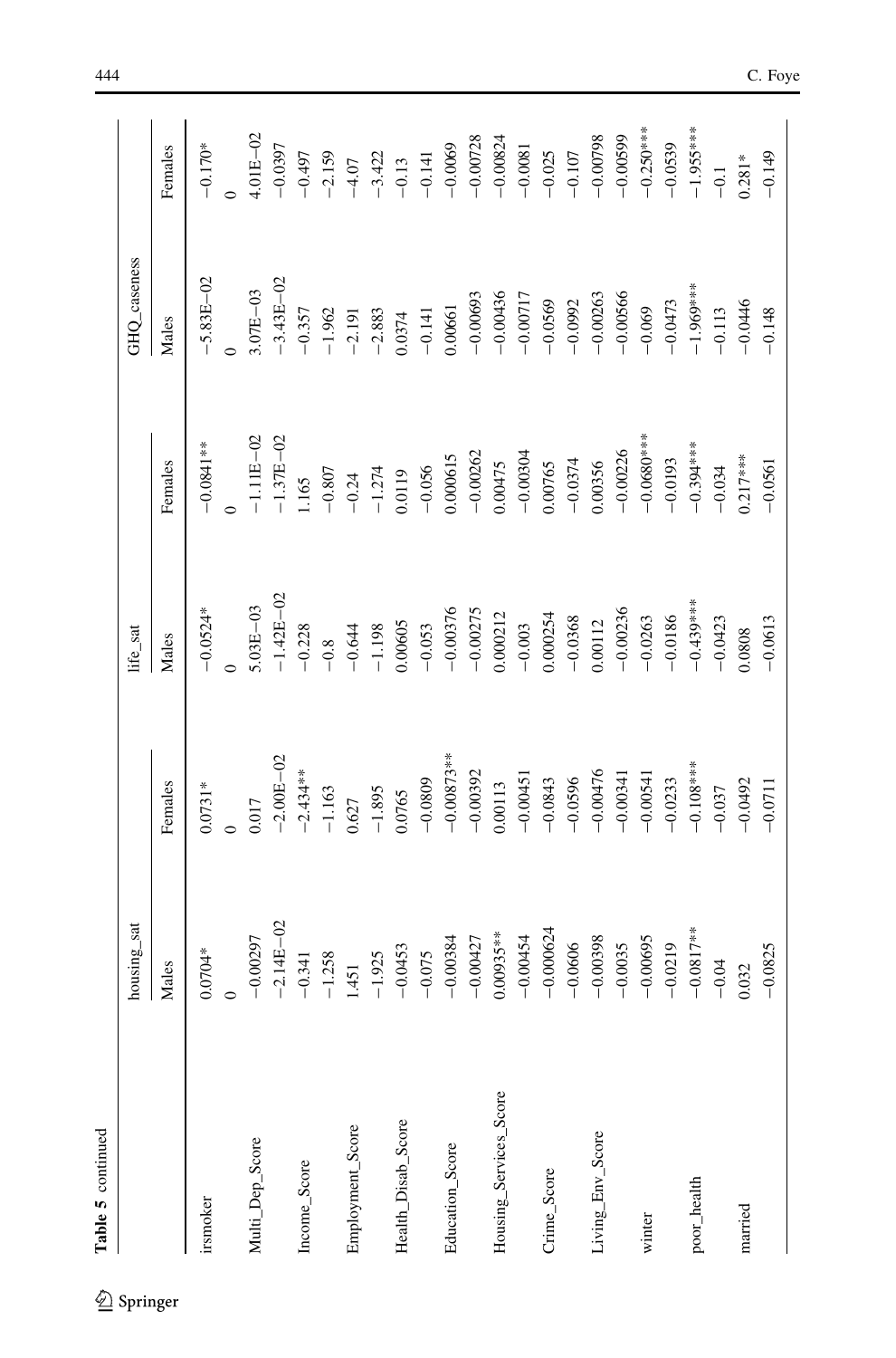| ı |
|---|

|                | housing_sat |                                     | life_sat                            |                                                                                                   | GHQ_caseness                                             |                                                                         |
|----------------|-------------|-------------------------------------|-------------------------------------|---------------------------------------------------------------------------------------------------|----------------------------------------------------------|-------------------------------------------------------------------------|
|                | Males       | Females                             | Males                               | Females                                                                                           | Males                                                    | Females                                                                 |
| cohabiting     | 0.0272      | 0.00246                             | 1.0836                              | $0.216***$                                                                                        | 0.0988                                                   | $0.277***$                                                              |
|                | $-0.0763$   | $-0.0654$                           | $-0.0561$                           | $-0.0505$                                                                                         | $-0.13$                                                  | $-0.134$                                                                |
| widowed        | $-0.0609$   | 0.372                               | $-0.173$                            | $-0.0335$                                                                                         | $-0.738*$                                                | $-0.485$                                                                |
|                | $-0.202$    | $-0.142$                            | $-0.212$                            | $-0.156$                                                                                          | $-0.397$                                                 |                                                                         |
| $div\_sep$     | $-0.413***$ |                                     | $-0.243**$<br>$-0.114$              | $-0.0683$                                                                                         | $-0.647**$<br>$-0.296$                                   | $-0.351$<br>$-0.285$<br>$-0.23$<br>$-0.23$<br>0.0308                    |
|                | $-0.141$    | $-0.0464$<br>$-0.0996$              |                                     | $-0.0859$                                                                                         |                                                          |                                                                         |
| owner          | 0.0261      | 0.0196                              | $0.104***$                          | $0.0782***$                                                                                       | $0.146*$                                                 |                                                                         |
|                | $-0.0386$   | $-0.04$                             |                                     |                                                                                                   |                                                          |                                                                         |
| public         | $-0.323***$ | $-0.275***$                         | $-0.0336$<br>0.115**                | $-0.0314$<br>$-0.0365$                                                                            | $\frac{-0.0765}{0.178}$<br>-0.142                        |                                                                         |
|                | $-0.0892$   | $-0.0844$                           | $-0.0578$                           | $-0.0539$                                                                                         |                                                          |                                                                         |
| private        | $-0.353***$ | $-0.416***$                         |                                     |                                                                                                   | 0.101                                                    |                                                                         |
|                | $-0.0742$   |                                     | $-0.00136$<br>$-0.0479$             |                                                                                                   |                                                          |                                                                         |
| log_hh_income  | 0.00203     | $-0.0737$<br>$-0.00543$             | 0.0236                              | $-0.0348$<br>$-0.0474$<br>$0.0251$                                                                | $-0.115$<br>$-0.0346$<br>$-0.0487$                       | $-0.0858$<br>0.175<br>$-0.148$<br>0.143<br>0.134<br>$-0.134$<br>0.00686 |
|                | $-0.0266$   | $-0.0212$                           | $-0.0213$                           | $-0.0172$<br>$-0.0195**$<br>$-0.00908$<br>0.171**                                                 |                                                          |                                                                         |
| log_ind_income | 0.00739     |                                     |                                     |                                                                                                   |                                                          |                                                                         |
|                | $-0.0119$   | $-0.00116$<br>$-0.0109$<br>0.432*** |                                     |                                                                                                   | $-0.0256$<br>$-0.0227$                                   | $-0.0283$<br>$-0.024$<br>0.196                                          |
| detached       | $0.211*$    |                                     | $-0.0051$<br>$-0.00931$<br>$0.0623$ |                                                                                                   | 0.523                                                    |                                                                         |
|                | $-0.125$    | $-0.114$                            | $-0.0758$                           |                                                                                                   | $-0.198$                                                 |                                                                         |
| semi           | 0.0721      |                                     |                                     |                                                                                                   |                                                          |                                                                         |
|                | $-0.123$    | $0.299**$                           | $0.109 - 0.0738$                    |                                                                                                   | 0.0788<br>-0.196                                         |                                                                         |
| terrace        | 0.31        | $0.225*$                            | 109                                 | $\begin{array}{r}\n -0.0804 \\  \hline\n 0.201** \\  -0.0799 \\  \hline\n 0.201** \\ \end{array}$ | 134                                                      | $\frac{-0.2}{0.2}$<br>$\frac{-0.203}{0.203}$                            |
|                | $-0.125$    | $-0.118$                            |                                     | $-0.0807$                                                                                         |                                                          |                                                                         |
| flat           | $-0.114$    | $-0.0326$                           | $-0.0747$<br>0.111                  | $0.228***$                                                                                        | $\begin{array}{r} -0.203 \\ 0.287 \\ -0.211 \end{array}$ | $-0.207$<br>0.338<br>$-0.226$                                           |
|                | $-0.139$    | $-0.13$                             | $-0.0825$                           | $-0.0876$                                                                                         |                                                          |                                                                         |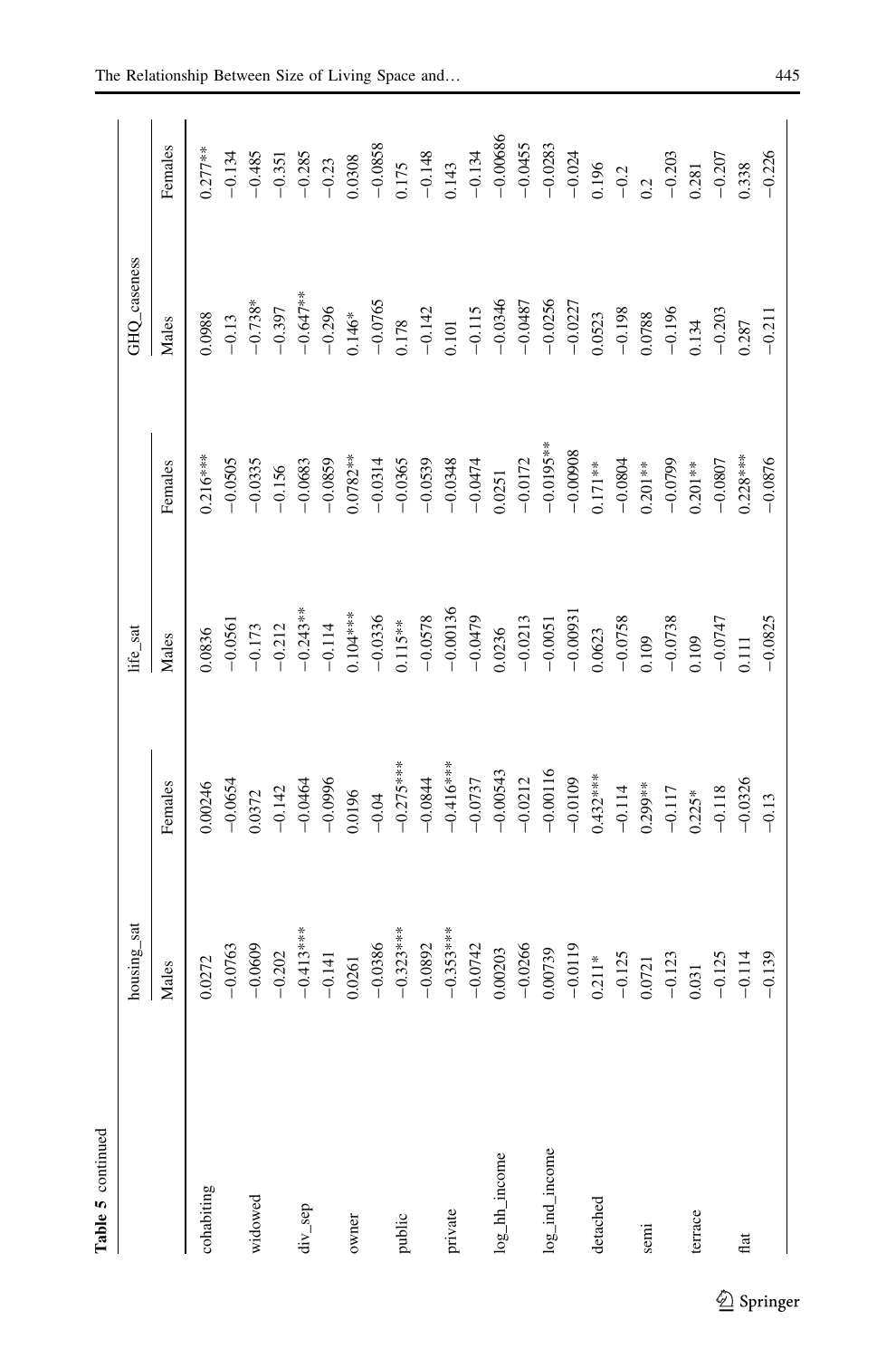| Table 5 continued          |                 |               |               |                       |                |               |
|----------------------------|-----------------|---------------|---------------|-----------------------|----------------|---------------|
|                            | housing_sat     |               | life_sat      |                       | GHQ_caseness   |               |
|                            | Males           | Females       | Males         | Females               | Males          | Females       |
| sheltered                  | $-0.246$        | $0.766***$    | $-0.287***$   | 0.0535                | 0.0245         | $0.628*$      |
|                            | $-0.197$        | $-0.284$      | $-0.14$       | $-0.24$               | $-0.457$       | $-0.364$      |
| employed                   | 0.0175          | $-0.0293$     | $0.307***$    | $0.0858***$           | $1.204***$     | $0.521***$    |
|                            | $-0.0489$       | $-0.0326$     | $-0.0467$     | $-0.0264$             | $-0.115$       | $-0.0739$     |
| retired                    | $0.161***$      | 0.0402        | $0.452***$    | $0.0927***$           | 1.351 ***      | $0.365***$    |
|                            | $-0.0616$       | $-0.0417$     | $-0.0544$     | $-0.0377$             | $-0.133$       | $-0.0898$     |
| student                    | $0.178***$      | 0.056         | $0.440***$    | $0.170***$            | 1.954 ***      | $0.733***$    |
|                            | $-0.0771$       | $-0.0662$     | $-0.0664$     | $-0.0535$             | $-0.171$       | $-0.137$      |
| house_value                | $2.04e - 07***$ | $1.52e-07**$  | 4.94E-09      | 4.27E-08              | $1.36E - 08$   | $9.65E - 08$  |
|                            | $-6.85E - 08$   | $-7.11E - 08$ | $-4.70E - 08$ | $-4.74E - 08$         | $-1.21E - 07$  | $-1.31E - 07$ |
| child $_{-0.2}$            | $-0.0601$       | $-0.0658$     | 0.0451        | $0.168***$            | $-0.164$       | $-0.281***$   |
|                            | $-0.0522$       | $-0.0525$     | $-0.0386$     | $-0.0399$             | $-0.112$       | $-0.105$      |
| child $34$                 | $-0.0811*$      | $-0.0458$     | 0.0378        | $0.0943**$            | 0.0436         | $-0.0684$     |
|                            | $-0.0445$       | $-0.0461$     | $-0.038$      |                       | $-0.0984$      | $-0.102$      |
| child $5$ $\overline{1}$ 1 | 0.00275         | 0.00514       | 0.0336        | $-0.0378$<br>0.134*** | 0.0386         | 0.0769        |
|                            | $-0.0407$       | $-0.0424$     | $-0.033$      | $-0.033$              | $-0.091$       | $-0.0911$     |
| child $\_12\_15$           | 0.0394          | 0.0179        | 0.0337        | $0.119***$            | 0.0633         | $-0.103$      |
|                            | $-0.0464$       | $-0.0468$     | $-0.0357$     | $-0.0358$             | $-0.103$       | $-0.0991$     |
| child $\_16\_18$           | 0.00464         | $-0.0262$     | $-0.0262$     | $-0.00958$            | $-0.0198$      | $-0.0207$     |
|                            | $-0.0362$       | $-0.0352$     | $-0.0302$     | $-0.0292$             | $-0.0755$      | $-0.0785$     |
| kids_total                 | $-0.0249$       | 1.0167        | $-0.0263$     | $-0.000$              | 0.00124        | 0.109         |
|                            | $-0.0441$       | $-0.0463$     | $-0.0349$     | $-0.0348$             | $-0.0974$      | $-0.0973$     |
| housing_costs              | $0.000218***$   | $0.000321***$ | $20 - 34$     | $-1.57E - 05$         | $-6.92E - 0.5$ | $-9.59E - 05$ |
|                            | $-4.63E - 05$   | $-5.38E - 05$ | $-3.97E - 05$ | $-3.71E - 05$         | $-1.00E - 04$  | $-0.00013$    |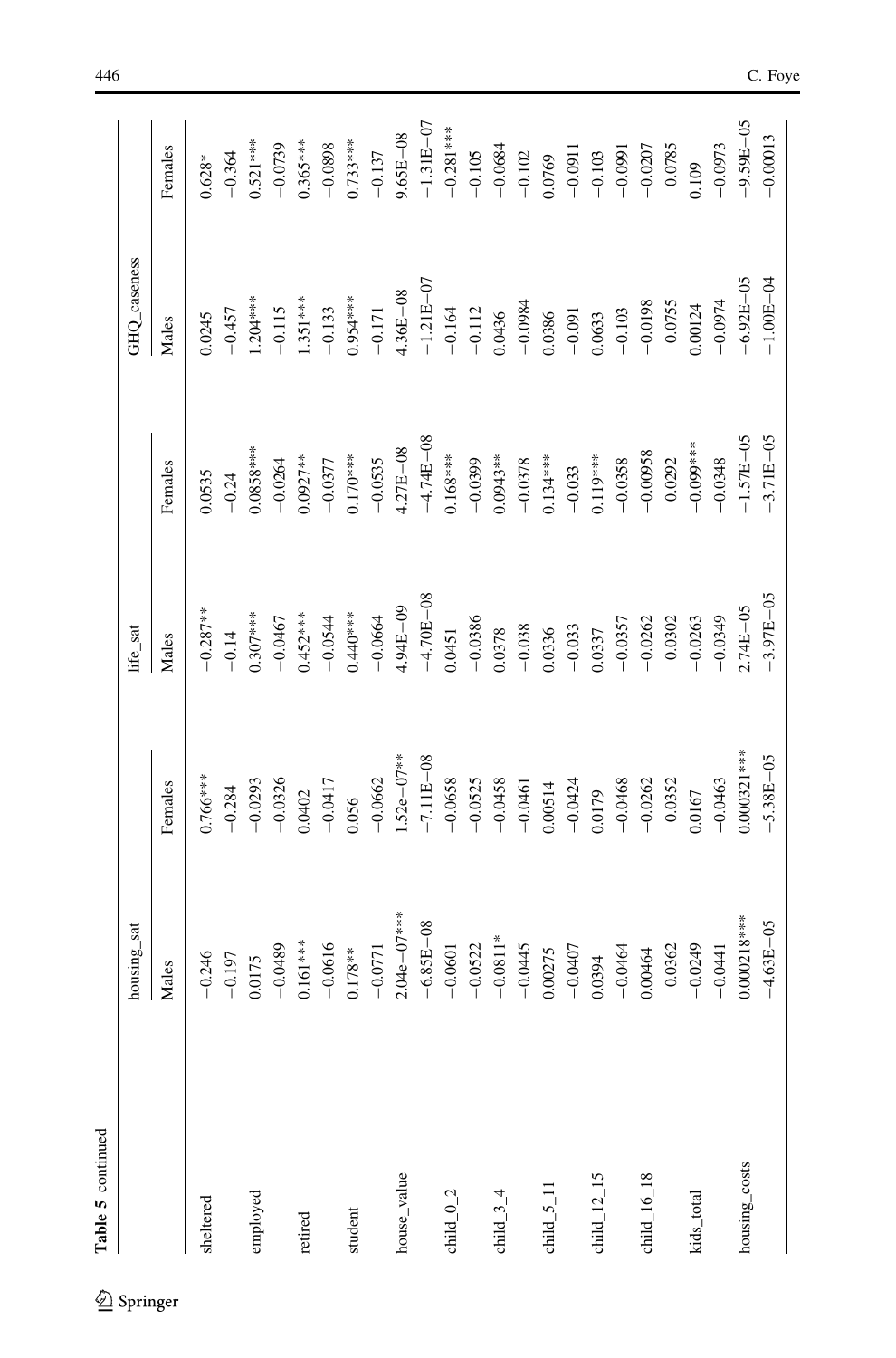| 5           |
|-------------|
| Ļ           |
| Ę<br>÷<br>ī |

|                 | housing_sat  |              | life_sat    |             | GHQ_caseness |            |
|-----------------|--------------|--------------|-------------|-------------|--------------|------------|
|                 | Males        | Females      | Males       | Females     | Males        | Females    |
| garden          | $0.164***$   | $0.173***$   | 0.323       | 0.0519      | $-0.0728$    | 0.0277     |
|                 | $-0.056$     | $-0.057$     | $-0.0394$   | $-0.0429$   | $-0.0917$    | $-0.106$   |
| neighbour_noise | $-0.144***$  | $-0.200***$  | $-0.00549$  | $-0.0374$   | $-0.0631$    | $-0.0776$  |
|                 | $-0.0328$    | $-0.0327$    | $-0.0259$   | $-0.0244$   | $-0.0606$    | $-0.0669$  |
| street_noise    | $-0.0804***$ | $-0.137***$  | $-0.0169$   | $-0.0363$   | $-0.0329$    | $-0.0803$  |
|                 | $-0.0282$    | $-0.0286$    | $-0.0217$   | $-0.0222$   | $-0.0526$    | $-0.0576$  |
| no_light        | $-0.154***$  | $-0.172***$  | $-0.0321$   | $-0.0494$   | $-0.179***$  | $-0.0513$  |
|                 | $-0.0447$    | $-0.044$     | $-0.0327$   | $-0.0354$   | $-0.0779$    | $-0.0885$  |
| poor_heating    | $-0.0922$    | $-0.209$ *** | 0.011       | $-0.0264$   | $-0.0404$    | $-0.044$   |
|                 | $-0.0621$    | $-0.0569$    | $-0.0488$   | $-0.0441$   | $-0.107$     | $-0.111$   |
| condensation    | $-0.0685**$  | $-0.104***$  | $-0.0143$   | $-0.0124$   | $-0.0165$    | 0.00565    |
|                 | $-0.0319$    | $-0.0325$    | $-0.0249$   | $-0.0249$   | $-0.0601$    | $-0.0677$  |
| damp_walls      | $-0.221***$  | $-0.219***$  | $-0.00651$  | $-0.0750**$ | 0.0533       | $-0.216**$ |
|                 | $-0.0388$    | $-0.0409$    | $-0.0296$   | $-0.0311$   | $-0.077$     | $-0.0844$  |
| rot             | $-0.131***$  | $-0.197***$  | $-0.0302$   | 0.000245    | $-0.123*$    | 0.0376     |
|                 | $-0.0406$    | $-0.0407$    | $-0.029$    | $-0.0299$   | $-0.0742$    | $-0.0871$  |
| roof            | $-0.0196$    | $-0.0662$    | $-0.0483$   | 0.0416      | $-0.0203$    | 0.0766     |
|                 | $-0.0469$    | $-0.0527$    | $-0.0385$   | $-0.0406$   | $-0.0929$    | $-0.111$   |
| pollution       | $-0.0700*$   | $-0.03$      | 0.0176      | $-0.0196$   | 0.0179       | $-0.0078$  |
|                 | $-0.0401$    | $-0.039$     | $-0.0295$   | $-0.0301$   | $-0.0701$    | $-0.082$   |
| vandalism       | $-0.134***$  | $-0.0981***$ | $-0.0620**$ | $-0.00428$  | $-0.0595$    | $-0.019$   |
|                 | $-0.0265$    | $-0.0259$    | $-0.0213$   | $-0.0212$   | $-0.0496$    | $-0.054$   |
| Constant        | 4.957***     | $4.738***$   | $6.539***$  | 4.943****   | $14.69***$   | $11.83***$ |
|                 | $-1.611$     | $-1.496$     | $-1.468$    | $-1.215$    | $-3.591$     | $-3.397$   |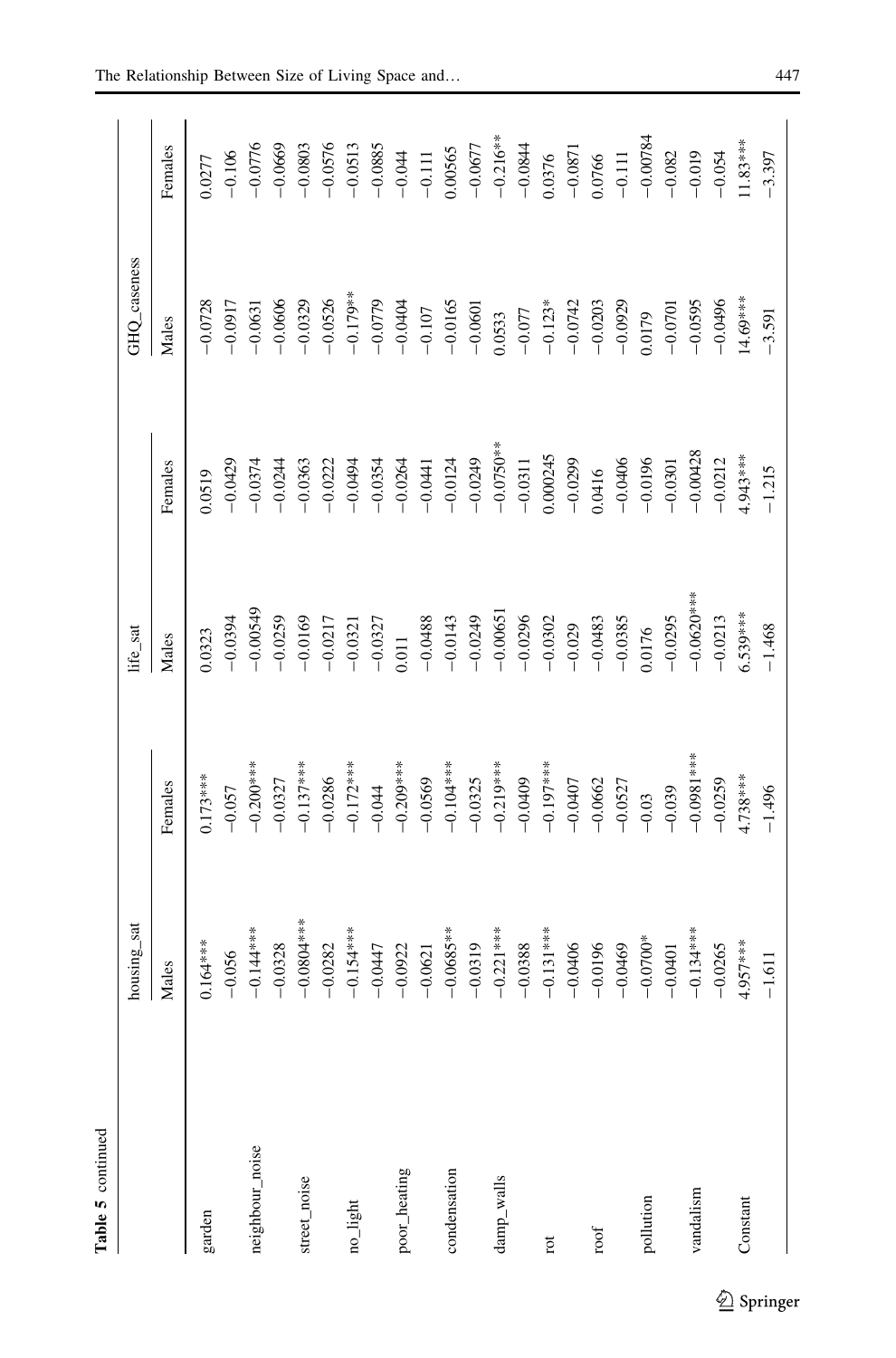| ၁ |
|---|
| u |
|   |
| 3 |
|   |

 $\underline{\textcircled{\tiny 2}}$  Springer

|                                                                                             | housing_sat |                 | life_sat        |                 | GHQ_caseness    |                 |
|---------------------------------------------------------------------------------------------|-------------|-----------------|-----------------|-----------------|-----------------|-----------------|
|                                                                                             | Males       | Females         | Males           | Females         | Males           | Females         |
| Observations                                                                                | 25,905      |                 |                 |                 |                 |                 |
| R-squared                                                                                   | 0.064       | 29,050<br>0.071 | 25,888<br>0.036 | 28,939<br>0.028 | 28,862<br>0.055 | 32,343<br>0.042 |
| Number of pid                                                                               | 5460        | 5862            | 5467            | 5861            | 5551            | 5944            |
| * Also included year dummy variables (not shown)<br>$p$ value = * <0.1; ** <0.05; *** <0.01 |             |                 |                 |                 |                 |                 |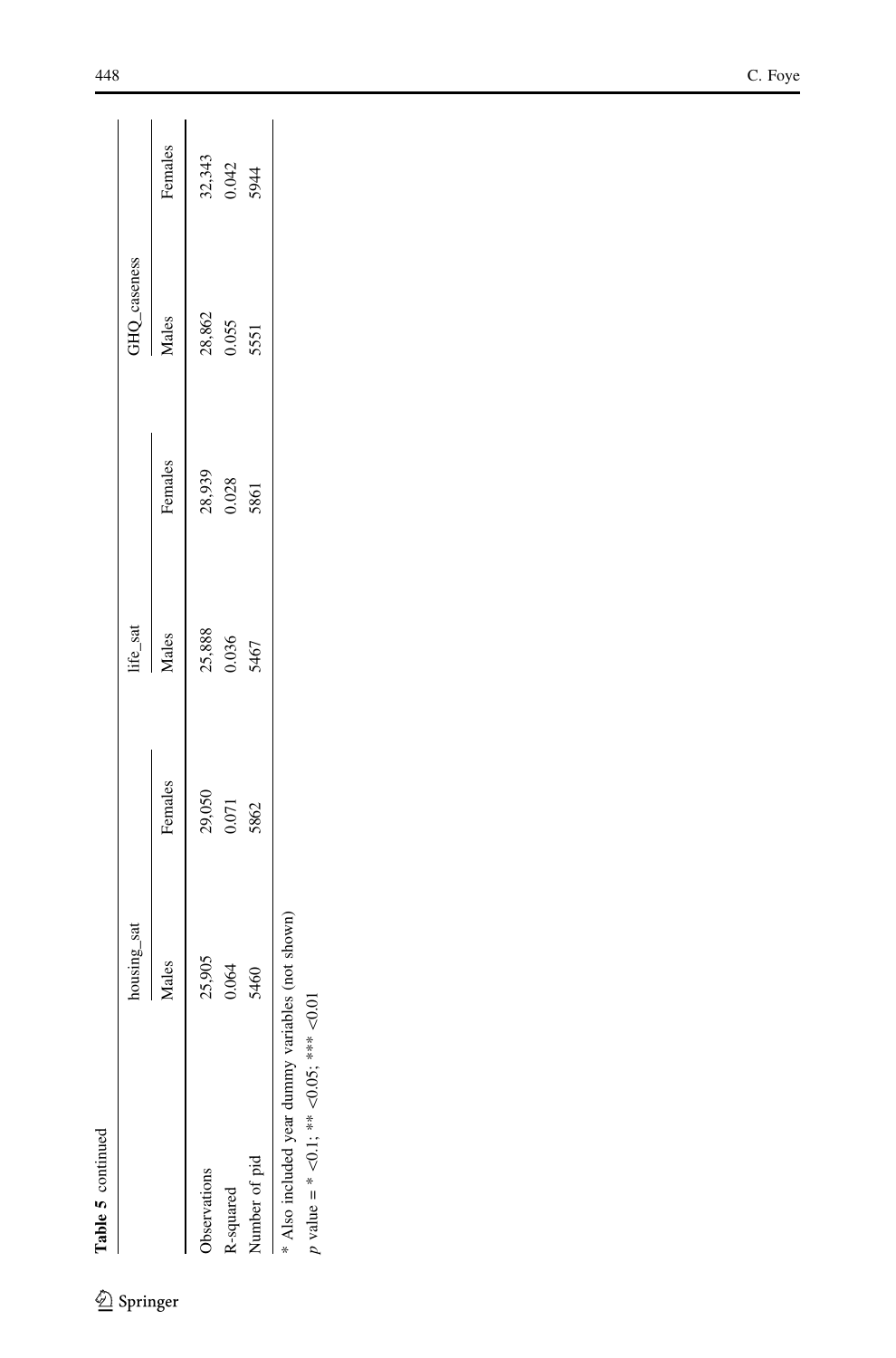| r |
|---|
| ۲ |
|   |
|   |
|   |
|   |
|   |

| ₿ |              | ρ<br>言       |
|---|--------------|--------------|
| υ | Table<br>See | <b>Cable</b> |

| <b>.</b><br>.<br>.<br>l                                             |
|---------------------------------------------------------------------|
|                                                                     |
| ŗ,<br>l                                                             |
| $\ddot{\phantom{a}}$<br>l                                           |
| . COOMANDO .<br>֕<br>j                                              |
|                                                                     |
|                                                                     |
| ֖֖֖֖֖֖֖֖֪ׅ֪ׅ֪ׅ֖ׅ֪ׅ֪֪ׅ֖֪֪ׅ֖ׅ֪֪֪֪֪֪֪֪֪ׅ֖֚֚֚֚֚֚֚֚֚֚֚֚֚֚֚֚֚֚֚֚֚֬֓֞<br>Í |
|                                                                     |
| ֖֖֖֖֖ׅ֖֧ׅ֖֖֧ׅ֖֧֖֖֖֧֚֚֚֚֚֚֚֚֚֚֚֚֚֚֚֚֚֚֚֚֚֚֚֚֚֚֚֚֚֚֚֚֚֚֡֝֝֝֬֝         |
| $\frac{1}{2}$                                                       |
| ļ<br>֘֒                                                             |
|                                                                     |
| I<br>۱                                                              |
| ۰                                                                   |
| anle<br>:                                                           |
| '<br>ו<br>I                                                         |

<span id="page-22-0"></span>

| Variables            | 5 year sample<br>housing_sat | 7 year sample<br>housing_sat | life_sat      | life_sat   | GHQ_caseness | GHQ_caseness |
|----------------------|------------------------------|------------------------------|---------------|------------|--------------|--------------|
| yearmovem1 $(M - 1)$ | $*$ * * $*$ 089 $+$ 0 $-$    | $-0.454**$                   | $-0.0098$     | 0.0208     | $-0.103$     | $-0.227$     |
|                      | $-0.0762$                    | $-0.111$                     | $-0.0543$     | $-0.0795$  | $-0.149$     | $-0.213$     |
| yearmove0 (M0)       | $0.777***$                   | $1.016***$                   | 0.0576        | 0.126      | $-0.0346$    | 0.0223       |
|                      | $-0.0973$                    | $-0.128$                     | $-0.068$      | $-0.096$   | $-0.19$      | $-0.268$     |
| yearnovel $(M + 1)$  | $0.448***$                   | $0.709***$                   | $-0.145*$     | $-0.12$    | $-0.058$     | $-0.0421$    |
|                      | $-0.107$                     | $-0.131$                     | $-0.0766$     | $-0.101$   | $-0.218$     | $-0.296$     |
| yearmove2 $(M + 2)$  | $0.338***$                   | $0.550***$                   | $-0.219**$    | $-0.167$   | 0.0549       | $-0.05$      |
|                      | $-0.116$                     | $-0.141$                     | $-0.0869$     | $-0.112$   | $-0.253$     | $-0.309$     |
| yearnove3 $(M + 3)$  | $0.509***$                   |                              | $-0.0881$     |            | $-0.14$      |              |
|                      |                              | $-0.135$                     |               | $-0.121$   |              | $-0.323$     |
| yearmove4 $(M + 4)$  | $0.482***$                   |                              | $-0.242*$     |            | $-0.287$     |              |
|                      |                              | $-0.146$                     |               | $-0.128$   |              | $-0.358$     |
| Household size       | 0.222                        | 0.0375                       | $-0.139$      | 0.0425     | 0.197        | $-0.157$     |
|                      | $-0.14$                      | $-0.106$                     | $-0.113$      | $-0.124$   | $-0.35$      | $-0.292$     |
| commute_time         | 0.000291                     | $-0.00114$                   | $-7.30E - 06$ | $-0.00155$ | $-0.00589**$ | $-0.0139***$ |
|                      | $-0.00145$                   | $-0.00138$                   | $-0.00114$    | $-0.00127$ | $-0.00275$   | $-0.00449$   |
| resi_carer           | $-0.472$                     | 0.14                         | $-0.482$      | $-0.506$   | $-0.171$     | 0.502        |
|                      | $-0.322$                     | $-0.332$                     | $-0.317$      | $-0.309$   | $-0.76$      | $-0.528$     |
| non_resi_care        | 0.00912                      | $-0.0471$                    | $-0.075$      | $-0.137$   | $-0.103$     | $-0.51$      |
|                      | $-0.145$                     | $-0.151$                     | $-0.0935$     | $-0.107$   | $-0.313$     | $-0.355$     |
|                      |                              |                              |               |            |              |              |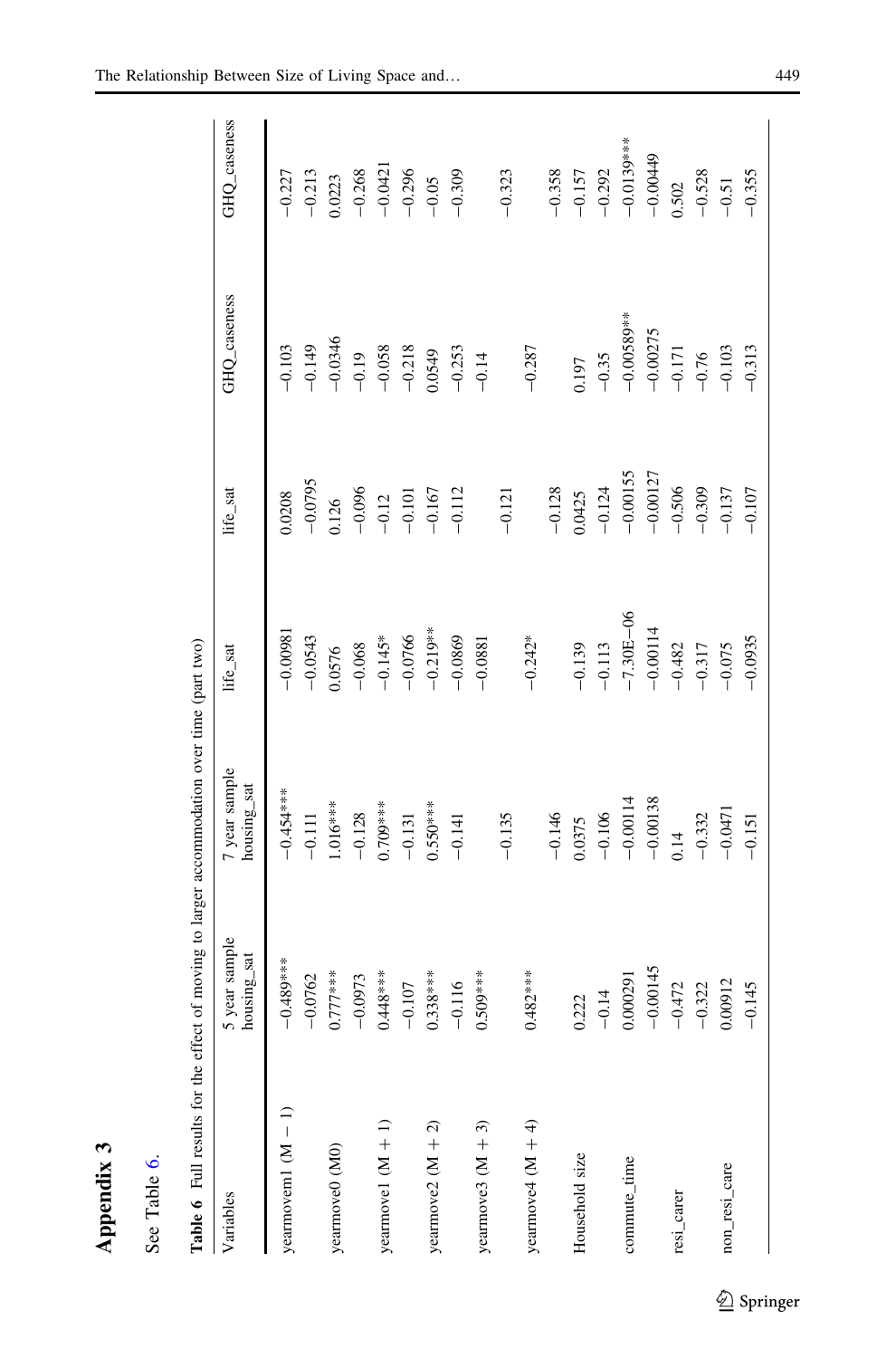| Table 6 continued        |                              |                              |                          |             |              |              |
|--------------------------|------------------------------|------------------------------|--------------------------|-------------|--------------|--------------|
| Variables                | 5 year sample<br>housing_sat | 7 year sample<br>housing_sat | life_sat                 | life_sat    | GHQ_caseness | GHQ_caseness |
| frequency_meeting_people | 0.365                        | 0.309                        | 0.131                    | 0.275       | 0.431        | 1.613        |
|                          | $-0.259$                     | $-0.238$                     | $-0.198$                 | $-0.2$      | $-0.6$       | $-0.67$      |
| housework                | $-0.00273$                   | $-0.00499$                   | $-0.00741*$              | $-0.00935*$ | 0.00627      | $-0.00126$   |
|                          | $-0.00664$                   | $-0.00594$                   | $-0.00392$               | $-0.00514$  | $-0.00947$   | $-0.00988$   |
| irsmoker                 | $-0.0225$                    | $-0.0429$                    | 0.0458                   | $-0.107$    | $-0.0238$    | $-0.352$     |
|                          | $-0.0911$                    | $-0.119$                     | $-0.0845$                | $-0.115$    | $-0.212$     | $-0.245$     |
| Multi_Dep_Score          | 0.00669                      | 0.00417                      | 0.00275                  | 0.0108      | $-0.00358$   | $-0.00301$   |
|                          | $-0.00851$                   | $-0.0105$                    | $-0.00614$               | $-0.00667$  | $-0.0159$    | $-0.0207$    |
| Income_Score             | $-0.00785$                   | 0.00437                      | $-0.011$                 | $-0.0332**$ | 0.0141       | 0.00595      |
|                          | $-0.022$                     | $-0.0277$                    | $-0.012$                 | $-0.0157$   | $-0.0392$    | $-0.0584$    |
| Employment_Score         | $-0.0191$                    | $-0.0461$                    | 0.0188                   | $0.0492***$ | $-0.0175$    | $-0.0272$    |
|                          | $-0.0337$                    | $-0.0454$                    | $-0.0184$                | $-0.0224$   | $-0.0501$    | $-0.0823$    |
| Health_Disab_Score       | 0.0217                       | 0.017                        | 0.00727                  | $-0.00942$  | 0.0175       | 0.0236       |
|                          | $-0.0211$                    | $-0.0253$                    | $-0.0126$                | $-0.0135$   | $-0.0221$    | $-0.0236$    |
| Education_Score          | $-0.0103$                    | $-0.00471$                   |                          | $-0.00327$  | 0.00851      | 0.00494      |
|                          | $-0.00697$                   | $-0.00841$                   | $-0.00353$<br>$-0.00425$ | $-0.00529$  | $-0.0122$    | $-0.0153$    |
| winter                   | 0.0137                       | $-0.0449$                    | 0.0341                   | $-0.0414$   | 0.0368       | $-0.127$     |
|                          | $-0.0732$                    | $-0.0725$                    | $-0.0484$                | $-0.0576$   | $-0.15$      | $-0.173$     |
| poor_health              | 1.138                        | 0.124                        | $-0.233*$                | $-0.386***$ | $-0.459$     | $-1.414***$  |
|                          | $-0.146$                     | $-0.138$                     | $-0.136$                 | $-0.137$    | $-0.411$     | $-0.379$     |
| married                  | $-0.783**$                   | $-0.471$                     | $0.472**$                | 0.307       | $-0.106$     | 1162         |
|                          | $-0.322$                     | $-0.463$                     | $-0.192$                 | $-0.296$    | $-0.634$     | $-0.607$     |
| cohabiting               | $-0.455$                     | $-0.159$                     | $0.462**$                | 0.191       | 0.259        | $-0.0166$    |
|                          | $-0.316$                     | $-0.441$                     | $-0.18$                  | $-0.272$    | $-0.596$     | $-0.506$     |

 $\underline{\textcircled{\tiny 2}}$  Springer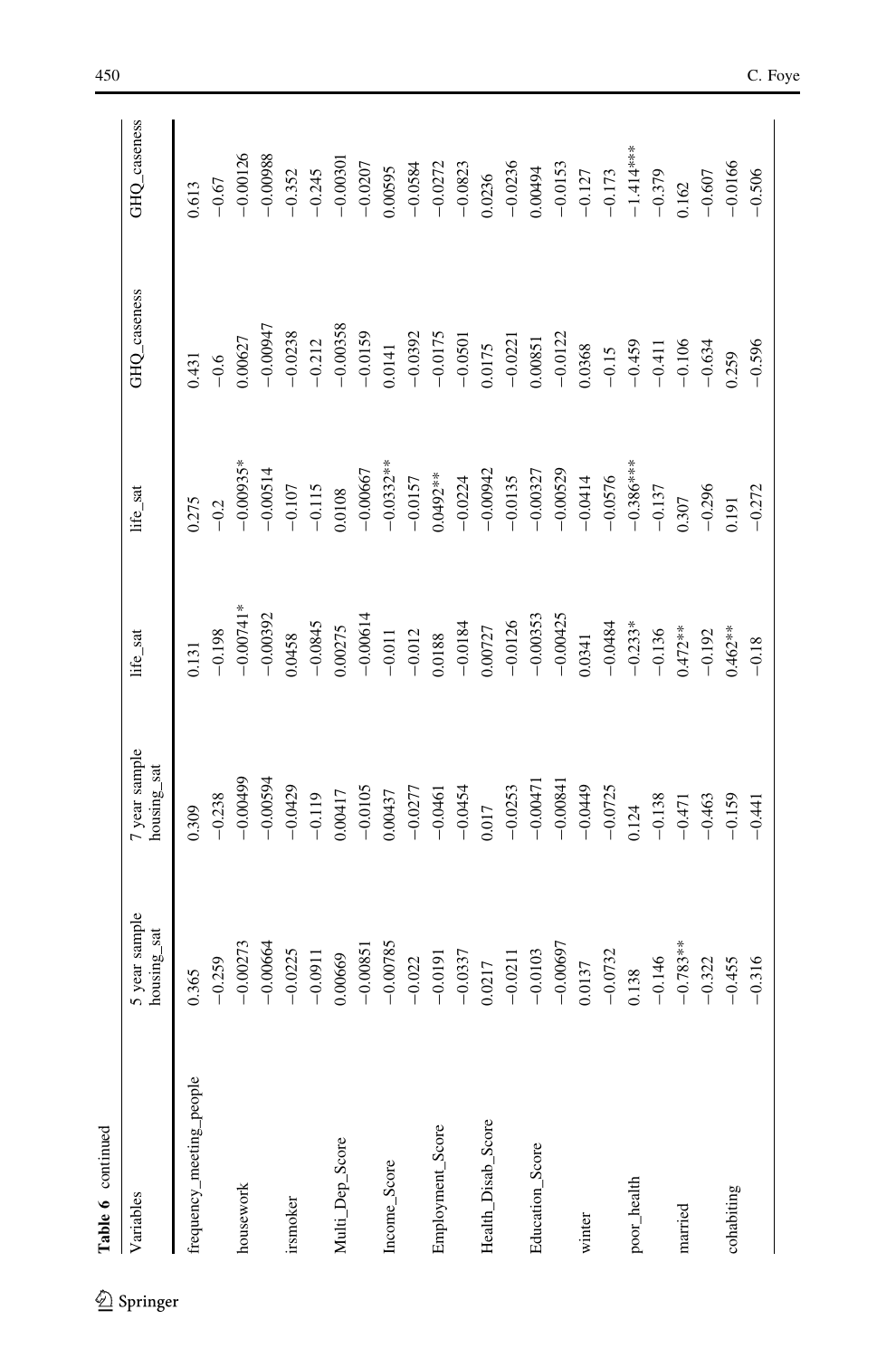| Table 6 continued |                                     |                                                           |                        |                                                              |                                                                                         |                                                                                                       |
|-------------------|-------------------------------------|-----------------------------------------------------------|------------------------|--------------------------------------------------------------|-----------------------------------------------------------------------------------------|-------------------------------------------------------------------------------------------------------|
| Variables         | 5 year sample<br>housing_sat        | 7 year sample<br>housing_sat                              | life_sat               | life_sat                                                     | GHQ_caseness                                                                            | GHQ_caseness                                                                                          |
| widowed           |                                     | $-0.618$                                                  | 0.574                  | $-0.248$                                                     | 0.116                                                                                   | $-0.738$                                                                                              |
|                   | $-2.001***$<br>$-0.671$<br>$-0.753$ | $-0.699$                                                  | $-0.487$               | $-0.47$                                                      |                                                                                         |                                                                                                       |
| div_sep           |                                     |                                                           | 0.121                  |                                                              | $\begin{array}{r} -1.4 \\ -0.187 \\ -0.88 \\ -0.514 \\ -0.514 \\ -0.514 \\ \end{array}$ | $\begin{array}{r} -1.084 \\ -1.198 \\ -0.833 \\ -0.594 \\ -0.594 \\ 0.872^* \\ -0.483 \\ \end{array}$ |
|                   | $-0.469$                            |                                                           | $-0.339$               | $0.28 - 0.465$                                               |                                                                                         |                                                                                                       |
| owner             | 0.0421                              | $-0.235$<br>$-0.565$<br>$-0.448$ *                        | $-0.0618$<br>$-0.128$  | $-0.0214$<br>$-0.177$<br>0.0295                              |                                                                                         |                                                                                                       |
|                   | $\tilde{8}$<br>$-0.23$              | $-0.271$                                                  |                        |                                                              |                                                                                         |                                                                                                       |
| public            | $-0.44$                             | 0.046                                                     | 0.132                  |                                                              | 0.358                                                                                   |                                                                                                       |
|                   | $-0.29$                             | $-0.284$                                                  | $-0.231$               | $-0.229$                                                     | $-0.525$                                                                                |                                                                                                       |
| private           | $-0.30$                             |                                                           | $-0.063$               |                                                              | 0.488                                                                                   |                                                                                                       |
|                   | $-0.253$                            | $-0.054$<br>$-0.33$<br>0.0607                             | $-0.164$               | $-0.158$<br>$-0.235$<br>$-0.00212$                           | $-0.611$                                                                                | $0.49 - 1.101$                                                                                        |
| log_hh_income     | 0.0627                              |                                                           | $0.138***$             |                                                              | 0.0353                                                                                  | 0.0647                                                                                                |
|                   | $-0.103$                            | $-0.0755$<br>0.0342                                       | $-0.0659$              |                                                              | $-0.158$                                                                                |                                                                                                       |
| log_ind_income    | $-0.0193$                           |                                                           |                        |                                                              | $-0.0609$                                                                               |                                                                                                       |
|                   | $-0.0465$                           | $-0.0396$                                                 | $-0.0234$<br>$-0.0303$ | $\begin{array}{r} -0.0627 \\ 0.00888 \\ -0.0414 \end{array}$ | $-0.0822$                                                                               | $-0.137$<br>$-0.203**$<br>$-0.0838$                                                                   |
| detached          | 0.409                               |                                                           | 0.185                  |                                                              |                                                                                         |                                                                                                       |
|                   | $-0.387$                            |                                                           |                        |                                                              | $-0.0147$<br>$-0.814$                                                                   |                                                                                                       |
| semi              | 0.221                               | $-0.111$<br>$-0.28$<br>$-0.208$                           | $-0.171$ 0.167         | $-0.217$<br>$-0.187$<br>$-0.294$                             | 1.179                                                                                   | $-0.782$<br>-1.112<br>-0.653                                                                          |
|                   | $-0.371$                            |                                                           | $-0.163$<br>0.151      |                                                              |                                                                                         |                                                                                                       |
| terrace           | 0.158                               |                                                           |                        | $\begin{array}{r} -0.19 \\ -0.308 \\ -0.193 \end{array}$     | $-0.802$<br>$-0.182$                                                                    |                                                                                                       |
|                   | $-0.36$                             | $\begin{array}{r} -0.281 \\ -0.282 \\ -0.282 \end{array}$ | $-0.163$               |                                                              | $-0.799$                                                                                | $-1.113$<br>$-0.985$<br>$-1.109$                                                                      |
| flat              | $-0.22$                             | $-0.618***$<br>-0.31                                      | $-0.0412$<br>$-0.171$  | $-0.588***$                                                  | $-0.226$<br>$-0.846$                                                                    | $-1.123$<br>-1.27                                                                                     |
|                   | $-0.38$                             |                                                           |                        | $-0.196$                                                     |                                                                                         |                                                                                                       |
| employed          | $-0.11$                             | $-0.0845$                                                 | $-0.0527$              | 0.00404                                                      | 1.974***                                                                                | $0.631***$                                                                                            |
|                   | ∝<br>$-0.11$                        | $-0.106$                                                  | $-0.0931$              | $-0.095$                                                     | $-0.253$                                                                                | $-0.272$                                                                                              |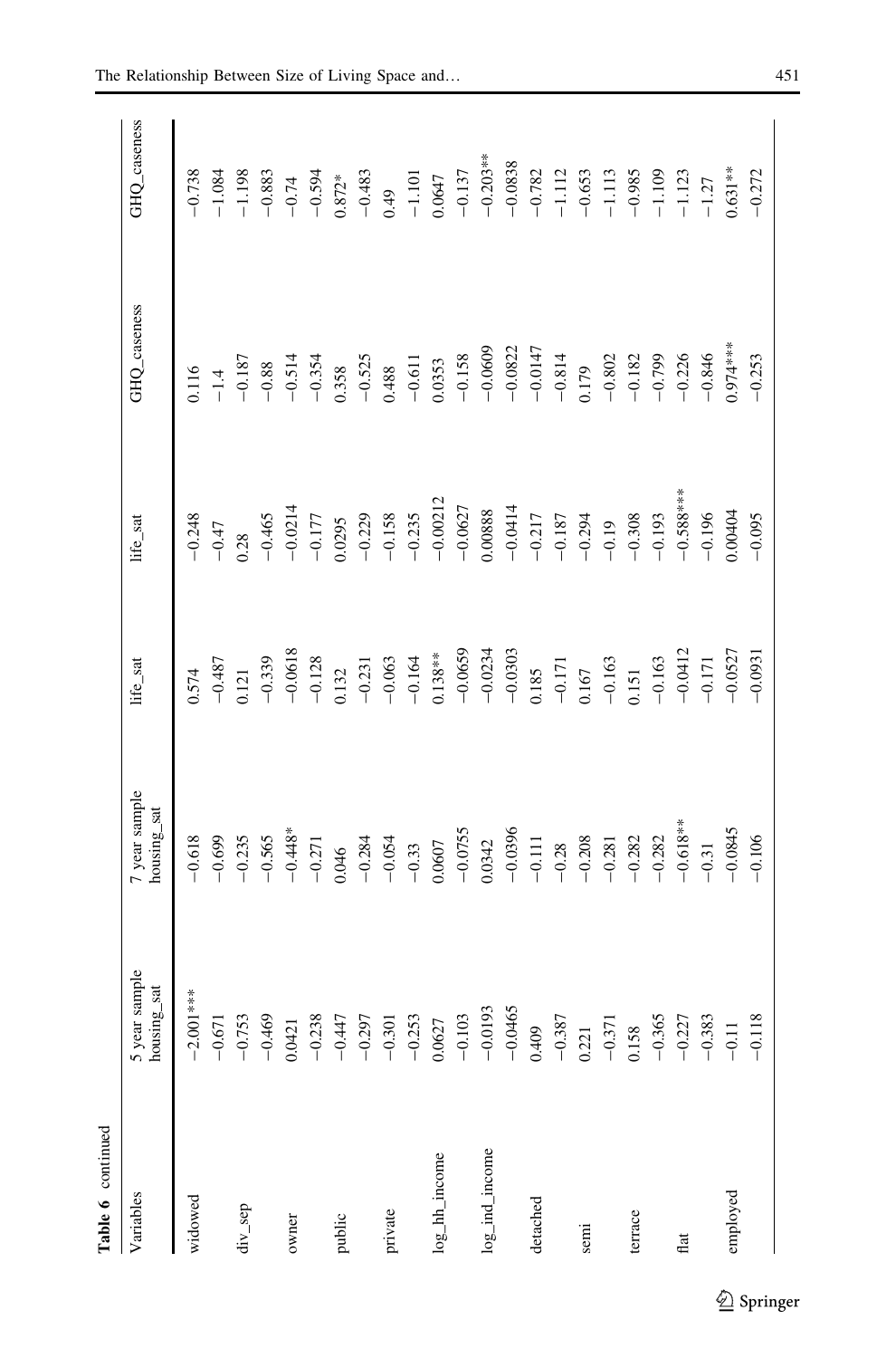| Table 6 continued                     |                              |                              |               |                                |                            |                                         |
|---------------------------------------|------------------------------|------------------------------|---------------|--------------------------------|----------------------------|-----------------------------------------|
| Variables                             | 5 year sample<br>housing_sat | 7 year sample<br>housing_sat | life_sat      | life_sat                       | GHQ_caseness               | GHQ_caseness                            |
| retired                               | 0.565                        | 1.191                        | 1334          | 0.644                          | 0.742                      | $-0.252$                                |
|                                       | $-0.755$                     | $-1.203$                     | $-0.54$       |                                | $-0.65$                    |                                         |
| student                               | $-0.349$                     | 0.0357                       | $-0.128$      | $\frac{-0.771}{0.231}$         | 1.162                      | $-0.617$<br>$-0.394$                    |
|                                       | $-0.348$                     | $-0.341$                     | $-0.284$      | $-0.399$                       | $-0.775$                   | $-0.905$                                |
| house_value                           | $-2.64E - 07$                | $1.51E - 07$                 | $-1.08E - 07$ | $-3.82E - 07$<br>$-2.73E - 07$ | $-9.02E - 07$<br>-1.10E-06 | $-1.49e - 06*$                          |
|                                       | $-6.56E - 07$                | $-3.31E - 07$                | $-4.05E - 07$ |                                |                            | $-8.63E - 07$                           |
| child $_0$ $_2$                       | $-0.127$                     | $-0.196*$                    | 0.0811        | 0.058                          | $-0.216$                   | $-0.319$                                |
|                                       | $-0.114$                     | $-6.1$                       | $-0.0922$     | $-0.0829$                      | $-0.235$                   | $-0.214$                                |
| child $34$                            | $-0.0543$                    | $-0.162**$                   | 0.03          | 0.0342                         | $-0.00621$                 | $-0.105$                                |
|                                       | $-0.0995$                    |                              | $-0.0824$     | $-0.0738$                      | $-0.2$                     |                                         |
| child $_5$ _11                        | $-0.0729$                    | $-0.0776$<br>$-0.0692$       | 0.0523        | 0.093                          | 0.151                      |                                         |
|                                       | $-0.12$                      | $-0.091$                     | $-0.0924$     | $-0.0773$                      | $-0.211$                   | $-0.198$<br>0.143<br>$-0.206$<br>0.0905 |
| child $\_12\_15$                      | 0.185                        | 0.126                        | 0.0708        | 0.0875                         | 0.203                      |                                         |
|                                       | $-0.173$                     | $-0.135$                     | $-0.131$      | $-0.101$<br>0.0128             | $-0.285$                   | $-0.26$                                 |
| child $16$ <sub><math>18</math></sub> | $-0.0026$                    | 0.159                        | $0.111$       |                                | 0.0351                     |                                         |
|                                       | $-0.182$                     | $-0.185$                     | $-0.195$      |                                | $-0.483$                   |                                         |
| kids_total                            | $-0.153$                     | 1,0424                       | 0.192         | $-0.178$<br>$-0.0376$          | 0.0711                     | $-0.335$<br>$-0.484$<br>0.404           |
|                                       | $-0.172$                     | $-0.132$                     | $-0.139$      | $-0.135$                       | $-0.393$                   | $-0.334$                                |
| housing_costs                         | $5.99E - 05$                 | $-0.000350*$                 | $-0.00017$    | $-6.02E - 05$                  | $-0.00053$                 | $-0.00041$                              |
|                                       | $-0.0002$                    | $-0.00018$                   | $-0.0001$     | $-0.00016$                     | $-0.00036$                 | $-0.00041$                              |
| Leaky Roof                            | 0.108                        | $-0.0964$                    | 0.0602        | 0.113                          | 1.379                      | $-0.315$                                |
|                                       | $-0.182$                     | $-0.172$                     | $-0.106$      | $-0.114$                       | $-0.29$                    | $-0.376$                                |
| Garden                                | 0.16                         | 0.137                        | $-0.0958$     | $-0.195$                       | $-0.373$                   | $-0.174$                                |
|                                       | $-0.204$                     | $-0.274$                     | $-0.124$      | $-0.185$                       | $-0.264$                   | $-0.305$                                |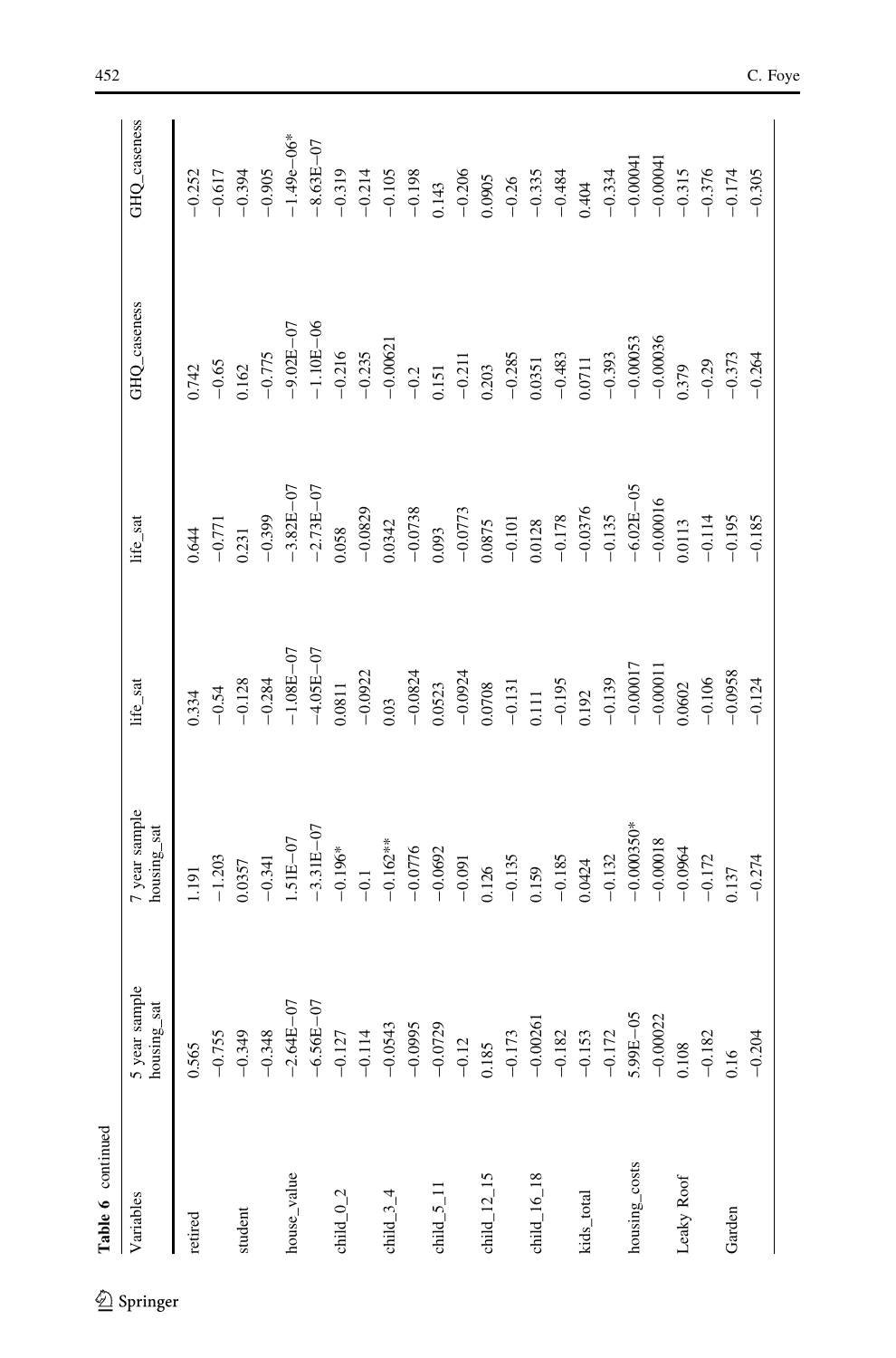| Table 6 continued                           |                              |                                                       |            |             |                                                           |                                                                                                                                                                                                                                                                                                                                    |
|---------------------------------------------|------------------------------|-------------------------------------------------------|------------|-------------|-----------------------------------------------------------|------------------------------------------------------------------------------------------------------------------------------------------------------------------------------------------------------------------------------------------------------------------------------------------------------------------------------------|
| Variables                                   | 5 year sample<br>housing_sat | / year sample<br>housing_sat                          | life_sat   | life_sat    | GHQ_caseness                                              | GHQ_caseness                                                                                                                                                                                                                                                                                                                       |
| neighbour_noise                             | $-0.0703$                    | $-0.380***$                                           | 0.084      | $-0.0789$   | $-0.0364$                                                 | $-0.159$                                                                                                                                                                                                                                                                                                                           |
|                                             |                              | $-0.107$                                              | $-0.0683$  | $-0.0806$   | $-0.211$                                                  | $-0.233$                                                                                                                                                                                                                                                                                                                           |
| street_noise                                | $-0.106$<br>$-0.0634$        | $-0.032$                                              | $-0.0202$  | $-0.0685$   | $-0.139$                                                  |                                                                                                                                                                                                                                                                                                                                    |
|                                             | $-0.0999$                    | $-0.103$                                              | $-0.0611$  | $-0.0678$   | $-0.152$                                                  | $-0.158$<br>$-0.186$                                                                                                                                                                                                                                                                                                               |
| no_light                                    | $-0.195$                     | $-0.196$                                              | 0.0523     | 0.0527      | 1.0548                                                    | 0.152                                                                                                                                                                                                                                                                                                                              |
|                                             | $-0.136$                     |                                                       | $-0.0755$  | $-0.109$    | $-0.233$                                                  |                                                                                                                                                                                                                                                                                                                                    |
| poor_heating                                | $-0.141$                     | $-0.133$<br>$-0.19$                                   | $-0.165$   | $-0.00306$  | 0.255                                                     | $\begin{array}{r} -0.298 \\ -0.176 \\ -0.0923 \\ -0.0933 \\ -0.534 \\ -0.534 \\ -0.31 \\ -0.31 \\ -0.29 \\ -0.33 \\ -0.33 \\ -0.0113 \\ -0.0113 \\ -0.0113 \\ -0.0113 \\ -0.006 \\ -0.006 \\ -0.006 \\ -0.006 \\ -0.006 \\ -0.006 \\ -0.006 \\ -0.006 \\ -0.006 \\ -0.006 \\ -0.006 \\ -0.006 \\ -0.006 \\ -0.006 \\ -0.006 \\ -0$ |
|                                             | $-0.194$                     | $-0.191$                                              | $-0.129$   | $-0.157$    | $-0.304$                                                  |                                                                                                                                                                                                                                                                                                                                    |
| condensation                                | $-0.321***$                  |                                                       | $-0.0792$  | $-0.198***$ | 0.0991                                                    |                                                                                                                                                                                                                                                                                                                                    |
|                                             | $-0.096$                     | $-0.356***$                                           | $-0.063$   | $-0.0786$   |                                                           |                                                                                                                                                                                                                                                                                                                                    |
| damp_walls                                  | $-0.259*$                    |                                                       | 0.0413     | 0.0312      |                                                           |                                                                                                                                                                                                                                                                                                                                    |
|                                             | $-0.153$                     | $-0.377***$<br>-0.168                                 | $-0.0841$  | $-0.0988$   | $-0.178$<br>$-0.332$<br>$-0.26$<br>$-0.00437$<br>$-0.268$ |                                                                                                                                                                                                                                                                                                                                    |
| rot                                         | 0.177                        |                                                       | 0.0818     | 0.045       |                                                           |                                                                                                                                                                                                                                                                                                                                    |
|                                             | $-0.154$                     |                                                       | $-0.0849$  | $-0.0889$   |                                                           |                                                                                                                                                                                                                                                                                                                                    |
| pollution                                   | $-0.00145$                   | $\begin{array}{r}0.114\\ -0.156\\ -0.0576\end{array}$ | 0.022      | 0.0458      | 0.102                                                     |                                                                                                                                                                                                                                                                                                                                    |
|                                             | $-0.202$                     |                                                       | $-0.113$   | $-0.139$    | $-0.3$<br>$-0.0529$                                       |                                                                                                                                                                                                                                                                                                                                    |
| vandalism                                   | $-0.111$                     | $-0.213$<br>$-0.144$                                  | $-0.0179$  | 0.0613      |                                                           |                                                                                                                                                                                                                                                                                                                                    |
|                                             | $-0.101$                     | $-0.0979$                                             | $-0.0834$  | $-0.0849$   | $-0.192$                                                  |                                                                                                                                                                                                                                                                                                                                    |
| Constant                                    | $4.274***$                   | $4.553***$                                            | $3.933***$ | $5.238***$  | $0.339***$                                                |                                                                                                                                                                                                                                                                                                                                    |
|                                             | $-1.252$                     | $-0.997$                                              | $-0.746$   | $-0.731$    | $-1.805$                                                  |                                                                                                                                                                                                                                                                                                                                    |
| Observations                                | 2531                         | 2249                                                  | 2527       | 2244        | 2818                                                      | $12.20***$<br>-1.773<br>2578                                                                                                                                                                                                                                                                                                       |
| R-squared                                   | 0.319                        | 0.299                                                 | 0.064      | 0.072       | 0.35                                                      | 0.58                                                                                                                                                                                                                                                                                                                               |
| Number of pid                               | 831                          | 613                                                   | 831        | 613         | 833                                                       | 614                                                                                                                                                                                                                                                                                                                                |
| Year dummy variables included but not shown |                              |                                                       |            |             |                                                           |                                                                                                                                                                                                                                                                                                                                    |

p value \*

 $\heartsuit$ 

 $\leq$ 0.05: \*\*\*

 $\overline{\odot}0.01$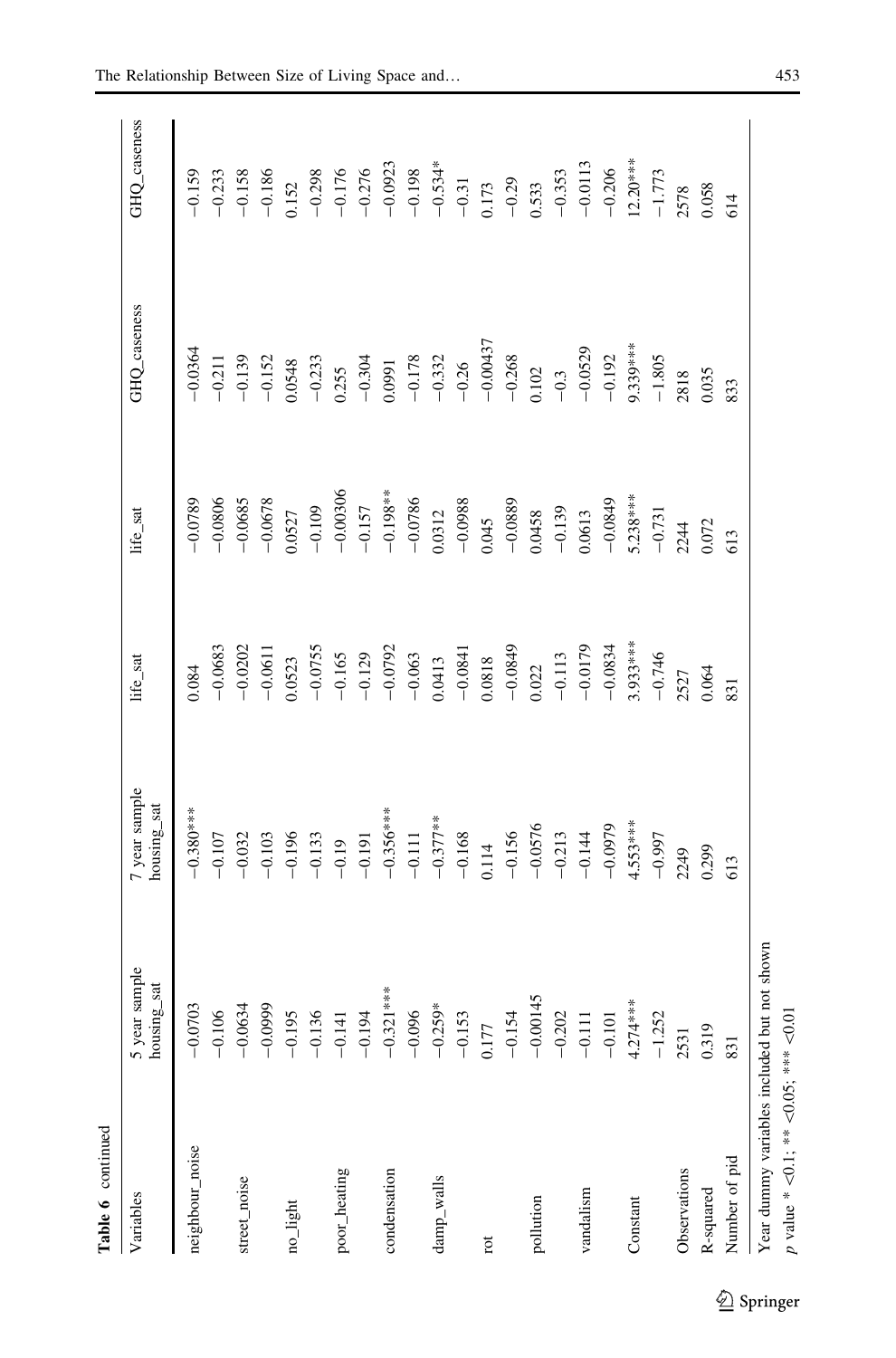<span id="page-27-0"></span>

| Table 7 Full results for part two regressions (5 year sample), split according to gender |              |             |            |             |              |             |
|------------------------------------------------------------------------------------------|--------------|-------------|------------|-------------|--------------|-------------|
| Variables                                                                                | housing_sat  |             | life_sat   |             | GHQ_caseness |             |
|                                                                                          | Males        | Females     | Males      | Females     | Males        | Females     |
| yearmoveml                                                                               | $-0.441$ *** | $-0.512***$ | $-0.021$   | $-0.00004$  | $-0.068$     | $-0.145$    |
|                                                                                          | $-0.109$     | $-0.107$    | $-0.0792$  | $-0.0739$   | $-0.196$     | $-0.22$     |
| yearmove0                                                                                | $0.836***$   | $0.797***$  | 0.0359     | 0.0733      | 0.0813       | $-0.155$    |
|                                                                                          | $-0.157$     | $-0.126$    | $-0.11$    | $-0.0929$   | $-0.275$     | $-0.256$    |
| yearmove1                                                                                | $0.414**$    | $0.506***$  | $-0.102$   | $-0.175*$   | 0.203        | $-0.282$    |
|                                                                                          | $-0.17$      | $-0.135$    | $-0.12$    | $-0.104$    | $-0.302$     | $-0.302$    |
| yearmove2                                                                                | $0.342*$     | $0.371***$  | $-0.195$   | $-0.235***$ | 0.22         | $-0.0797$   |
|                                                                                          | $-0.199$     | $-0.142$    | $-0.131$   | $-0.119$    | $-0.366$     | $-0.348$    |
| household size                                                                           | 0.000159     | $0.343*$    | 0.0196     | $-0.224$    | 0.0774       | 0.232       |
|                                                                                          | $-0.205$     | $-0.175$    | $-0.163$   | $-0.139$    | $-0.504$     | $-0.488$    |
| commute_time                                                                             | 0.000413     | $-0.0003$   | $-0.0006$  | 0.000753    | $-0.00243$   | $-0.0152**$ |
|                                                                                          | $-0.00192$   | $-0.00246$  | $-0.0014$  | $-0.00204$  | $-0.0026$    | $-0.00624$  |
| resi_carer                                                                               | $-0.32$      | $-0.648*$   | $-0.345$   | $-0.581$    | 0.281        | $-0.688$    |
|                                                                                          | $-0.421$     | $-0.369$    | $-0.363$   | $-0.444$    | $-0.701$     | $-1.299$    |
| non_resi_care                                                                            | 0.198        | $-0.0732$   | $-0.215$   | 0.044       | $-0.0442$    | $-0.0461$   |
|                                                                                          | $-0.236$     | $-0.173$    | $-0.163$   | $-0.125$    | $-0.466$     | $-0.417$    |
| frequency_meeting_people                                                                 | 0.271        | 0.414       | $0.480***$ | $-0.266$    | 0.627        | 0.199       |
|                                                                                          | $-0.318$     | $-0.437$    | $-0.237$   | $-0.214$    | $-0.561$     | $-1.037$    |
| housework                                                                                | $0.0267*$    | $-0.0107*$  | $-0.00784$ | $-0.01**$   | 0.00132      | 0.00259     |
|                                                                                          | $-0.0142$    | $-0.0055$   | $-0.0124$  | $-0.00414$  | $-0.0167$    | $-0.0117$   |

 $\underline{\textcircled{\tiny 2}}$  Springer

See Table 7.

See Table 7.

Appendix 4

Appendix 4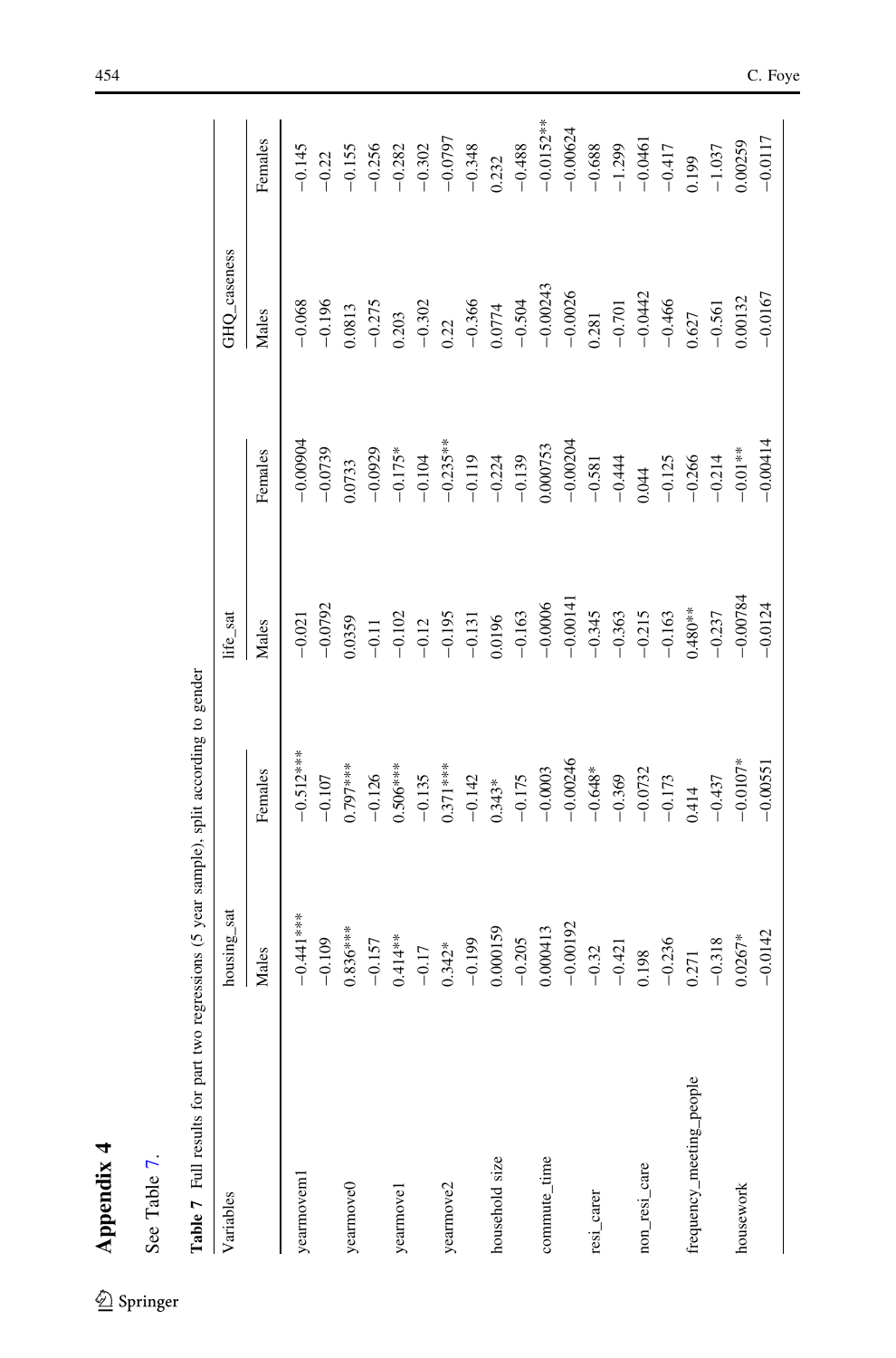|   | ŗ<br>î |
|---|--------|
| r |        |
|   | ۵      |

| Variables          | housing_sat                    |                                                                                   | life_sat                            |                                                                                                                              | GHQ_caseness                                                                                                                 |                         |
|--------------------|--------------------------------|-----------------------------------------------------------------------------------|-------------------------------------|------------------------------------------------------------------------------------------------------------------------------|------------------------------------------------------------------------------------------------------------------------------|-------------------------|
|                    | Males                          | Females                                                                           | Males                               | Females                                                                                                                      | Males                                                                                                                        | Females                 |
| irsmoker           | $-0.0825$                      | 1.00295                                                                           | 1680.0                              | $-0.0103$                                                                                                                    | 0.129                                                                                                                        | $-0.136$                |
|                    | $-0.126$                       | $-0.134$                                                                          |                                     |                                                                                                                              |                                                                                                                              | $-0.276$                |
| Multi_Dep_Score    | 0.00528                        | 0.00663                                                                           | $-0.139$<br>$0.0024$                | $-0.106$<br>0.00293                                                                                                          | $-0.34$<br>$-0.022$                                                                                                          | $-0.00016$              |
|                    | $-0.0164$                      |                                                                                   |                                     |                                                                                                                              | $-0.0253$                                                                                                                    | $-0.0207$               |
| Income_Score       | $-0.0277$                      | $-0.0099$<br>$-0.00463$<br>$-0.0262$                                              | $-0.0144\n-0.00614\n-0.0225$        | $-0.00621$<br>$-0.0138$                                                                                                      | 1.0683                                                                                                                       | 0.00574                 |
|                    | $-0.0409$                      |                                                                                   |                                     | $-0.0131$                                                                                                                    | $-0.0485$                                                                                                                    | $-0.0563$               |
| Employment_Score   | $-0.0081$                      | $-0.0132$                                                                         | 0.0167                              |                                                                                                                              |                                                                                                                              | $-0.0441$               |
|                    | $-0.0518$                      |                                                                                   |                                     |                                                                                                                              |                                                                                                                              |                         |
| Health_Disab_Score | 0.0319                         | $-0.0451$<br>0.0164                                                               | $-0.0333$<br>$-0.00766$<br>$-0.036$ | $\begin{array}{r} 0.0147 \\ -0.0188 \\ 0.0133 \\ -0.014 \\ -0.00412 \\ -0.00535 \\ -0.0628 \\ -0.0628 \\ -0.067 \end{array}$ | $\begin{array}{r} -0.0263 \\ -0.0691 \\ 0.0107 \end{array}$                                                                  | $-0.0726$<br>$0.0276$   |
|                    | $-0.0455$                      |                                                                                   |                                     |                                                                                                                              | $-0.0534$                                                                                                                    | $-0.022$                |
| Education_Score    | $-0.0144$                      |                                                                                   |                                     |                                                                                                                              |                                                                                                                              |                         |
|                    | $-0.0125$                      | $\begin{array}{r} -0.0232 \\ -0.00863 \\ \end{array}$                             | $-0.00257$<br>$-0.00776$            |                                                                                                                              |                                                                                                                              | $-0.00822$<br>$-0.0168$ |
| winter             | 0.146                          |                                                                                   | $0.137***$                          |                                                                                                                              |                                                                                                                              |                         |
|                    | $-0.103$                       | $-0.0967$<br>$-0.101$                                                             | $-0.0697$                           |                                                                                                                              |                                                                                                                              | $-0.0494$<br>$-0.211$   |
| poor_health        |                                |                                                                                   |                                     |                                                                                                                              |                                                                                                                              |                         |
|                    | $-0.0472$<br>$-0.256$<br>0.144 |                                                                                   |                                     |                                                                                                                              |                                                                                                                              | $-0.476$<br>$-0.495$    |
| yr1998             |                                | $\begin{array}{c} 0.157 \\ -0.174 \\ 0.531*** \end{array}$                        | $-0.0623$<br>$-0.206$<br>$-0.0607$  | $-0.293*$<br>$-0.167$<br>0.279***                                                                                            | $\begin{array}{r} 0.0373^{**} \\ -0.0168 \\ -0.171 \\ -0.22 \\ -0.407 \\ -0.697 \\ -0.127 \\ -0.127 \\ -0.21 \\ \end{array}$ | 0.202                   |
|                    | $-0.118$                       |                                                                                   | $-0.0824$<br>$-0.146$<br>$-0.0924$  |                                                                                                                              |                                                                                                                              | $-0.253$                |
| yr2000             | 0.0421                         |                                                                                   |                                     |                                                                                                                              |                                                                                                                              | $0.0383$<br>-0.316      |
|                    | $-0.135$                       |                                                                                   |                                     |                                                                                                                              |                                                                                                                              |                         |
| yr2002             | $-0.032$                       | $-0.132$<br>$0.297*$<br>$-0.155$<br>$-0.165$<br>$-0.187$<br>$-0.187$<br>$0.344**$ | $-0.0113$                           | $-0.0928$<br>0.104<br>$-0.109$<br>$-0.109$                                                                                   | $\begin{array}{r}0.0541\\ -0.292\\ 0.175\\ -0.388\\ 0.177\\ -0.321\end{array}$                                               | $-0.165$                |
|                    | $-0.188$                       |                                                                                   | $-0.125$                            |                                                                                                                              |                                                                                                                              | $-0.403$                |
| yr2003             | 0.0163                         |                                                                                   | $-0.0892$                           | $\frac{-0.13}{0.0791}$                                                                                                       |                                                                                                                              | 0.294                   |
|                    | $-0.152$                       | $-0.164$                                                                          | $-0.126$                            |                                                                                                                              |                                                                                                                              | $-0.372$                |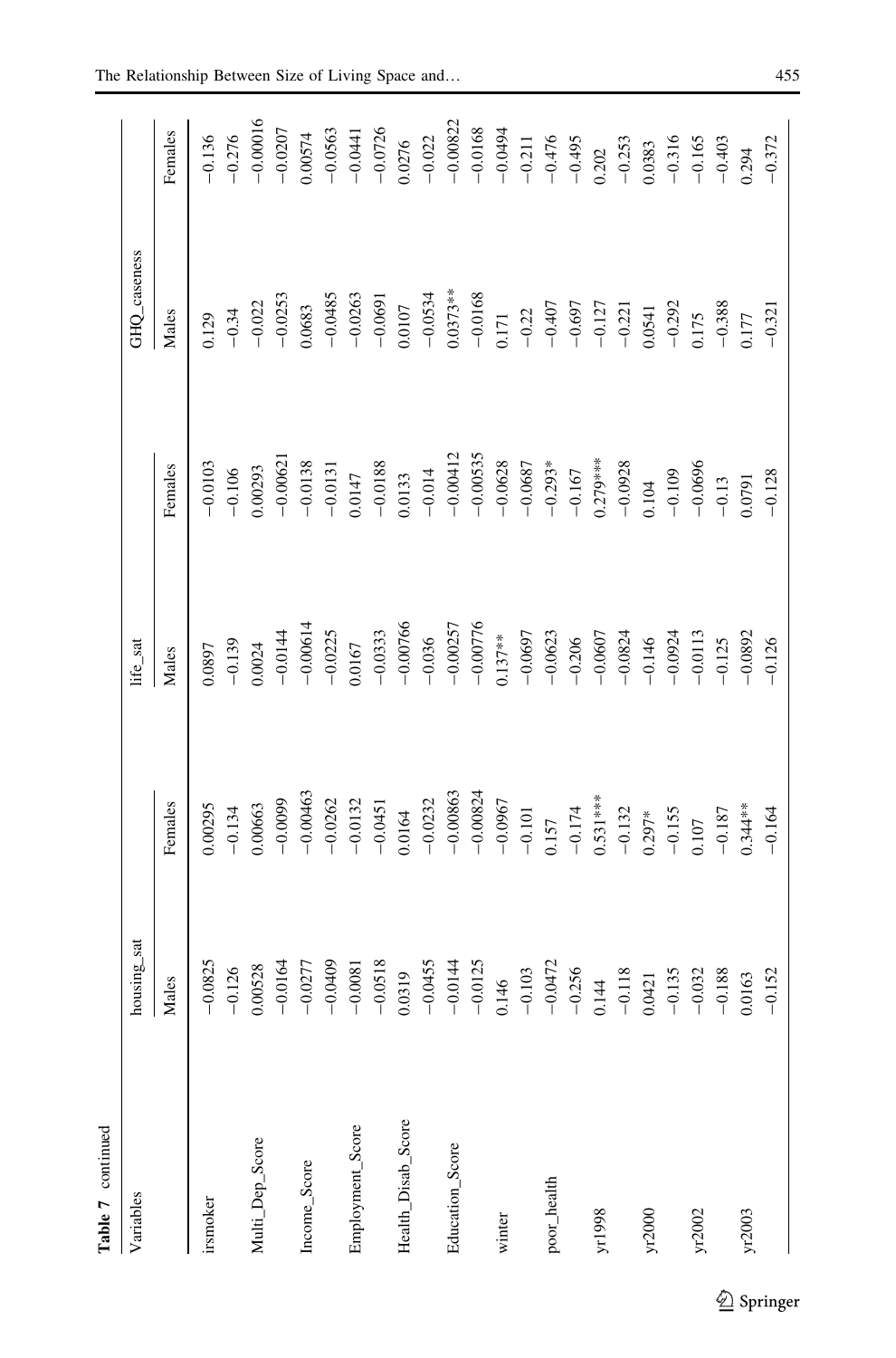| Table 7 continued |                                                                                                                                                                                                                                                                                                |                                                                                                                                                                                                                                                                                                                                   |                                                                                                                                                                                                                                                                                                                                 |                                                                                                                                                                                                                                                                                                                                             |                                                                                                                                                                                                                               |                                                                                                                                                          |
|-------------------|------------------------------------------------------------------------------------------------------------------------------------------------------------------------------------------------------------------------------------------------------------------------------------------------|-----------------------------------------------------------------------------------------------------------------------------------------------------------------------------------------------------------------------------------------------------------------------------------------------------------------------------------|---------------------------------------------------------------------------------------------------------------------------------------------------------------------------------------------------------------------------------------------------------------------------------------------------------------------------------|---------------------------------------------------------------------------------------------------------------------------------------------------------------------------------------------------------------------------------------------------------------------------------------------------------------------------------------------|-------------------------------------------------------------------------------------------------------------------------------------------------------------------------------------------------------------------------------|----------------------------------------------------------------------------------------------------------------------------------------------------------|
| Variables         | housing_sat<br>$\mathbf l$                                                                                                                                                                                                                                                                     |                                                                                                                                                                                                                                                                                                                                   | life_sat                                                                                                                                                                                                                                                                                                                        |                                                                                                                                                                                                                                                                                                                                             | GHQ_caseness                                                                                                                                                                                                                  |                                                                                                                                                          |
|                   | Males                                                                                                                                                                                                                                                                                          | Females                                                                                                                                                                                                                                                                                                                           | Males                                                                                                                                                                                                                                                                                                                           | Females                                                                                                                                                                                                                                                                                                                                     | Males                                                                                                                                                                                                                         | Females                                                                                                                                                  |
| yr2004            |                                                                                                                                                                                                                                                                                                |                                                                                                                                                                                                                                                                                                                                   | $0.183*$                                                                                                                                                                                                                                                                                                                        | 0.138                                                                                                                                                                                                                                                                                                                                       | 0.382                                                                                                                                                                                                                         | 0.406                                                                                                                                                    |
|                   | $\frac{0.132}{-0.149}$                                                                                                                                                                                                                                                                         | $0.177 - 0.154$                                                                                                                                                                                                                                                                                                                   | $-0.107$                                                                                                                                                                                                                                                                                                                        | $-0.119$                                                                                                                                                                                                                                                                                                                                    | $-0.31$                                                                                                                                                                                                                       | $-0.345$                                                                                                                                                 |
| yr2005            | $\begin{array}{cccccccc} -0.0125 & -0.0125 & -0.0125 & -0.0144 & -0.0125 & -0.0144 & -0.0131 & -0.121 & -0.0147 & -0.00416 & -0.00416 & -0.00416 & -0.00416 & -0.00416 & -0.00416 & -0.00416 & -0.00416 & -0.00416 & -0.00416 & -0.00416 & -0.00416 & -0.00416 & -0.00416 & -0.00416 & -0.004$ | $\begin{array}{l} 114 \\ -0.142 \\ -0.124 \\ -0.0687 \\ -0.028 \\ -0.024 \\ -0.121 \\ -0.049 \\ -0.049 \\ -0.049 \\ -0.049 \\ -0.005 \\ -0.005 \\ -0.015 \\ -0.000 \\ -0.019 \\ -0.000 \\ -0.000 \\ -0.000 \\ -0.000 \\ -0.000 \\ -0.000 \\ -0.000 \\ -0.000 \\ -0.000 \\ -0.000 \\ -0.000 \\ -0.000 \\ -0.000 \\ -0.000 \\ -0.0$ | $\begin{array}{r} -0.0119 \\ -0.108 \\ -0.117 \\ -0.115 \\ -0.0409 \\ -0.0503 \\ -0.212 \\ -0.212 \\ -0.202 \\ -0.00101 \\ -0.0001 \\ -0.038 \\ -0.398 \\ -0.398 \\ -0.398 \\ -0.398 \\ -0.398 \\ -0.398 \\ -0.393 \\ -0.393 \\ -0.393 \\ -0.393 \\ -0.393 \\ -0.393 \\ -0.393 \\ -0.393 \\ -0.393 \\ -0.393 \\ -0.393 \\ -0.3$ |                                                                                                                                                                                                                                                                                                                                             |                                                                                                                                                                                                                               |                                                                                                                                                          |
|                   |                                                                                                                                                                                                                                                                                                |                                                                                                                                                                                                                                                                                                                                   |                                                                                                                                                                                                                                                                                                                                 | $\begin{array}{c} 0.0534 \\ -0.118 \\ 0.167 \end{array}$                                                                                                                                                                                                                                                                                    | $\begin{array}{c} 0.397 \\ -0.276 \\ 0.152 \end{array}$                                                                                                                                                                       | 0.315<br>$-0.332$<br>$-0.332$<br>$-0.333$<br>$-0.333$<br>$-0.333$<br>$-0.333$<br>$-0.479$<br>$-0.509$<br>$-0.761$<br>$-0.761$<br>$-0.761$<br>$-1.44$ *** |
| yr2006            |                                                                                                                                                                                                                                                                                                |                                                                                                                                                                                                                                                                                                                                   |                                                                                                                                                                                                                                                                                                                                 |                                                                                                                                                                                                                                                                                                                                             |                                                                                                                                                                                                                               |                                                                                                                                                          |
|                   |                                                                                                                                                                                                                                                                                                |                                                                                                                                                                                                                                                                                                                                   |                                                                                                                                                                                                                                                                                                                                 |                                                                                                                                                                                                                                                                                                                                             |                                                                                                                                                                                                                               |                                                                                                                                                          |
| yr2007            |                                                                                                                                                                                                                                                                                                |                                                                                                                                                                                                                                                                                                                                   |                                                                                                                                                                                                                                                                                                                                 |                                                                                                                                                                                                                                                                                                                                             |                                                                                                                                                                                                                               |                                                                                                                                                          |
|                   |                                                                                                                                                                                                                                                                                                |                                                                                                                                                                                                                                                                                                                                   |                                                                                                                                                                                                                                                                                                                                 |                                                                                                                                                                                                                                                                                                                                             |                                                                                                                                                                                                                               |                                                                                                                                                          |
| married           |                                                                                                                                                                                                                                                                                                |                                                                                                                                                                                                                                                                                                                                   |                                                                                                                                                                                                                                                                                                                                 |                                                                                                                                                                                                                                                                                                                                             |                                                                                                                                                                                                                               |                                                                                                                                                          |
|                   |                                                                                                                                                                                                                                                                                                |                                                                                                                                                                                                                                                                                                                                   |                                                                                                                                                                                                                                                                                                                                 |                                                                                                                                                                                                                                                                                                                                             |                                                                                                                                                                                                                               |                                                                                                                                                          |
| cohabiting        |                                                                                                                                                                                                                                                                                                |                                                                                                                                                                                                                                                                                                                                   |                                                                                                                                                                                                                                                                                                                                 |                                                                                                                                                                                                                                                                                                                                             |                                                                                                                                                                                                                               |                                                                                                                                                          |
|                   |                                                                                                                                                                                                                                                                                                |                                                                                                                                                                                                                                                                                                                                   |                                                                                                                                                                                                                                                                                                                                 |                                                                                                                                                                                                                                                                                                                                             |                                                                                                                                                                                                                               |                                                                                                                                                          |
| div_sep           |                                                                                                                                                                                                                                                                                                |                                                                                                                                                                                                                                                                                                                                   |                                                                                                                                                                                                                                                                                                                                 |                                                                                                                                                                                                                                                                                                                                             |                                                                                                                                                                                                                               |                                                                                                                                                          |
|                   |                                                                                                                                                                                                                                                                                                |                                                                                                                                                                                                                                                                                                                                   |                                                                                                                                                                                                                                                                                                                                 |                                                                                                                                                                                                                                                                                                                                             |                                                                                                                                                                                                                               |                                                                                                                                                          |
| owner             |                                                                                                                                                                                                                                                                                                |                                                                                                                                                                                                                                                                                                                                   |                                                                                                                                                                                                                                                                                                                                 | $\begin{array}{r} -0.115 \\ -0.151 \\ -0.580^{\ast\ast} \\ 0.580^{\ast\ast} \\ -0.279 \\ -0.247 \\ -0.357 \\ -0.459 \\ -0.0927 \\ -0.0927 \\ -0.00622 \\ -0.033 \\ -0.187 \\ -0.187 \\ -0.167 \\ -0.167 \\ -0.160^{\ast\ast} \\ 0.160^{\ast\ast} \\ 0.160^{\ast\ast} \\ 0.160^{\ast\ast} \\ 0.160^{\ast\ast} \\ 0.160^{\ast\ast} \\ 0.160^$ | $-0.30$<br>$-0.35$<br>$-1.075$<br>$-1.075$<br>$-1.075$<br>$-0.794$<br>$-0.794$<br>$-0.794$<br>$-0.43$<br>$-1.296$<br>$-1.296$<br>$-1.296$<br>$-1.296$<br>$-1.296$<br>$-1.296$<br>$-1.296$<br>$-1.296$<br>$-1.296$<br>$-1.296$ |                                                                                                                                                          |
|                   |                                                                                                                                                                                                                                                                                                |                                                                                                                                                                                                                                                                                                                                   |                                                                                                                                                                                                                                                                                                                                 |                                                                                                                                                                                                                                                                                                                                             |                                                                                                                                                                                                                               |                                                                                                                                                          |
| public            |                                                                                                                                                                                                                                                                                                |                                                                                                                                                                                                                                                                                                                                   |                                                                                                                                                                                                                                                                                                                                 |                                                                                                                                                                                                                                                                                                                                             |                                                                                                                                                                                                                               |                                                                                                                                                          |
|                   |                                                                                                                                                                                                                                                                                                |                                                                                                                                                                                                                                                                                                                                   |                                                                                                                                                                                                                                                                                                                                 |                                                                                                                                                                                                                                                                                                                                             |                                                                                                                                                                                                                               |                                                                                                                                                          |
| private           |                                                                                                                                                                                                                                                                                                |                                                                                                                                                                                                                                                                                                                                   |                                                                                                                                                                                                                                                                                                                                 |                                                                                                                                                                                                                                                                                                                                             |                                                                                                                                                                                                                               |                                                                                                                                                          |
|                   |                                                                                                                                                                                                                                                                                                |                                                                                                                                                                                                                                                                                                                                   |                                                                                                                                                                                                                                                                                                                                 |                                                                                                                                                                                                                                                                                                                                             |                                                                                                                                                                                                                               |                                                                                                                                                          |
| log_hh_income     |                                                                                                                                                                                                                                                                                                |                                                                                                                                                                                                                                                                                                                                   | $-0.415$<br>0.0671                                                                                                                                                                                                                                                                                                              |                                                                                                                                                                                                                                                                                                                                             |                                                                                                                                                                                                                               | $\begin{array}{r} 0.482 \\ -0.475 \\ 0.694 \\ -0.6 \\ -0.6 \\ 0.196 \end{array}$                                                                         |
|                   |                                                                                                                                                                                                                                                                                                |                                                                                                                                                                                                                                                                                                                                   |                                                                                                                                                                                                                                                                                                                                 |                                                                                                                                                                                                                                                                                                                                             |                                                                                                                                                                                                                               |                                                                                                                                                          |
| log_ind_income    |                                                                                                                                                                                                                                                                                                | $-0.137$<br>$-0.0302$<br>$-0.0485$                                                                                                                                                                                                                                                                                                | $-0.103$<br>$-0.00041$<br>$-0.0421$                                                                                                                                                                                                                                                                                             | $-0.0815$<br>$-0.0457$<br>$-0.0433$                                                                                                                                                                                                                                                                                                         |                                                                                                                                                                                                                               | $-0.242$<br>$-0.071$                                                                                                                                     |
|                   |                                                                                                                                                                                                                                                                                                |                                                                                                                                                                                                                                                                                                                                   |                                                                                                                                                                                                                                                                                                                                 |                                                                                                                                                                                                                                                                                                                                             |                                                                                                                                                                                                                               | $-0.118$                                                                                                                                                 |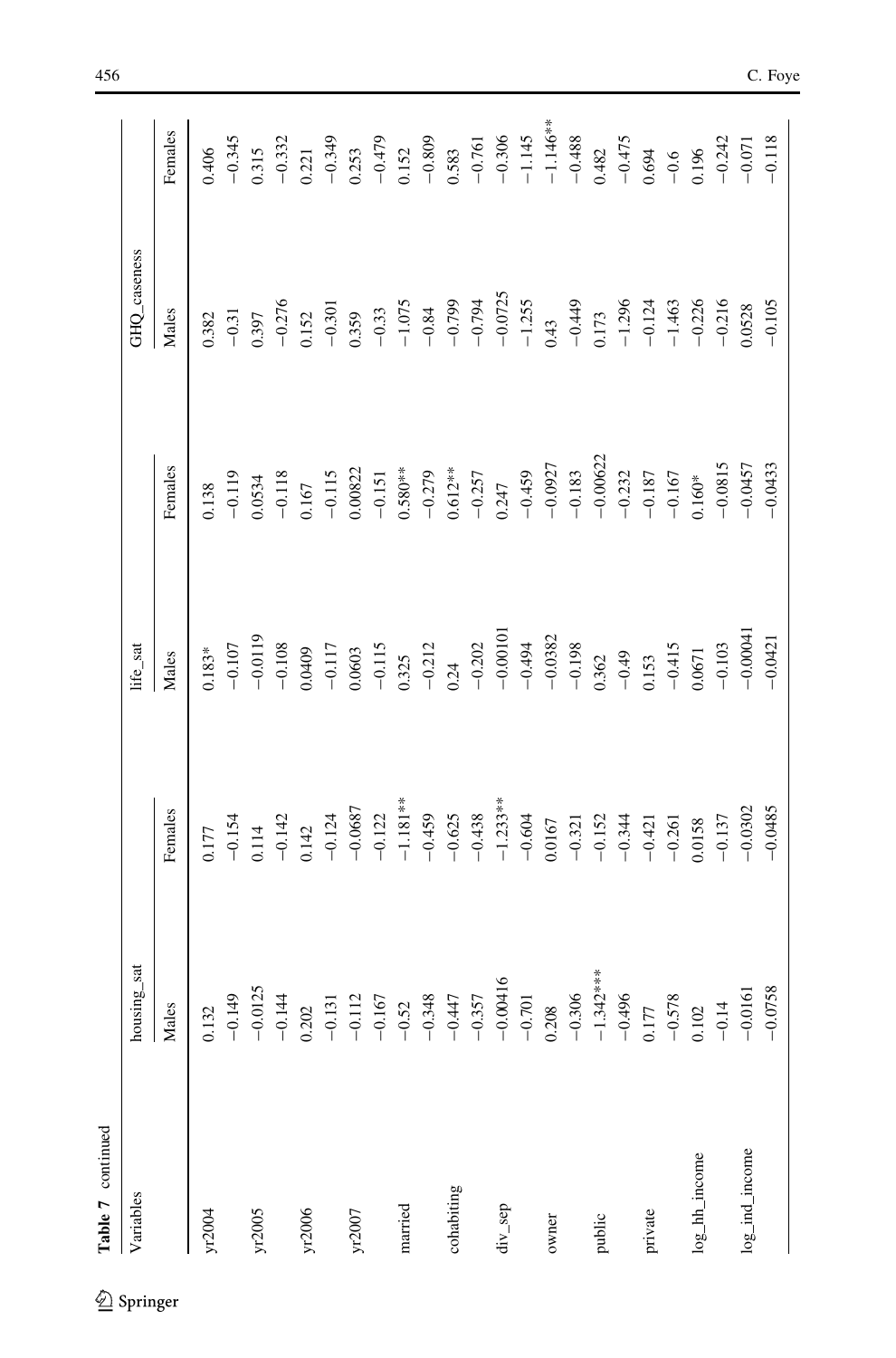| Table 7 continued                     |               |                                                                                                                                                                                                                                                                                                    |                                                                                                                                                                                                                                                                            |                                                                                                                                                                                                                                                                                |                                                                                                                           |                                                                                                                                                                                                                                                                                                               |
|---------------------------------------|---------------|----------------------------------------------------------------------------------------------------------------------------------------------------------------------------------------------------------------------------------------------------------------------------------------------------|----------------------------------------------------------------------------------------------------------------------------------------------------------------------------------------------------------------------------------------------------------------------------|--------------------------------------------------------------------------------------------------------------------------------------------------------------------------------------------------------------------------------------------------------------------------------|---------------------------------------------------------------------------------------------------------------------------|---------------------------------------------------------------------------------------------------------------------------------------------------------------------------------------------------------------------------------------------------------------------------------------------------------------|
| Variables                             | housing_sat   |                                                                                                                                                                                                                                                                                                    | life_sat                                                                                                                                                                                                                                                                   |                                                                                                                                                                                                                                                                                | GHQ_caseness                                                                                                              |                                                                                                                                                                                                                                                                                                               |
|                                       | Males         | Females                                                                                                                                                                                                                                                                                            | Males                                                                                                                                                                                                                                                                      | Females                                                                                                                                                                                                                                                                        | Males                                                                                                                     | Females                                                                                                                                                                                                                                                                                                       |
| detached                              | 0.146         |                                                                                                                                                                                                                                                                                                    | 0.255                                                                                                                                                                                                                                                                      | 0.107                                                                                                                                                                                                                                                                          | 0.202                                                                                                                     |                                                                                                                                                                                                                                                                                                               |
|                                       | $-0.334$      |                                                                                                                                                                                                                                                                                                    |                                                                                                                                                                                                                                                                            |                                                                                                                                                                                                                                                                                | $-1.178$                                                                                                                  |                                                                                                                                                                                                                                                                                                               |
| semi                                  | 0.18          | $\begin{array}{r} 0.599\\ -0.684\\ 0.212\\ -0.651\\ -0.652\\ -0.652\\ -0.652\\ -0.652\\ -0.653\\ -0.131\\ -0.131\\ -0.43\\ -0.445\\ -0.45\\ -0.45\\ -0.145\\ -0.145\\ -0.145\\ -0.145\\ -0.152\\ -0.152\\ -0.152\\ -0.152\\ -0.153\\ -0.337\\ -0.337\\ -0.337\\ -0.337\\ -0.337\\ -0.337\\ -0.337$ | $-0.295$<br>$-0.275$<br>$-0.287$<br>$-0.298$<br>$-0.298$<br>$-0.298$<br>$-0.24$<br>$-0.275$<br>$-0.275$<br>$-0.275$<br>$-0.317$<br>$-0.317$<br>$-0.317$<br>$-0.317$<br>$-0.317$<br>$-0.317$<br>$-0.317$<br>$-0.318$<br>$-0.338$<br>$-0.338$<br>$-0.338$<br>$-0.339$<br>$-$ | $-0.236$<br>$-0.221$<br>$-0.221$<br>$-0.211$<br>$-0.234$<br>$-0.11$<br>$-0.234$<br>$-0.11$<br>$-0.14$<br>$-0.24$<br>$-0.24$<br>$-0.24$<br>$-0.24$<br>$-0.24$<br>$-0.24$<br>$-0.24$<br>$-0.24$<br>$-0.24$<br>$-0.24$<br>$-0.24$<br>$-0.24$<br>$-0.24$<br>$-0.24$<br>$-0.24$<br> | 0.108<br>$-1.144$<br>$-0.0762$<br>$-0.518$<br>$-1.128$<br>$-1.22$<br>$-1.22$<br>$-1.313**$<br>$-0.993$<br>$-1.205$        | $\begin{array}{r} 0.302\\ -1.162\\ -1.16\\ -1.15\\ -1.16\\ -1.16\\ -1.16\\ -1.15\\ -1.16\\ -1.15\\ -1.15\\ -1.15\\ -1.15\\ -1.15\\ -1.15\\ -1.15\\ -1.15\\ -1.15\\ -1.15\\ -1.15\\ -1.15\\ -1.15\\ -1.15\\ -1.15\\ -1.15\\ -1.15\\ -1.15\\ -1.15\\ -1.15\\ -1.15\\ -1.15\\ -1.15\\ -1.15\\ -1.15\\ -1.15\\ -$ |
|                                       | $-0.319$      |                                                                                                                                                                                                                                                                                                    |                                                                                                                                                                                                                                                                            |                                                                                                                                                                                                                                                                                |                                                                                                                           |                                                                                                                                                                                                                                                                                                               |
| terrace                               | 0.0461        |                                                                                                                                                                                                                                                                                                    |                                                                                                                                                                                                                                                                            |                                                                                                                                                                                                                                                                                |                                                                                                                           |                                                                                                                                                                                                                                                                                                               |
|                                       | $-0.318$      |                                                                                                                                                                                                                                                                                                    |                                                                                                                                                                                                                                                                            |                                                                                                                                                                                                                                                                                |                                                                                                                           |                                                                                                                                                                                                                                                                                                               |
| flat                                  | $-0.0903$     |                                                                                                                                                                                                                                                                                                    |                                                                                                                                                                                                                                                                            |                                                                                                                                                                                                                                                                                |                                                                                                                           |                                                                                                                                                                                                                                                                                                               |
|                                       | $-0.351$      |                                                                                                                                                                                                                                                                                                    |                                                                                                                                                                                                                                                                            |                                                                                                                                                                                                                                                                                |                                                                                                                           |                                                                                                                                                                                                                                                                                                               |
| employed                              | $-0.0245$     |                                                                                                                                                                                                                                                                                                    |                                                                                                                                                                                                                                                                            |                                                                                                                                                                                                                                                                                |                                                                                                                           |                                                                                                                                                                                                                                                                                                               |
|                                       | $-0.389$      |                                                                                                                                                                                                                                                                                                    |                                                                                                                                                                                                                                                                            |                                                                                                                                                                                                                                                                                |                                                                                                                           |                                                                                                                                                                                                                                                                                                               |
| retired                               | 0.464         |                                                                                                                                                                                                                                                                                                    |                                                                                                                                                                                                                                                                            |                                                                                                                                                                                                                                                                                |                                                                                                                           |                                                                                                                                                                                                                                                                                                               |
|                                       | $-0.803$      |                                                                                                                                                                                                                                                                                                    |                                                                                                                                                                                                                                                                            |                                                                                                                                                                                                                                                                                |                                                                                                                           |                                                                                                                                                                                                                                                                                                               |
| student                               | $-0.0262$     |                                                                                                                                                                                                                                                                                                    |                                                                                                                                                                                                                                                                            |                                                                                                                                                                                                                                                                                |                                                                                                                           |                                                                                                                                                                                                                                                                                                               |
|                                       | $-0.669$      |                                                                                                                                                                                                                                                                                                    |                                                                                                                                                                                                                                                                            |                                                                                                                                                                                                                                                                                |                                                                                                                           |                                                                                                                                                                                                                                                                                                               |
| house_value                           | $-8.62E - 07$ |                                                                                                                                                                                                                                                                                                    |                                                                                                                                                                                                                                                                            |                                                                                                                                                                                                                                                                                | $-2.117$<br>$-1.90E-06$<br>$-1.95E-06$<br>$-0.324$<br>$-0.263$<br>$-0.163$<br>$-0.217$<br>$-0.217$<br>$-0.392$<br>$-0.61$ |                                                                                                                                                                                                                                                                                                               |
|                                       | $-9.43E - 07$ |                                                                                                                                                                                                                                                                                                    |                                                                                                                                                                                                                                                                            |                                                                                                                                                                                                                                                                                |                                                                                                                           |                                                                                                                                                                                                                                                                                                               |
| child $_0$ $_2$                       | $-0.162$      |                                                                                                                                                                                                                                                                                                    |                                                                                                                                                                                                                                                                            |                                                                                                                                                                                                                                                                                |                                                                                                                           |                                                                                                                                                                                                                                                                                                               |
|                                       | $-0.151$      |                                                                                                                                                                                                                                                                                                    |                                                                                                                                                                                                                                                                            |                                                                                                                                                                                                                                                                                |                                                                                                                           |                                                                                                                                                                                                                                                                                                               |
| child $-3-4$                          | $-0.121$      |                                                                                                                                                                                                                                                                                                    |                                                                                                                                                                                                                                                                            |                                                                                                                                                                                                                                                                                |                                                                                                                           |                                                                                                                                                                                                                                                                                                               |
|                                       | $-0.129$      |                                                                                                                                                                                                                                                                                                    |                                                                                                                                                                                                                                                                            |                                                                                                                                                                                                                                                                                |                                                                                                                           |                                                                                                                                                                                                                                                                                                               |
| child $5$ $\overline{\phantom{0}}$ 11 | $-0.213$      |                                                                                                                                                                                                                                                                                                    |                                                                                                                                                                                                                                                                            |                                                                                                                                                                                                                                                                                |                                                                                                                           |                                                                                                                                                                                                                                                                                                               |
|                                       | $-0.167$      |                                                                                                                                                                                                                                                                                                    |                                                                                                                                                                                                                                                                            |                                                                                                                                                                                                                                                                                |                                                                                                                           |                                                                                                                                                                                                                                                                                                               |
| child $\_12\_15$                      | $-0.0764$     |                                                                                                                                                                                                                                                                                                    |                                                                                                                                                                                                                                                                            |                                                                                                                                                                                                                                                                                |                                                                                                                           |                                                                                                                                                                                                                                                                                                               |
|                                       | $-0.26$       |                                                                                                                                                                                                                                                                                                    |                                                                                                                                                                                                                                                                            | $-0.182$                                                                                                                                                                                                                                                                       |                                                                                                                           | $-0.407$                                                                                                                                                                                                                                                                                                      |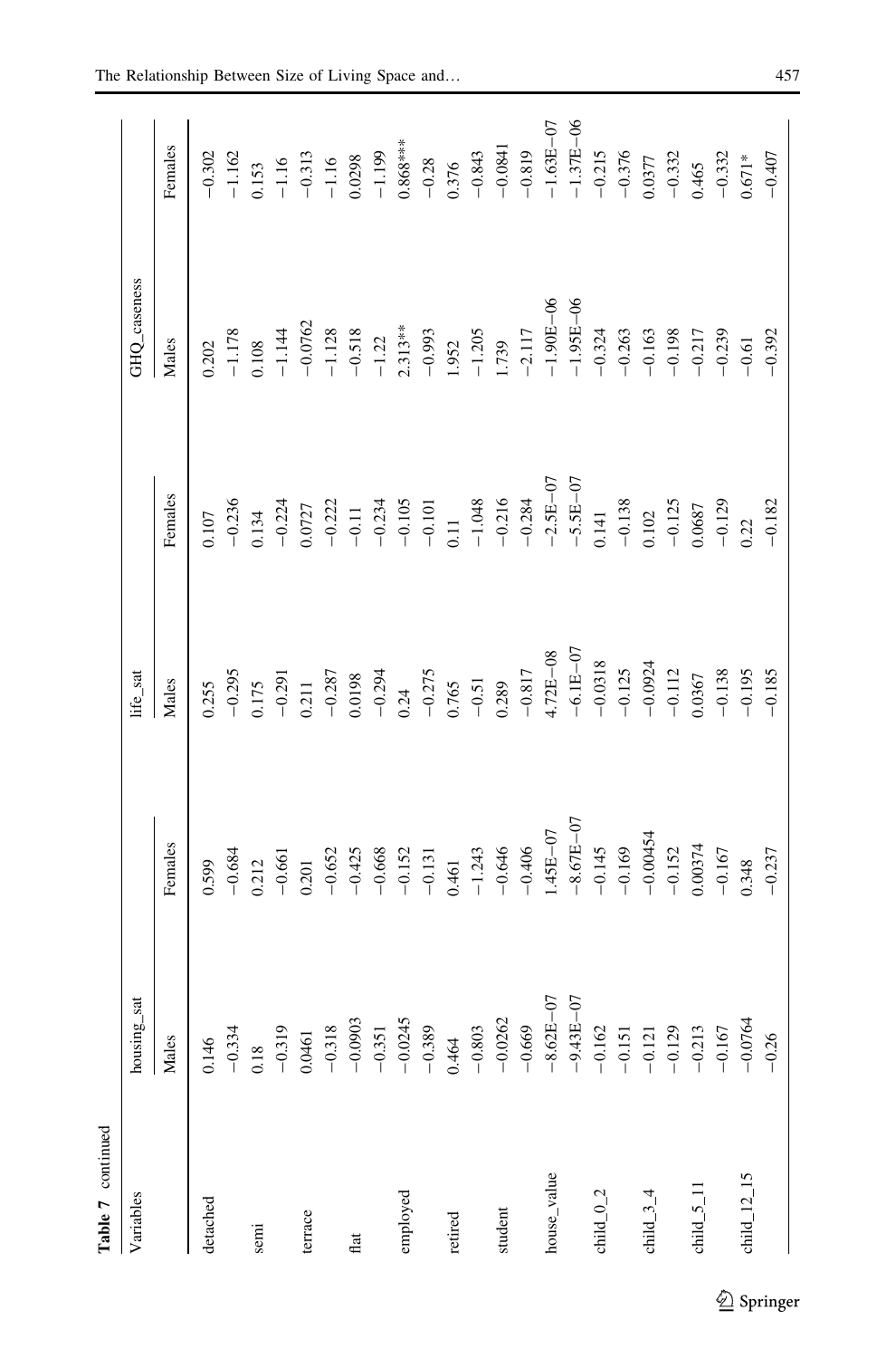| Table 7 continued |                                                                                                                                                                                                                                                                                                                    |                                                                                                                                                                                                                                                                                                 |                                                                                                                                                                                                                                                                    |                                                                                                                                                                                                                                                                                                                           |                                                                                                                                                                                                                                                                            |                                                                                                                                                                                                                                                                          |
|-------------------|--------------------------------------------------------------------------------------------------------------------------------------------------------------------------------------------------------------------------------------------------------------------------------------------------------------------|-------------------------------------------------------------------------------------------------------------------------------------------------------------------------------------------------------------------------------------------------------------------------------------------------|--------------------------------------------------------------------------------------------------------------------------------------------------------------------------------------------------------------------------------------------------------------------|---------------------------------------------------------------------------------------------------------------------------------------------------------------------------------------------------------------------------------------------------------------------------------------------------------------------------|----------------------------------------------------------------------------------------------------------------------------------------------------------------------------------------------------------------------------------------------------------------------------|--------------------------------------------------------------------------------------------------------------------------------------------------------------------------------------------------------------------------------------------------------------------------|
| Variables         | housing_sat                                                                                                                                                                                                                                                                                                        |                                                                                                                                                                                                                                                                                                 | life_sat                                                                                                                                                                                                                                                           |                                                                                                                                                                                                                                                                                                                           | GHQ_caseness                                                                                                                                                                                                                                                               |                                                                                                                                                                                                                                                                          |
|                   | Males                                                                                                                                                                                                                                                                                                              | Females                                                                                                                                                                                                                                                                                         | Males                                                                                                                                                                                                                                                              | Females                                                                                                                                                                                                                                                                                                                   | Males                                                                                                                                                                                                                                                                      | Females                                                                                                                                                                                                                                                                  |
| child $16.18$     |                                                                                                                                                                                                                                                                                                                    | $-0.0768$                                                                                                                                                                                                                                                                                       | 0.29                                                                                                                                                                                                                                                               | 1.0758                                                                                                                                                                                                                                                                                                                    | $-0.118$                                                                                                                                                                                                                                                                   | 0.104                                                                                                                                                                                                                                                                    |
|                   |                                                                                                                                                                                                                                                                                                                    | $-0.235$                                                                                                                                                                                                                                                                                        |                                                                                                                                                                                                                                                                    | $-0.262$                                                                                                                                                                                                                                                                                                                  | $-0.824$                                                                                                                                                                                                                                                                   |                                                                                                                                                                                                                                                                          |
| kids_total        | $\begin{array}{r} 1.16 \\ -0.248 \\ -0.0011 \\ -0.00013 \\ -0.00039 \\ -0.00039 \\ -0.00039 \\ -0.0137 \\ -0.0137 \\ -0.00039 \\ -0.000039 \\ -0.00000 \\ -0.00000 \\ -0.00000 \\ -0.00000 \\ -0.0000 \\ -0.0000 \\ -0.0000 \\ -0.0000 \\ -0.0000 \\ -0.0000 \\ -0.0000 \\ -0.0000 \\ -0.0000 \\ -0.0000 \\ -0.00$ |                                                                                                                                                                                                                                                                                                 | $\begin{array}{r} -0.219 \\ 0.119 \\ -0.188 \\ -0.0003 \\ -0.0003 \\ -0.0003 \\ -0.0003 \\ -0.0003 \\ -0.0034 \\ -0.0034 \\ -0.0039 \\ -0.0034 \\ -0.0039 \\ -0.0034 \\ -0.128 \\ -0.128 \\ -0.123 \\ -0.133 \\ \vdots \\ -0.150 \\ -0.15 \\ 0.331 \\ \end{array}$ | $\begin{array}{r} 0.252 \\ -0.193 \\ -0.00011 \\ -0.00014 \\ 0.107 \\ -0.152 \\ -0.152 \\ -0.161 \\ -0.161 \\ -0.163 \\ -0.0912 \\ -0.0912 \\ 0.00898 \\ 0.00898 \\ \end{array}$                                                                                                                                          |                                                                                                                                                                                                                                                                            | $-0.592$<br>$-0.00065$<br>$-0.573$<br>$-0.00045$<br>$-0.00045$<br>$-0.00045$<br>$-0.374$<br>$-0.373$<br>$-0.373$<br>$-0.373$<br>$-0.373$<br>$-0.373$<br>$-0.373$<br>$-0.373$<br>$-0.373$<br>$-0.373$<br>$-0.373$<br>$-0.373$<br>$-0.373$<br>$-0.373$<br>$-0.373$<br>$-0$ |
|                   |                                                                                                                                                                                                                                                                                                                    | $-0.234$<br>$-0.234$<br>$4.19E-05$<br>$-0.00029$<br>$0.243$                                                                                                                                                                                                                                     |                                                                                                                                                                                                                                                                    |                                                                                                                                                                                                                                                                                                                           | $\begin{array}{r} 0.218 \ -0.51 \ 0.00013 \ -0.00054 \ -0.00054 \ 0.588 \end{array}$                                                                                                                                                                                       |                                                                                                                                                                                                                                                                          |
| housing_costs     |                                                                                                                                                                                                                                                                                                                    |                                                                                                                                                                                                                                                                                                 |                                                                                                                                                                                                                                                                    |                                                                                                                                                                                                                                                                                                                           |                                                                                                                                                                                                                                                                            |                                                                                                                                                                                                                                                                          |
|                   |                                                                                                                                                                                                                                                                                                                    |                                                                                                                                                                                                                                                                                                 |                                                                                                                                                                                                                                                                    |                                                                                                                                                                                                                                                                                                                           |                                                                                                                                                                                                                                                                            |                                                                                                                                                                                                                                                                          |
| roof              |                                                                                                                                                                                                                                                                                                                    |                                                                                                                                                                                                                                                                                                 |                                                                                                                                                                                                                                                                    |                                                                                                                                                                                                                                                                                                                           |                                                                                                                                                                                                                                                                            |                                                                                                                                                                                                                                                                          |
|                   |                                                                                                                                                                                                                                                                                                                    |                                                                                                                                                                                                                                                                                                 |                                                                                                                                                                                                                                                                    |                                                                                                                                                                                                                                                                                                                           |                                                                                                                                                                                                                                                                            |                                                                                                                                                                                                                                                                          |
| garden            |                                                                                                                                                                                                                                                                                                                    | $\begin{array}{r} 0.238 \\ 0.0699 \\ 0.0674 \\ 0.0674 \\ 0.0743 \\ 0.0743 \\ 0.0743 \\ 0.0743 \\ 0.0743 \\ 0.0743 \\ 0.0743 \\ 0.0743 \\ 0.0743 \\ 0.0743 \\ 0.0743 \\ 0.0743 \\ 0.0743 \\ 0.021 \\ 0.021 \\ 0.021 \\ 0.021 \\ 0.021 \\ 0.021 \\ 0.021 \\ 0.021 \\ 0.021 \\ 0.022 \\ 0.023 \\ $ |                                                                                                                                                                                                                                                                    |                                                                                                                                                                                                                                                                                                                           | $\begin{array}{cccccc}\n 0.453 & 0.453 & 0.453 & 0.453 & 0.453 & 0.453 & 0.453 & 0.453 & 0.453 & 0.453 & 0.453 & 0.453 & 0.453 & 0.453 & 0.453 & 0.453 & 0.453 & 0.453 & 0.453 & 0.453 & 0.453 & 0.453 & 0.453 & 0.453 & 0.453 & 0.453 & 0.453 & 0.453 & 0.453 & 0.453 & $ |                                                                                                                                                                                                                                                                          |
|                   |                                                                                                                                                                                                                                                                                                                    |                                                                                                                                                                                                                                                                                                 |                                                                                                                                                                                                                                                                    |                                                                                                                                                                                                                                                                                                                           |                                                                                                                                                                                                                                                                            |                                                                                                                                                                                                                                                                          |
| neighbour_noise   |                                                                                                                                                                                                                                                                                                                    |                                                                                                                                                                                                                                                                                                 |                                                                                                                                                                                                                                                                    |                                                                                                                                                                                                                                                                                                                           |                                                                                                                                                                                                                                                                            |                                                                                                                                                                                                                                                                          |
|                   |                                                                                                                                                                                                                                                                                                                    |                                                                                                                                                                                                                                                                                                 |                                                                                                                                                                                                                                                                    |                                                                                                                                                                                                                                                                                                                           |                                                                                                                                                                                                                                                                            |                                                                                                                                                                                                                                                                          |
| street_noise      |                                                                                                                                                                                                                                                                                                                    |                                                                                                                                                                                                                                                                                                 |                                                                                                                                                                                                                                                                    |                                                                                                                                                                                                                                                                                                                           |                                                                                                                                                                                                                                                                            |                                                                                                                                                                                                                                                                          |
|                   |                                                                                                                                                                                                                                                                                                                    |                                                                                                                                                                                                                                                                                                 |                                                                                                                                                                                                                                                                    |                                                                                                                                                                                                                                                                                                                           |                                                                                                                                                                                                                                                                            |                                                                                                                                                                                                                                                                          |
| no_light          |                                                                                                                                                                                                                                                                                                                    |                                                                                                                                                                                                                                                                                                 |                                                                                                                                                                                                                                                                    | $\begin{array}{r} -0.0871 \\ -0.0632 \\ -0.109 \\ -0.216 \\ -0.216 \\ -0.0357 \\ -0.0834 \\ -0.0834 \\ -0.0815 \\ -0.11 \\ -0.0815 \\ -0.0815 \\ -0.0815 \\ -0.0815 \\ -0.0815 \\ -0.0815 \\ -0.0815 \\ -0.0815 \\ -0.0815 \\ -0.0815 \\ -0.0815 \\ -0.0815 \\ -0.0815 \\ -0.0815 \\ -0.0815 \\ -0.0815 \\ -0.0815 \\ -0$ |                                                                                                                                                                                                                                                                            |                                                                                                                                                                                                                                                                          |
|                   |                                                                                                                                                                                                                                                                                                                    |                                                                                                                                                                                                                                                                                                 |                                                                                                                                                                                                                                                                    |                                                                                                                                                                                                                                                                                                                           |                                                                                                                                                                                                                                                                            |                                                                                                                                                                                                                                                                          |
| poor_heating      |                                                                                                                                                                                                                                                                                                                    |                                                                                                                                                                                                                                                                                                 |                                                                                                                                                                                                                                                                    |                                                                                                                                                                                                                                                                                                                           |                                                                                                                                                                                                                                                                            |                                                                                                                                                                                                                                                                          |
|                   |                                                                                                                                                                                                                                                                                                                    |                                                                                                                                                                                                                                                                                                 |                                                                                                                                                                                                                                                                    |                                                                                                                                                                                                                                                                                                                           |                                                                                                                                                                                                                                                                            |                                                                                                                                                                                                                                                                          |
| condensation      |                                                                                                                                                                                                                                                                                                                    |                                                                                                                                                                                                                                                                                                 |                                                                                                                                                                                                                                                                    |                                                                                                                                                                                                                                                                                                                           |                                                                                                                                                                                                                                                                            |                                                                                                                                                                                                                                                                          |
|                   |                                                                                                                                                                                                                                                                                                                    |                                                                                                                                                                                                                                                                                                 |                                                                                                                                                                                                                                                                    |                                                                                                                                                                                                                                                                                                                           |                                                                                                                                                                                                                                                                            |                                                                                                                                                                                                                                                                          |
| damp_walls        | $-0.129$<br>$-0.142$<br>$-0.233$                                                                                                                                                                                                                                                                                   |                                                                                                                                                                                                                                                                                                 |                                                                                                                                                                                                                                                                    |                                                                                                                                                                                                                                                                                                                           |                                                                                                                                                                                                                                                                            | $\begin{array}{r} -0.265 \\ -0.0417 \\ -0.365 \end{array}$                                                                                                                                                                                                               |
|                   |                                                                                                                                                                                                                                                                                                                    |                                                                                                                                                                                                                                                                                                 |                                                                                                                                                                                                                                                                    |                                                                                                                                                                                                                                                                                                                           |                                                                                                                                                                                                                                                                            |                                                                                                                                                                                                                                                                          |
| rot               | 0.12                                                                                                                                                                                                                                                                                                               |                                                                                                                                                                                                                                                                                                 |                                                                                                                                                                                                                                                                    |                                                                                                                                                                                                                                                                                                                           | 1432                                                                                                                                                                                                                                                                       | $-0.291$                                                                                                                                                                                                                                                                 |
|                   | $-0.208$                                                                                                                                                                                                                                                                                                           |                                                                                                                                                                                                                                                                                                 | $-0.127$                                                                                                                                                                                                                                                           |                                                                                                                                                                                                                                                                                                                           | $-0.387$                                                                                                                                                                                                                                                                   | $-0.356$                                                                                                                                                                                                                                                                 |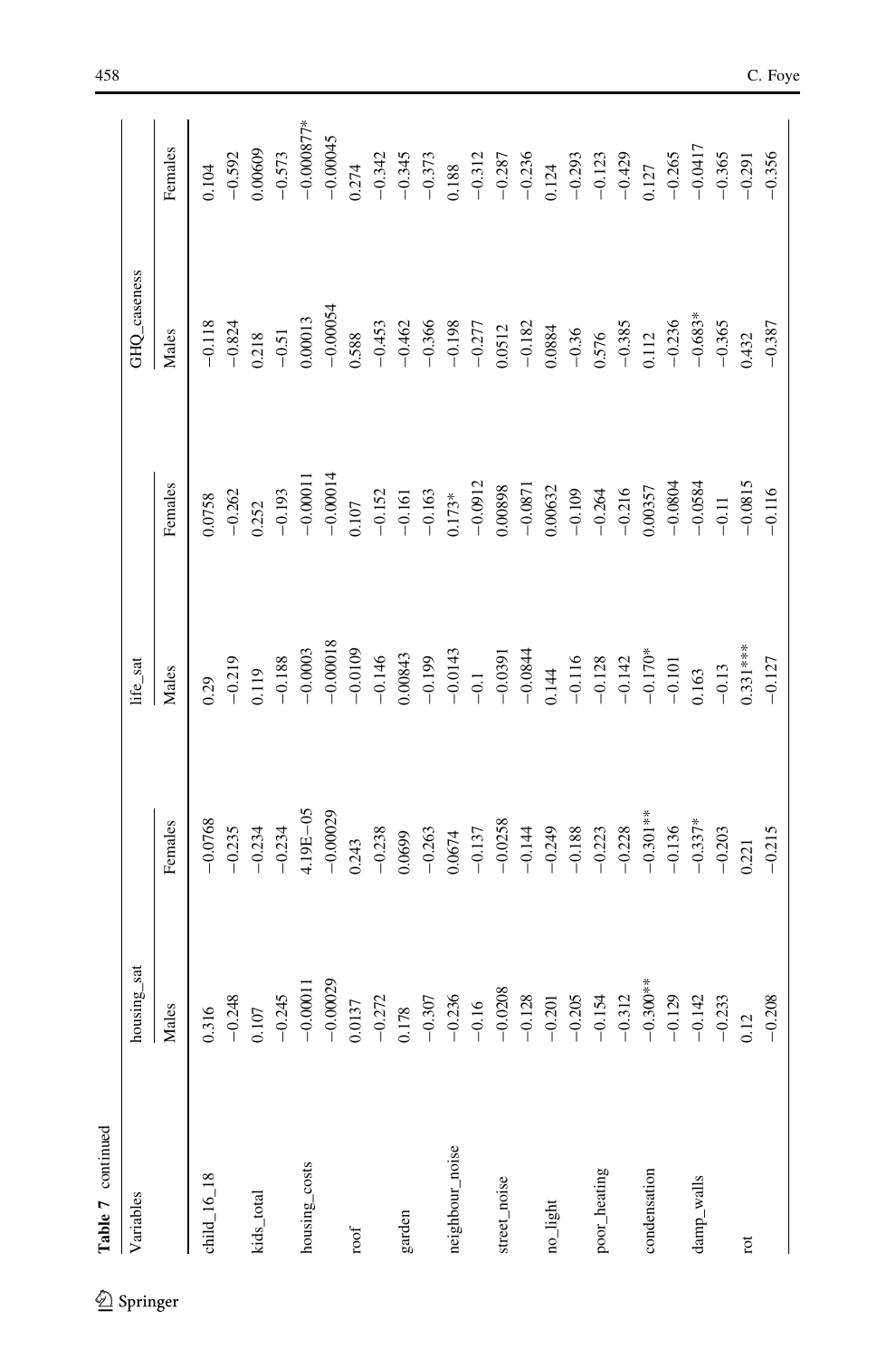| Table 7 continued |             |                                             |                                                          |                          |               |          |
|-------------------|-------------|---------------------------------------------|----------------------------------------------------------|--------------------------|---------------|----------|
| Variables         | housing_sat |                                             | life_sat                                                 |                          | GHQ_caseness  |          |
|                   | Males       | Females                                     | Males                                                    | Females                  | Males         | Females  |
| pollution         | 0.0407      |                                             |                                                          | $-0.123$                 | 0.00341       | 1.0458   |
|                   | $-0.251$    |                                             |                                                          | $-0.158$                 | $-0.418$      | $-0.415$ |
| vandalism         | $-0.257*$   | $-0.0555$<br>$-0.293$<br>0.0379<br>$-0.132$ | $\begin{array}{r} 0.156 \\ -0.162 \\ 0.0335 \end{array}$ | $-0.0209$<br>$-0.133$    | 0.0822        | $-0.23$  |
|                   | $-0.148$    |                                             | $-0.0991$                                                |                          | $-0.29$       | $-0.273$ |
| widowed           |             | $-2.071**$                                  |                                                          | $\frac{1.166^*}{-0.688}$ |               | 0.786    |
|                   |             | $-0.876$                                    |                                                          |                          |               | $-2.036$ |
| yr2001            |             |                                             |                                                          |                          | 0.276         | $-0.262$ |
|                   |             |                                             |                                                          |                          | $-0.32$       | $-0.349$ |
| Constant          | 4.545****   | 4.751***                                    | $3.477***$                                               | 4.589***                 | $10.51***$    | 8.181*** |
|                   | $-1.446$    | $-1.719$                                    | $-1.133$                                                 | $-0.926$                 | $-2.659$      | $-2.875$ |
| Observations      | 1146        | 1385                                        | 1145<br>0.097                                            | 1382                     | 1275<br>0.069 | 1543     |
| R-squared         | 0.326       | 0.365                                       |                                                          | 0.099                    |               | 0.062    |
| Number of pid     | 380         | 451                                         | 380                                                      | 451                      | 381           | 452      |
|                   |             |                                             |                                                          |                          |               |          |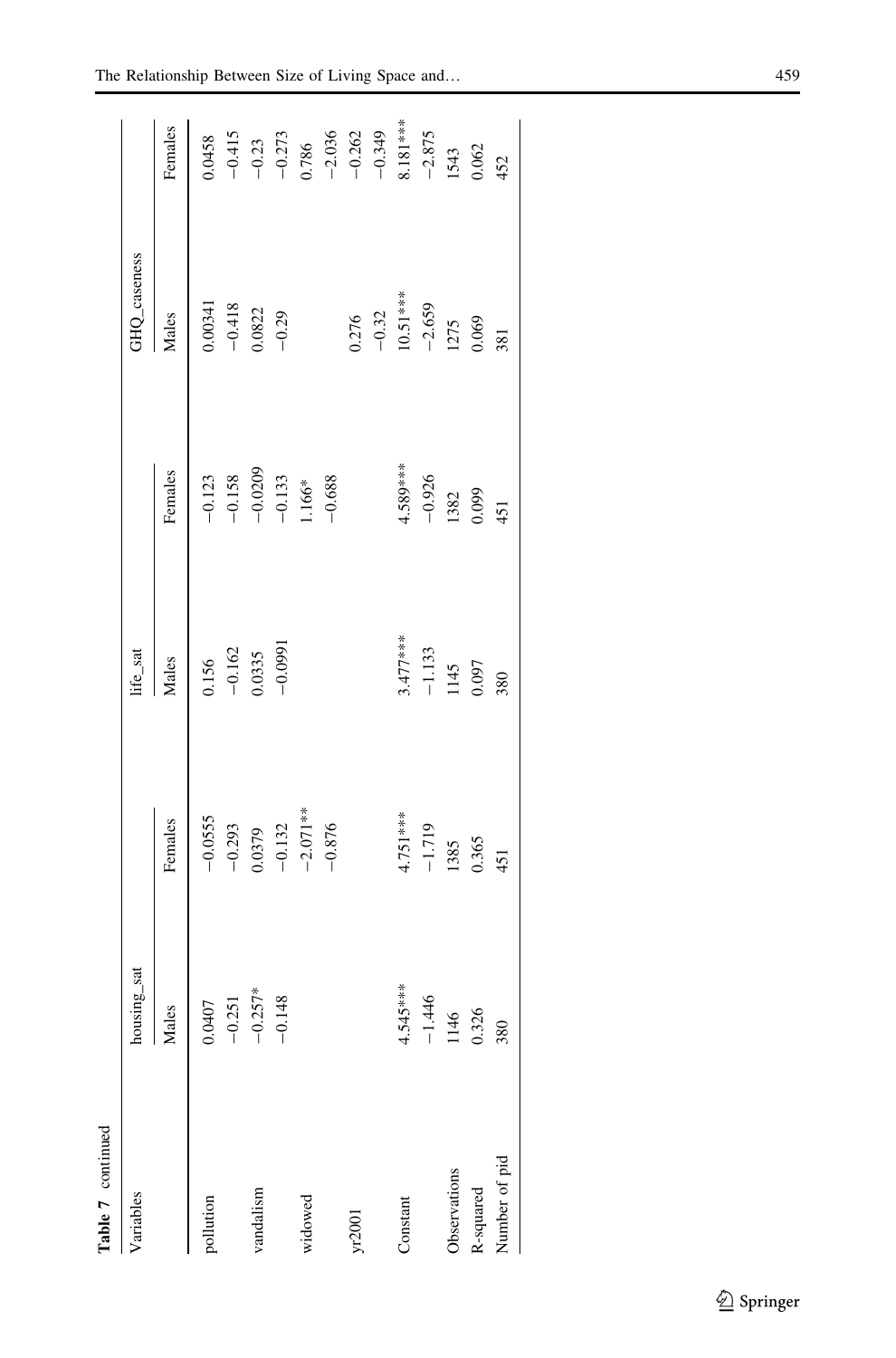# <span id="page-33-0"></span>**References**

- Bradford, W. D., & Dolan, P. (2010). Getting used to it: The adaptive global utility model. Journal of Health economics, 29(6), 811–820.
- Carlson, R. (1971). Sex differences in ego functioning: Exploratory studies of agency and communion. Journal of Consulting and Clinical Psychology, 37(2), 267–277.
- Clark, A. E. (2003). Unemployment as a social norm: Psychological evidence from panel data. Journal of Labor Economics, 21(2), 323–351.
- Clark, A. E., Diener, E., Georgellis, Y., & Lucas, R. E. (2008). Lags and leads in life satisfaction: A test of the baseline hypothesis\*. The Economic Journal, 118(529), F222–F243.
- Clark, A. E., & Georgellis, Y. (2013). Back to baseline in Britain: Adaptation in the British household panel survey. Economica, 80(319), 496-512.
- Clark, A., Knabe, A., & Rätzel, S. (2010). Boon or bane? Others' unemployment, subjective well-being and job insecurity. Labour Economics, 17(1), 52–61.
- Csikszentmihalyi, M., & Halton, E. (1981). The meaning of things: Domestic symbols and the self. Cambridge: Cambridge University Press.
- Diaz-Serrano, L., & Stoyanova, A. P. (2010). Mobility and housing satisfaction: An empirical analysis for 12 EU countries. Journal of Economic Geography, 10(5), 661–683.
- Diener, E., Inglehart, R., & Tay, L. (2013). Theory and validity of life satisfaction scales. Social Indicators Research, 112(3), 497–527.
- Diener, E., Lucas, R. E., & Scollon, C. N. (2006). Beyond the hedonic treadmill: Revising the adaptation theory of well-being. American Psychologist, 61(4), 305.
- Dorling, D. (2014). All that is solid: How the great housing disaster defines our times, and what we can do about it. London: Penguin UK.
- Eurofound (2012). Third European Quality of Life Survey—Quality of life in Europe: Impacts of the crisis. Available Online at [http://www.eurofound.europa.eu/publications/report/2012/quality-of-life-social](http://www.eurofound.europa.eu/publications/report/2012/quality-of-life-social-policies/quality-of-life-in-europe-impacts-of-the-crisis)[policies/quality-of-life-in-europe-impacts-of-the-crisis](http://www.eurofound.europa.eu/publications/report/2012/quality-of-life-social-policies/quality-of-life-in-europe-impacts-of-the-crisis).
- Evans, A. W. (1991). 'Rabbit Hutches on Postage Stamps': Planning. Development and Political Economy. Urban studies, 28(6), 853–870.
- Evans, A., & Hartwich, O. (2005). Unaffordable housing. Policy Exchange, 5, 21–36.
- Ferrer-i-Carbonell, A. (2005). Income and well-being: An empirical analysis of the comparison income effect. Journal of Public Economics, 89(5), 997–1019.
- Findlay, A. M., & Nowok, B. (2012). The uneven impact of different life domains on the wellbeing of migrants. CPC Working Papers.
- Frank, R. (2007). Falling behind: How rising inequality harms the middle class (Vol. 4). University of California Press.
- Frijters, P. (2000). Do individuals try to maximize general satisfaction? Journal of Economic Psychology, 21(3), 281–304.
- Frijters, P., Johnston, D. W., & Shields, M. A. (2011). Life satisfaction dynamics with quarterly life event data. The Scandinavian Journal of Economics, 113(1), 190–211.
- Fujiwara, D. (2014). The social impact of housing providers. London: HACT, Legal & General, Plus Dane Group.
- Galster, G. C., & Hesser, G. W. (1981). Residential satisfaction compositional and contextual correlates. Environment and Behavior, 13(6), 735–758.
- Gutmann, D. L. (1965). Women and the conception of ego strength. Merrill-Palmer Quarterly of Behavior and Development, 11(3), 229–240.
- Hagan, J., MacMillan, R., & Wheaton, B. (1996). New kid in town: Social capital and the life course effects of family migration on children. American Sociological Review, 61(3), 368–385.
- Haisken-DeNew, John P., & Hahn, Markus. (2010). PanelWhiz: Efficient data extraction of complex panel data sets: An example using the german SOEP. Journal of Applied Social Science Studies, 130(4), 643–654.
- Hirsch, F. (2005). Social limits to growth. London: Routledge.
- Hsee, C. K., & Zhang, J. (2004). Distinction bias: Misprediction and mischoice due to joint evaluation. Journal of Personality and Social Psychology, 86(5), 680.
- Jansen, S. J. (2014). Why is housing always satisfactory? A study into the impact of cognitive restructuring and future perspectives on housing appreciation. Social Indicators Research, 116(2), 353–371.
- Layard, R. (2005). Happiness: Lessons form a New science. London: Allen Lane.
- Luttmer, E. F. (2004). Neighbours as negatives: Relative earnings and well-being (No. w10667). National Bureau of Economic Research.
- Marx, K., & Engels, F. (1965). The German ideology (1845). London.